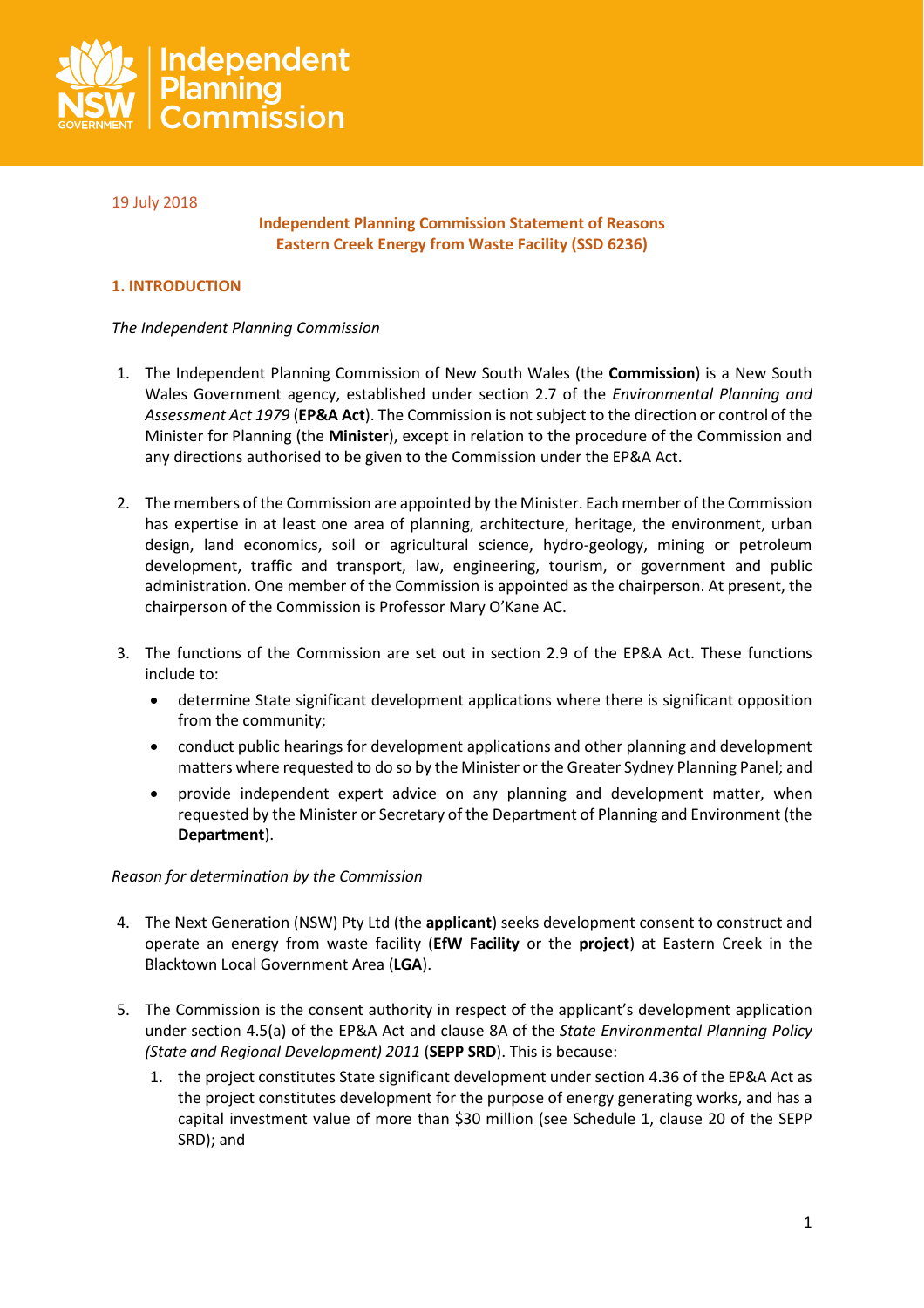- 2. the Department received:
	- a. an objection from the relevant local council;
	- b. more than 25 submissions from the public objecting to the application; and
	- c. a reportable political donations disclosure.
- 6. Professor Mary O'Kane AC, as chairperson of the Commission, nominated Ms Robyn Kruk AO (Chair), Mr Peter Duncan AM and Mr Tony Pearson to constitute the Commission to determine the applicant's development application.

# **1.1 Site and Locality**

7. The applicant's Environmental Impact Statement (**EIS**) states that the site of the EfW Facility covers an area of approximately 20 hectares (**ha**), and is part of a largerindustrial precinct located at Honeycomb Drive, Eastern Creek. The site of the EfW Facility is an undeveloped 'greenfield' site, primarily containing couch grass previously used as grazing pasture, and areas of Cumberland Plain Woodland and River Flat Eucalypt Forest in the south-east corner of the site. The site context is provided in *Figure 1*.



*Figure 1 – Site context*

*Source: Department of Planning and Environment's Assessment Report*

8. Located to the immediate north and adjacent to the site is the Genesis site, comprising the Genesis Xero Waste Recycling Centre, Genesis Materials Processing Centre (**MPC**) and landfill, which are owned and operated by Dial A Dump (EC) Pty Ltd, a related company to the applicant. These facilities primarily accept Construction and Demolition (**C&D**) and Commercial and Industrial (**C&I**) waste for processing into classes of recyclable materials. The landfill accepts C&D waste that cannot be recycled (including asbestos), and residual materials from the Genesis MPC and other third-party recycling facilities.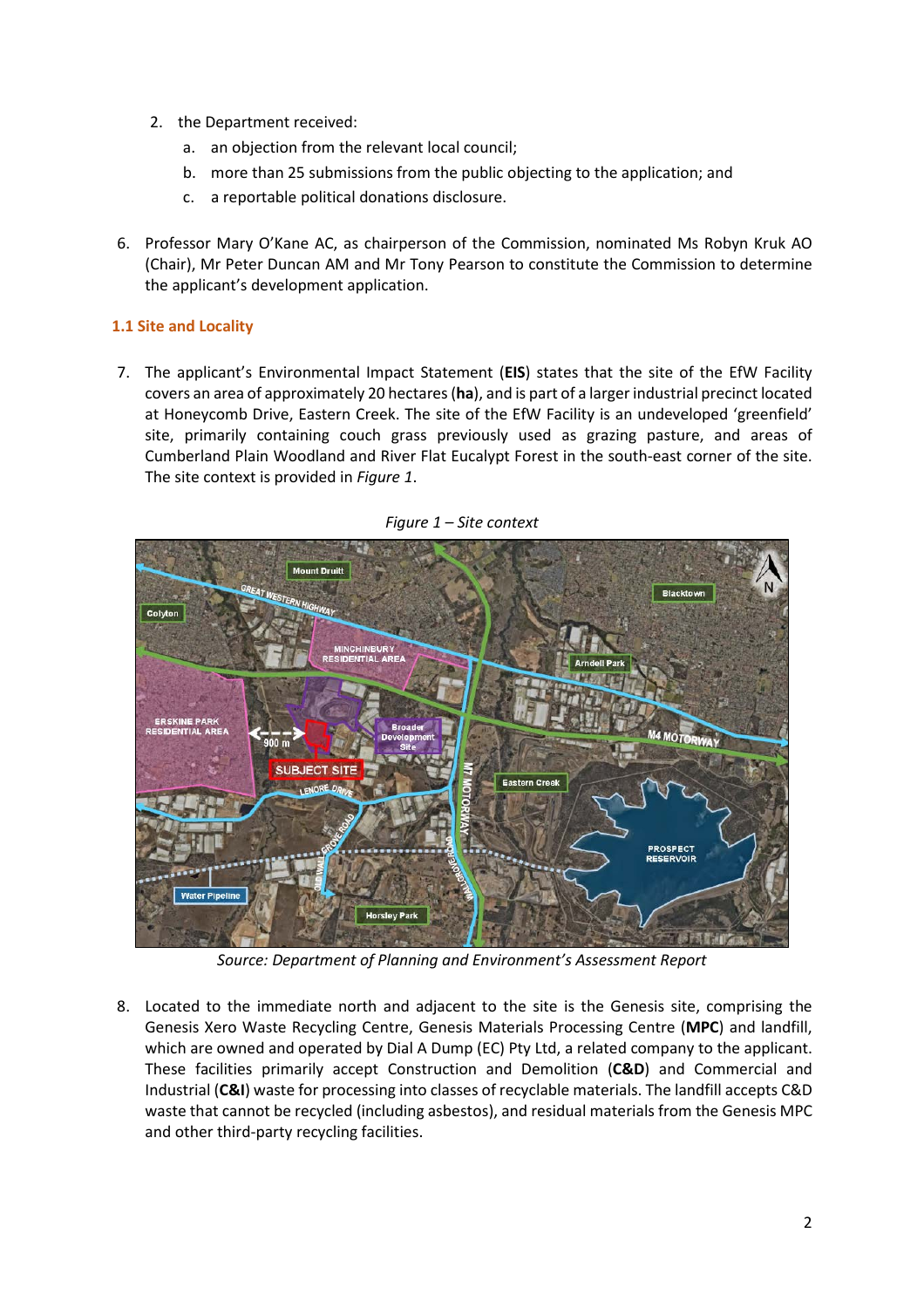- 9. The Genesis site project approval (06\_139) has been modified on five occasions, with the most recent modification approved in March 2016. Two further modifications are currently under consideration by the Department to:
	- increase the Genesis MPC hours of operation for the landfill, allow the Genesis MPC to operate 24 hours a day and modify the annual landfill cap (MP 06\_139 MOD 6); and
	- modify the entry point and layout of site operations to facilitate delivery of the Precinct Road (MP 06\_139 MOD 7).
- 10. These project approvals are not before the Commission for determination but are relied upon by the applicant for associated infrastructure for this development application.
- 11. Land uses adjoining the site to the east and south consist primarily of undeveloped or partly developed industrial land. The closest residential properties are located approximately 900 metres (**m**) to the west of the site on Swamphen Street and Blackbird Glen in Erskine Park. There are approximately 4,945 residential properties, six schools and six childcare centres within 3 kilometres (**km**) of the site.

# **1.2 Background to Development Application**

- 12. The development application originally submitted by the applicant to the Department was publicly exhibited in 2015, and sought approval for an energy from waste facility with a processing capacity to thermally treat up to 1.35 million tonnes per annum (**mpta**) of residual waste.
- 13. Following the applicant's review of issues raised in submissions in response to the EIS, together with concerns raised by the Department and relevant government agencies, the applicant lodged an Amended EIS for assessment, which was publicly exhibited in December 2016. The Amended EIS reduced the scale of the facility to thermally treat up to 1.105 mtpa of residual waste, to be implemented in two stages comprising 552,500 tonnes per annum (**tpa**) for each stage (Stage 1 and Stage 2).
- 14. The applicant further amended its application on 14 December 2017 to seek approval for Stage 1 only, with Stage 2 to require a separate development application.

# **1.3 Summary of Development Application**

- 15. The development application before the Commission for determination proposes the construction and operation of an EfW Facility that would:
	- use moving grate incinerator technology fed by two waste combustion lines to thermally treat up to 552,500 tpa (276,250 tpa per combustion line) of residual waste; and
	- produce 76 megawatts of electricity (**MWe**) per annum, with 68.7 MWe exported to the national electricity grid and the remaining 7.3 MWe reserved for operational purposes on site.
- 16. This will involve the following plant and systems:
	- tipping hall and fuel storage;
	- waste bunker;
	- combustion line 1;
	- combustion line 2;
	- two independent boilers;
- one air cooled condenser;
- associated auxiliary equipment (including two emergency generators);
- control room, workshop, offices and amenities; and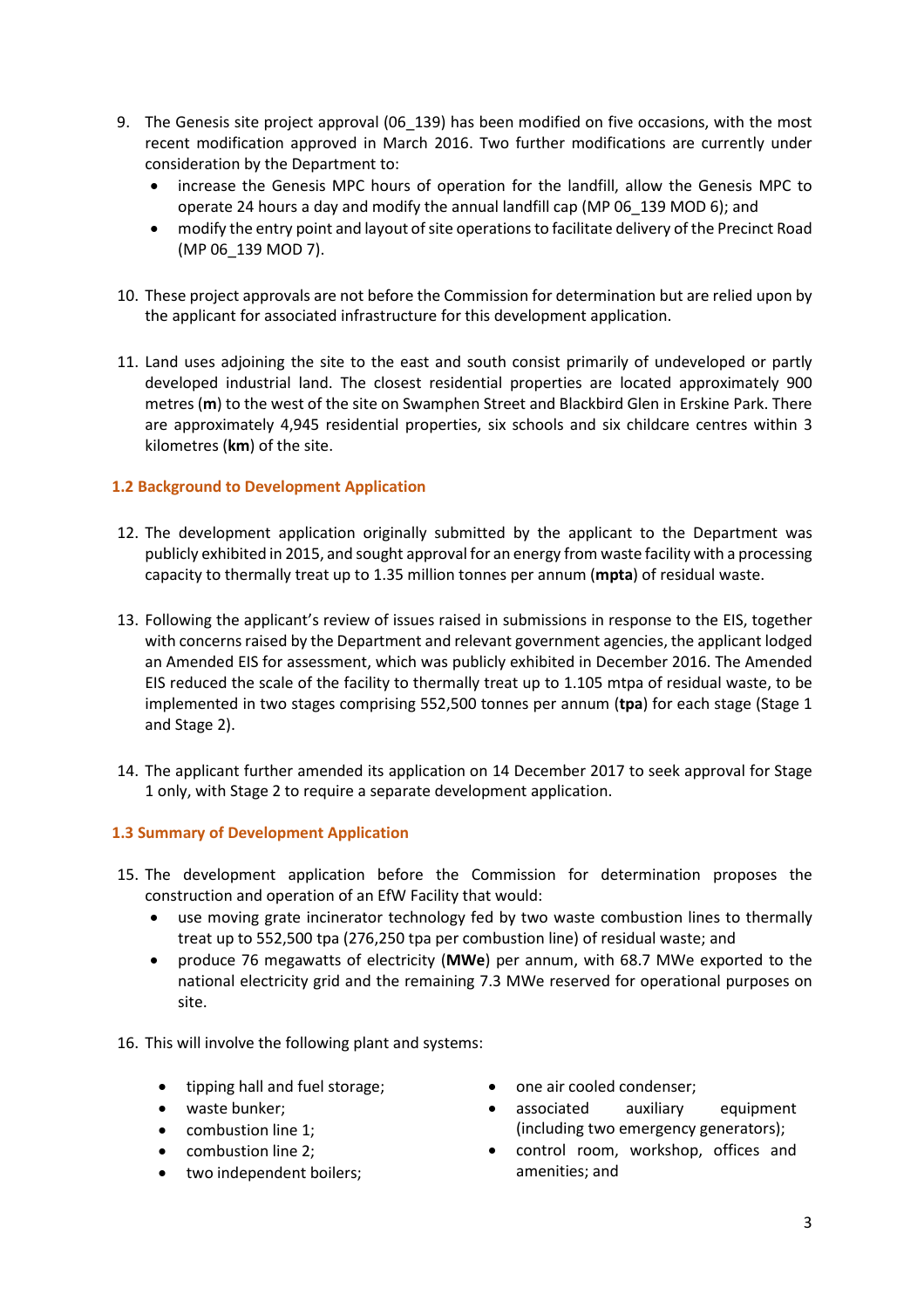- flue gas treatment systems;
- laydown areas.
- one stack;
- one turbine;
- 17. The EfW Facility, illustrated in *Figure 2*, is proposed to operate 24 hours a day, seven days a week, and is anticipated to export up to 68.7 MWe per annum to the national electricity grid, sufficient to supply up to 100,000 homes.



*Figure 2 – Building layout and use*

*Source: Department of Planning and Environment's Assessment Report*

- 18. The waste fuel is proposed to be sourced from existing and planned resource recovery facilities (also known as Material Processing Centres) under the applicant's control, including the existing Genesis facility at Eastern Creek, the existing Genesis Alexandria Transfer Station, and a proposed C&I 'dirty MRF'[1](#page-3-0) at the existing Genesis MPC. The applicant also proposes to accept eligible waste fuels from accredited third parties.
- 19. The EfW Facility would be co-located with the existing Genesis facility, which operates under an existing project approval (06\_139) granted in 2009 by the then Minister for Planning. Residual waste from the Genesis facility, which is currently directed to the on-site landfill via a conveyor and chute, is proposed to be diverted to the EfW Facility.

# **1.4 Need for Project**

20. In its Amended EIS, the applicant states that the project:

<span id="page-3-0"></span> <sup>1</sup> *A 'dirty MRF' is a mixed-waste processing system that accepts a mixed solid waste stream and then separates out designated recyclable materials through a combination of manual and mechanical sorting.*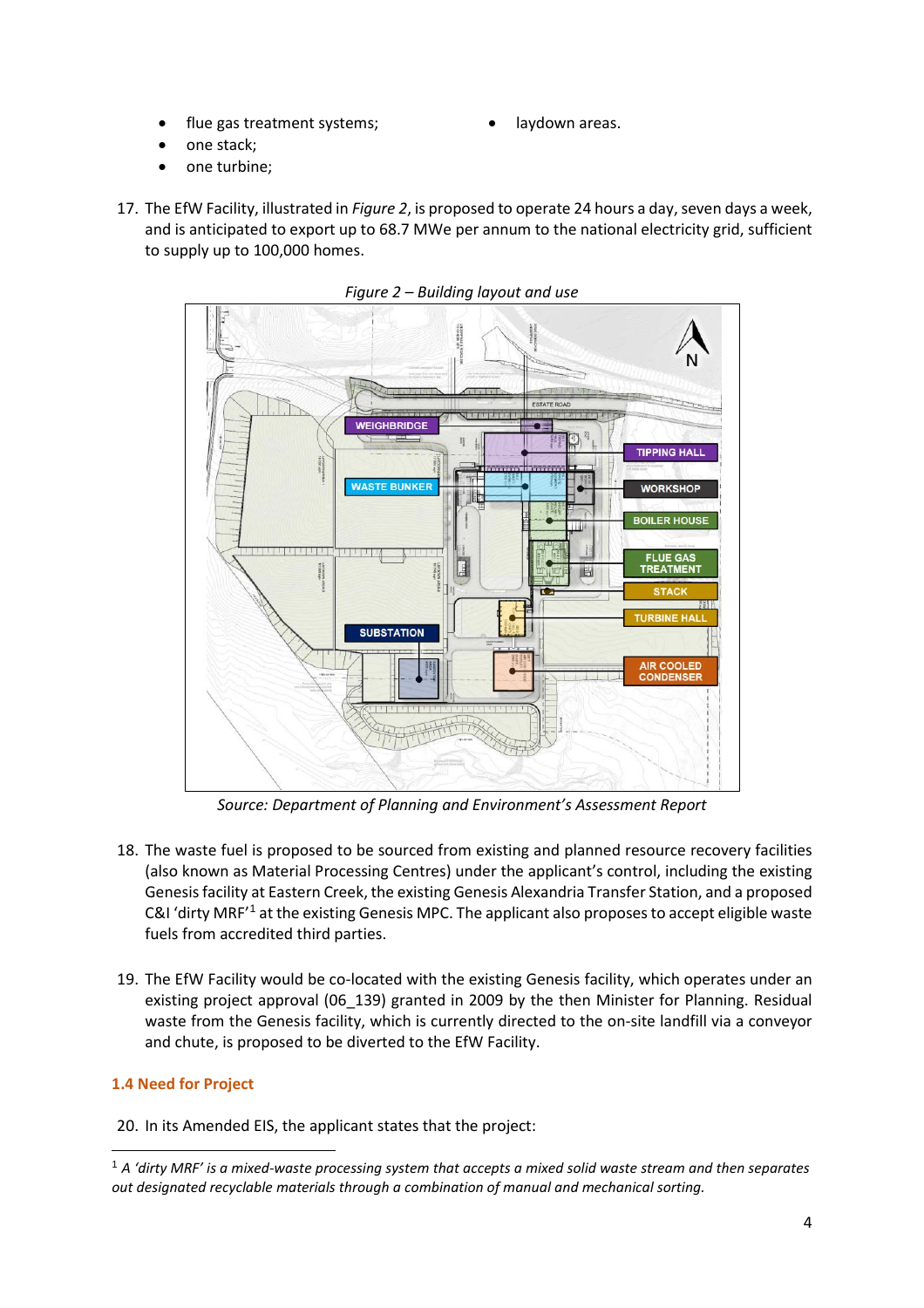- will use safe, reliable, tried and proven technology to create green energy from Residual Waste Fuel (**RWF**) that would otherwise go to landfill;
- will reduce the need for primary resources and consumption of fossil fuels to produce energy and would be an overall cleaner form of energy production compared to burning coal;
- will deliver a net positive greenhouse gas effect, eliminating approximately 544,000 tonnes of carbon dioxide  $(CO<sub>2</sub>)$  per annum;
- will break reliance on landfilling in the future;
- has been designed to respond to the natural topography of the site and minimise visual impacts;
- will preserve landfill space for more contaminated wastes that cannot be thermally treated such as contaminated soils and asbestos; and
- will create in the order of 500 direct on-site jobs during the construction and commissioning phase, and 55 operational jobs.
- 21. The applicant states that landfill capacity in Sydney has been significantly depleted since 2010, and that the EfW Facility would be well placed to provide non-putrescible (Class 2) General Solid Waste (**GSW**) management capacity. In addition, the applicant states that the project can play a significant role in maximising the efficient and sustainable use of resources in line with the Environment Protection Authority's (**EPA**) *Energy from Waste Policy Statement (2015)* (**EfW**  Policy) and is preferable to the treatment or disposal of waste in accordance with the resource recovery priorities established by the waste hierarchy.

#### **2. THE DEPARTMENT'S CONSIDERATION OF THE DEVELOPMENT APPLICATION**

- 22. On 23 December 2013, the Department issued the Secretary's Environmental Assessment Requirements (**SEARs**) to the applicant.
- 23. The development application, including the EIS and supporting technical documents, was first lodged with the Department in June 2014. Following the Department's review, the EIS was amended and the development application was re-lodged on 2 October 2014.
- 24. In November 2014, the Department engaged two external experts in the fields of human health risk assessment (**HHRA**) (Environmental Risk Sciences Pty Ltd (**EnRiskS**)) and international best practice waste to energy engineering (ARUP Pty Ltd (**Arup**)) to assist it with its assessment of the project.
- 25. On 28 April 2015, the Department received an amended development application from the applicant, which is the development application before the Commission. After revisions to the applicant's EIS, the Department formally accepted the EIS dated 30 April 2015 in respect of this development application.
- 26. The Department publicly exhibited the EIS from 27 May 2015 to 27 July 2015. The Department received a total of 44 submissions during the exhibition period, including 29 submissions in the form of objections. These objections included objections from the general public, local businesses, special interest groups, Blacktown City Council, the EPA and NSW Health.
- 27. In response to these submissions, the applicant lodged an amended EIS in November 2016, reducing the scale of the facility.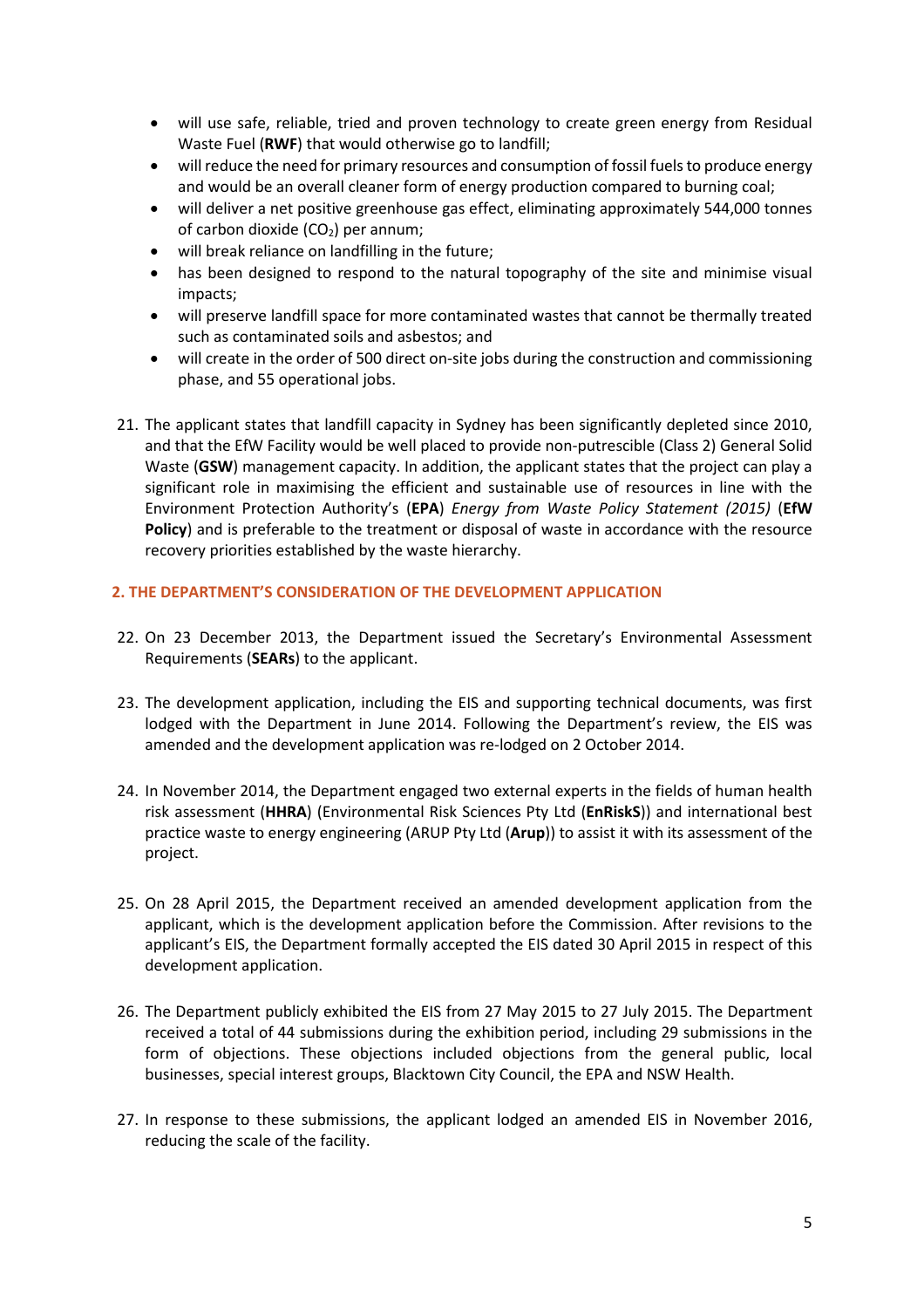- 28. The Department publicly exhibited the Amended EIS from 9 December 2016 to 1 March 2017. The Department received a total of 990 submissions during the exhibition period, including 963 submissions in the form of objections. These objections included objections from the general public, local businesses, special interest groups, Blacktown and Penrith City Councils, NSW Health, the EPA, the local Member for Mount Druitt, Mr Edmund Atalla, and three local Members for the Federal electorates in Western Sydney (namely McMahon, Chifley and Lindsay).
- 29. A breakdown of the matters raised and the percentage of submissions attributed to these matters is provided in *Figure 3*.



*Figure 3 – Issues raised in community submissions*

*Source: Department of Planning and Environment's Assessment Report*

- 30. In response to the submissions made in respect of the Amended EIS, the applicant lodged a Response to Submissions (**RtS**) report in December 2017. The report was made publicly available on the Department's website, and was provided to key government authorities and the external experts for final comment.
- 31. In February 2018, two petitions, each with over 10,000 signatures opposing the proposed development, were tabled in the New South Wales State Parliament.
- 32. The Department proceeded to prepare an assessment report in respect of the development application (the **Department's Assessment Report**).

*The Department's Assessment Report*

- 33. The Department's Assessment Report, dated April 2018, identified inconsistencies with the EfW Policy, human health risks, issues raised in submissions to the Department (see paragraph 29) and public interest as the key matters for consideration. The report concludes that:
	- "*the proposal is inconsistent with the EfW Policy which presents uncertainty around the performance of the facility and the long-term risks to the environment and the health of the local community;*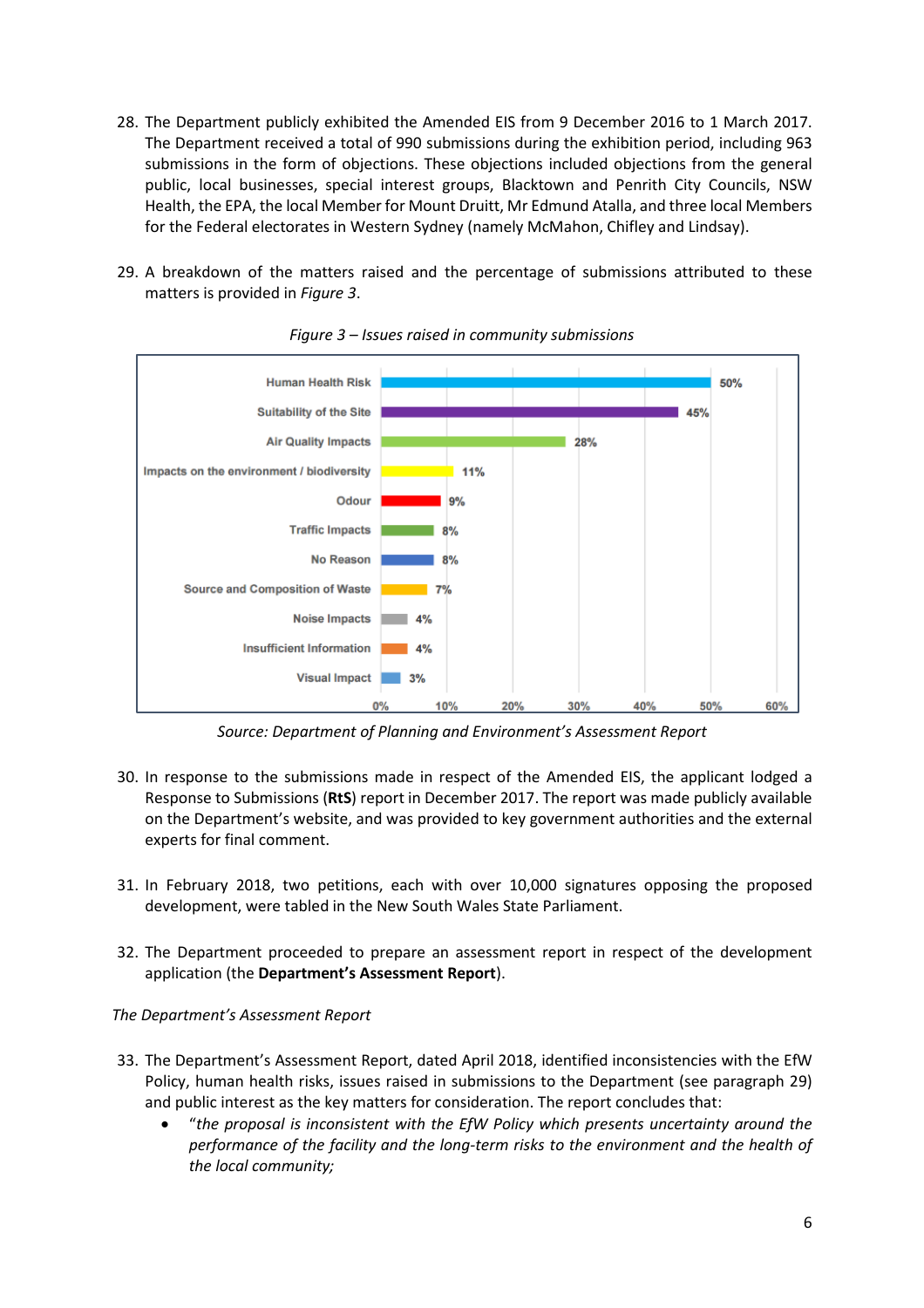- *the applicant has not identified a suitable 'reference facility' and therefore the expected air emissions from the proposed design fuel are unknown;*
- *given the uncertainties described above, the location of the proposal, in close proximity to densely populated residential areas, schools, childcare centres and employment areas in Western Sydney, is not suitable;*
- *the proposed design fuel contains a significant portion of potentially hazardous waste streams which may result in harmful compounds, such as dioxins and furans, in the emissions;*
- *the development is likely to use material for energy recovery instead of utilising this material to achieve higher order resource recovery outcomes, which is inconsistent with the principles of the Waste Avoidance and Resource Recovery Act 2001 (WARR Act) and the NSW EfW Policy;*
- *the applicant's assessment is likely to have overestimated the volume of residual waste available for energy recovery in the Metropolitan Levy Area (MLA) [2](#page-6-0) and has therefore not adequately justified the scale of the proposed facility;*
- *submissions on the development demonstrate there is significant opposition to the proposal;*
- *the applicant has been unable to gain the community's acceptance of the proposed development;*
- *the proposal is inconsistent with a number of the relevant waste and resource recovery strategies with respect to its scale and proposed waste feedstock; and*
- *the development is not in the public interest as the public benefit of the proposed development does not outweigh the potential unacceptable impacts the proposed development may have on the surrounding local community now and into the future."*
- 34. The Department recommends that the application should be refused for the following reasons:
	- "*the development is inconsistent with key requirements of the NSW Energy from Waste Policy Statement (EPA 2015),*
	- *the impacts to air quality and risk to human health are unknown,*
	- *the applicant has not adequately justified the scale of the facility,*
	- *the development has the potential to result in waste being used for energy recovery rather than higher order resource recovery outcomes directly contravening the overarching principles of waste avoidance and recovery enshrined in the waste hierarchy,*
	- *the development is inconsistent with State and regional strategic planning for waste infrastructure needs,*
	- *the development is not supported by the local community, local councils, special interest groups and local businesses,*
	- *the applicant has not obtained community acceptance for the proposal, and*
	- *the development is not in the public interest."*
- 35. The Department also considers that the application is, "*not consistent with the objects of the EP&A Act and that the project's impacts cannot be appropriately dealt with by conditions of consent.*"

<span id="page-6-0"></span> <sup>2</sup> *The MLA comprises the Sydney metropolitan area, the Illawarra and Hunter regions, the central and north coast local government areas (LGAs) to the Queensland border as well as the Blue Mountains, Wingecarribee and Wollondilly LGAs.*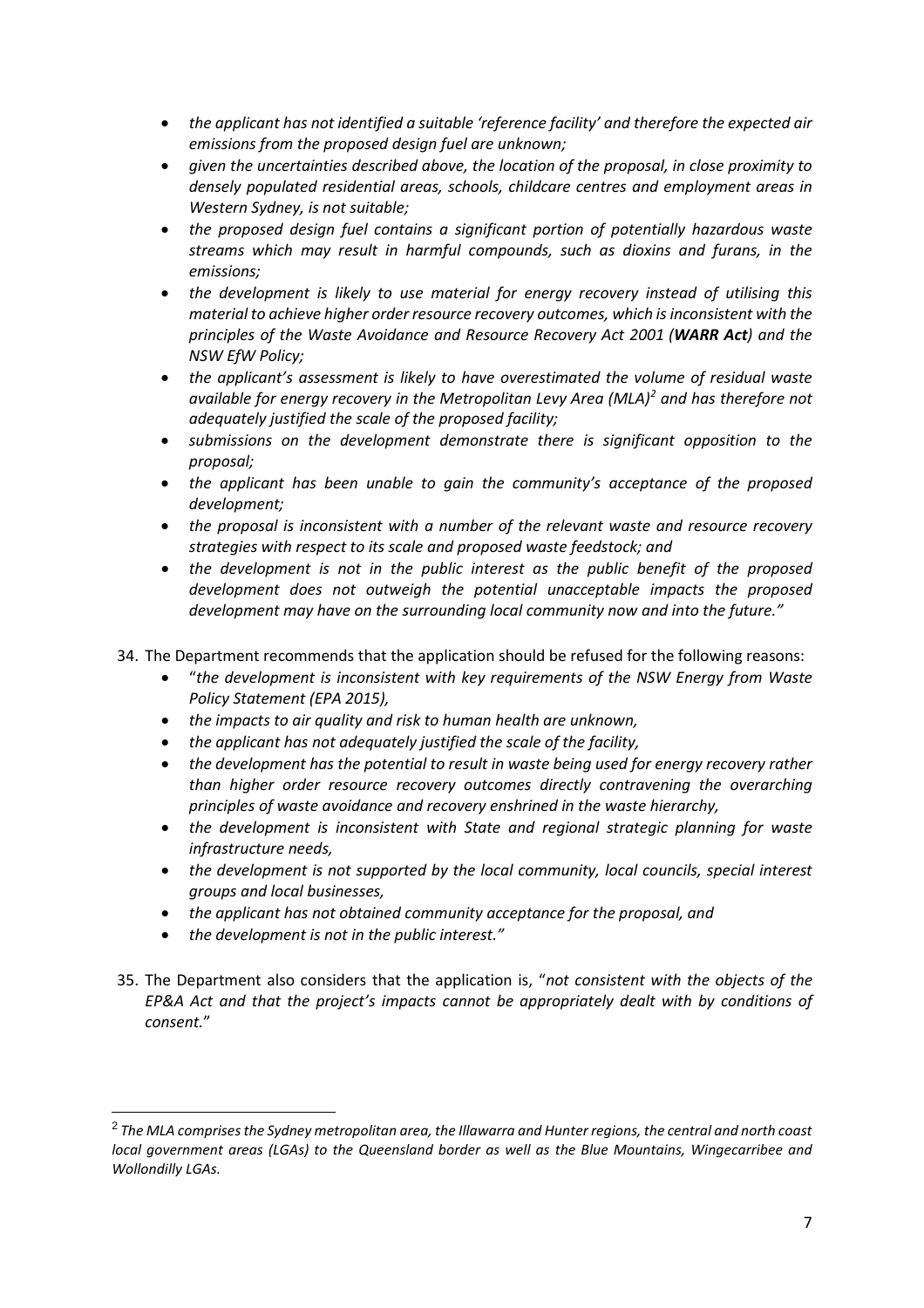#### **3. THE COMMISSION'S MEETINGS AND SITE VISIT**

36. As part of its assessment, the Commission met with the Department, the applicant, and Blacktown and Penrith City Councils, visited the proposed site, and conducted a public meeting. Minutes of each of these meetings are available on the Commission's website.

### **3.1 Meeting with the Department**

- 37. On 12 April 2018, the Department briefed the Commission on the project. Members of the EPA and NSW Health also attended, as well as representatives from the Department's technical experts (namely Arup and EnRiskS). Matters discussed at the meeting included the Department's Assessment Report.
- 38. On 25 May 2018, the Commission held a further meeting with the Department to discuss the project. Members of the EPA, NSW Health, Arup and EnRiskS also attended. Matters discussed at the meeting included the EfW Policy and clarifications of certain aspects of the project as outlined in the meeting notes on the Commission's website.

## **3.2 Meeting with the Applicant and Site Inspection**

- 39. On 2 May 2018, the Commission met with the applicant and representatives from Urbis, AECOM, Environmental Resources Management (**ERM**) and MRA Consulting Group (**MRA**), who were commissioned by the applicant to provide expert technical support.
- 40. On the same day, the Commission also conducted an inspection of the site, as well as of the existing Genesis site, with the applicant. Details of the attendees at the site inspection can be viewed on the Commission's website. The Commission invited three representatives from local community groups to attend and observe the site inspection, with one accepting the invitation. After the site inspection the applicant provided a presentation and discussed the project. The meeting minutes and presentation are available on the Commission's website. The community representative departed prior to the meeting and presentation commencing.

#### **3.3 Meeting with Penrith City Council and Blacktown City Council**

41. On 2 May 2018, the Commission met with Penrith City Council to discuss the project. On 14 May 2018, the Commission also met with Blacktown City Council to discuss the project. A presentation was provided by Blacktown City Council, which is available on the Commission's website. Minutes of these meetings are available on the Commission's website.

#### **3.4 Public Meeting**

42. On 14 May 2018, the Commission held a public meeting at the Rooty Hill RSL, 55 Sherbrooke Street, Rooty Hill to hear the public's views on the project. The Commission received requests to speak from 28 people, with 24 of the 28 registered speakers electing to speak at the meeting. The applicant was one of the speakers at the meeting and made a presentation. A list of speakers and the transcript from the public meeting are available on the Commission's website. Written comments from speakers who presented at the public meeting and comments received by the Commission after the public meeting are also available on the Commission's website. A summary of the matters raised at the public meeting is available to view on the Commission's website.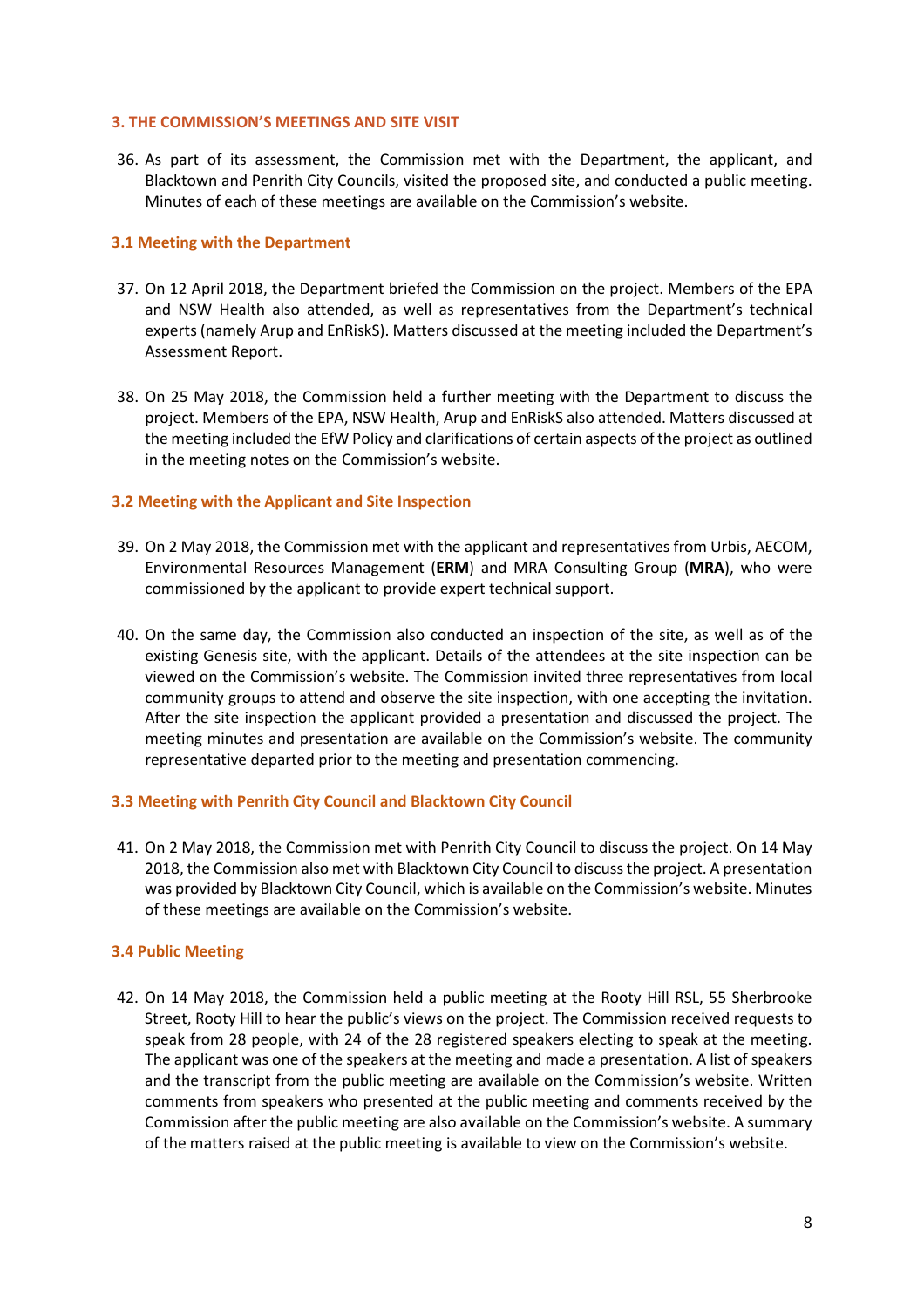43. An opportunity to lodge written comments was afforded until seven days following the public meeting. The Commission received 294 written comments, and also received four further written comments after this seven day period. All comments are available on the Commission's website.

## **4. ADDITIONAL INFORMATION FOLLOWING THE PUBLIC MEETING**

- 44. On 21 May 2018 the Commission received additional information from the applicant entitled 'Response to DPE Assessment Report' following the public meeting and the Department's Assessment Report. In this document, the applicant summarised the key elements of the project as detailed in the technical reports and documentation to date. This document is further discussed in **section 5.2** of this Statement of Reasons.
- 45. On 22 May 2018 the Commission wrote to the Department inviting it to comment on this additional information. At the meeting on 25 May 2018, the Department stated that it did not wish to provide comments on this additional information, as it did not consider this additional information to be new information.
- 46. On 22 May 2018, the Commission wrote to the Department requesting further additional information. This request was in the form of a series of questions relating to matters including health and air quality outcomes, and the Department's assessment of the applicant's reference facility. The Department provided a response to the Commission on 14 June 2018.
- 47. The Commission identified a statement in the applicant's additional information suggesting that it had voluntarily agreed to remove floc<sup>[3](#page-8-0)</sup> waste from the project's waste fuel. This appeared to conflict with the applicant's Amended EIS, which proposed that floc waste would comprise up to 15% of the project's waste fuel.
- 48. On 23 May 2018, the Commission wrote to the applicant and the Department seeking clarification on the inclusion of floc waste in the project's waste fuel. The applicant wrote to the Commission on 25 May 2018 confirming that floc waste remains part of the development application before the Commission and stated that, *"the applicant has refrained from making any formal application to amend SSD6236 to delete floc waste as a component from the proposed waste stream".* This was also confirmed in writing by the Department on 31 May 2018.
- 49. All of the above correspondence was provided to the Commission after receipt of the Department's Assessment Report and is available on the Commission's website.

#### **5. THE COMMISSION'S CONSIDERATION**

#### *Material Considered by the Commission*

- 50. In determining this application, the Commission has carefully considered the following material (the **Material**):
	- the Preliminary Environmental Impact Statement by Urbis, dated 31 October 2013;
	- the Environmental Impact Statement and appendices, dated April 2015;
	- the EnRiskS Review of the Human Health Risk Assessment, dated 6 July 2015;
	- the ARUP Merit Review of the Environmental Impact Statement, dated 3 August 2015;
	- the Amended Environmental Impact Statement and appendices, dated November 2016;

<span id="page-8-0"></span> <sup>3</sup> *Floc waste is the residue from the shredding of car and metal recyclables.*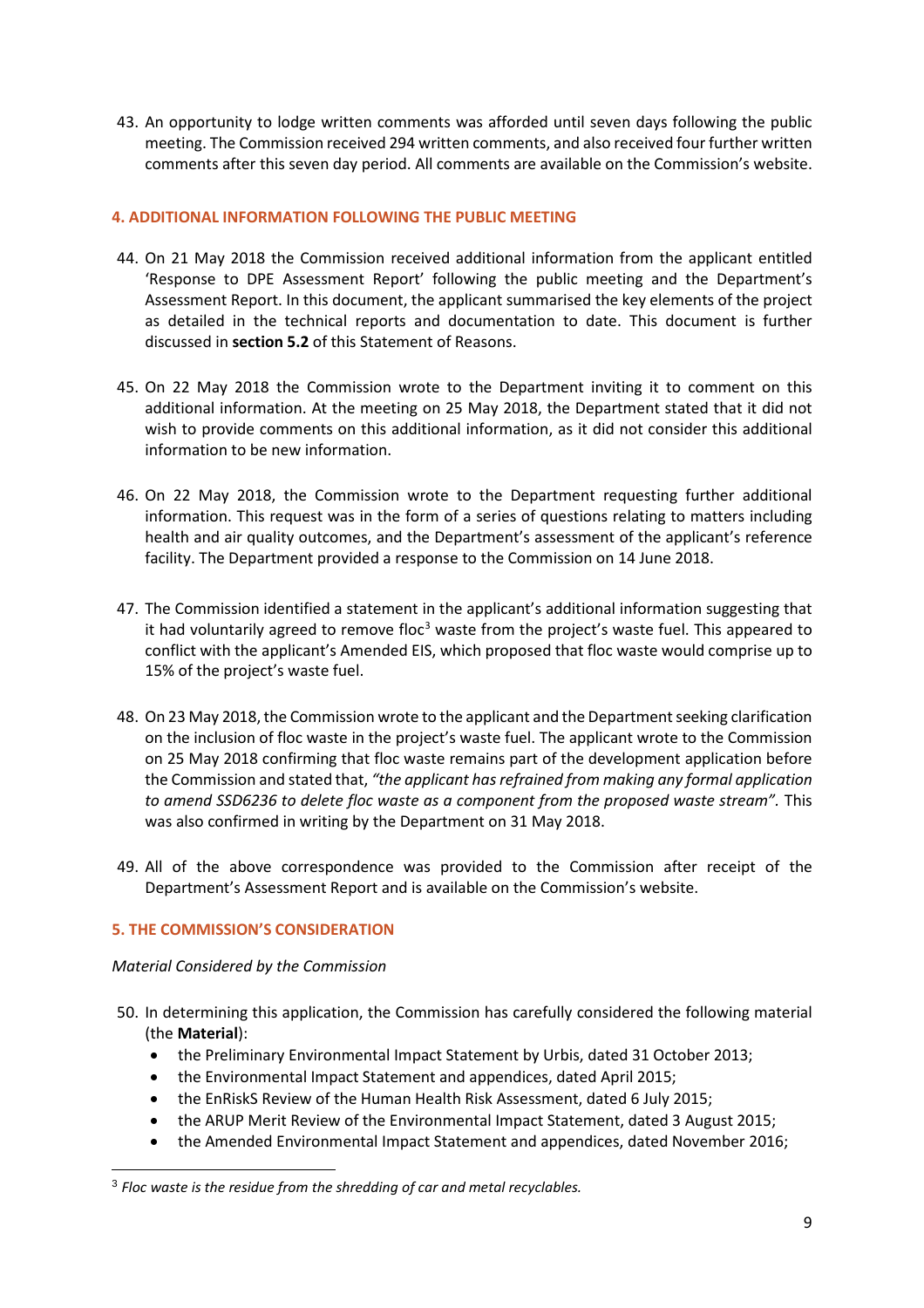- the 'Frequently Asked Questions' prepared by the Department, dated February 2017;
- the EnRiskS Review of HHRA, dated 8 March 2017;
- the 'Key Queries Regarding Amended EIS 160317', dated 16 March 2017;
- the Supplementary Submission Greenhouse Gas Assessment, dated 15 May 2017;
- the Response to Submissions on the Amended Environmental Impact Statement and appendices, dated 14 December 2017;
- the Response to Submissions on Amended Environmental Impact Statement (Government Authority Submissions):
	- Blacktown City Council Submission on RtS, dated February 2018;
	- Penrith City Council Submission on RtS, dated 28 February 2018;
	- NSW Health Submission Response to Submissions, dated 8 March 2018;
	- EPA Submission Attachment A Energy from Waste Policy, dated 9 March 2018;
	- EPA Submission Attachment B Air Quality & Ozone Assessment, dated 9 March 2018;
	- EPA Submission Attachment C EnRiskS Pty Ltd Human Health Risk Assessment, dated 7 March 2018;
	- EPA Submission Attachment D Human Health Risk Assessment, dated 9 March 2018;
	- EPA Submission Attachment E Greenhouse Gas Assessment, dated 9 March 2018; and
	- EPA Submission Cover Letter, dated 9 March 2018;
- the EnRiskS Letter Report, dated 7 March 2018;
- the ARUP Eastern Creek EfW RTS Merit Review Report, dated 9 March 2018;
- all submissions made to the Department in respect of the proposed development during the public exhibition of the original EIS, the Amended EIS, and up to the publication of the Assessment Report;
- information provided to the Commission at its meetings with the Department on 12 April 2018 and 25 May 2018;
- Department of Planning and Environment's presentation at its meeting with the Commission, dated 12 April 2018;
- the ARUP Addendum to Eastern Creek EfW RtS Merit Review, dated 17 April 2018;
- the Department of Planning and Environment's Assessment Report, dated April 2018;
- information provided to the Commission by Mr Raphael Perez (a community representative) at the site inspection on 2 May 2018;
- the visual observations made by the Commission at the site inspection on 2 May 2018;
- information provided to the Commission at its meeting with the applicant on 2 May 2018;
- information provided to the Commission at its meeting with Penrith and Blacktown City Councils on 2 May 2018 and 14 May 2018, respectively;
- oral submissions made by the 24 speakers at the public meeting and the 298 written comments received after the public meeting;
- Blacktown City Council's further submissions and appendices, dated 21 May 2018;
- Urbis Response to the Department's Assessment Report, dated 21 May 2018;
- Urbis Response to Clarification and Supplementary Information, dated 7 June 2018; and
- the Department's Response to the Commission's Additional Information Request, dated 14 June 2018.

# *Mandatory Considerations*

- 51. In determining this application, the Commission has taken into consideration the following relevant mandatory considerations, as provided in section 4.15 of the EP&A Act (the **Mandatory Considerations**):
	- the provisions of all: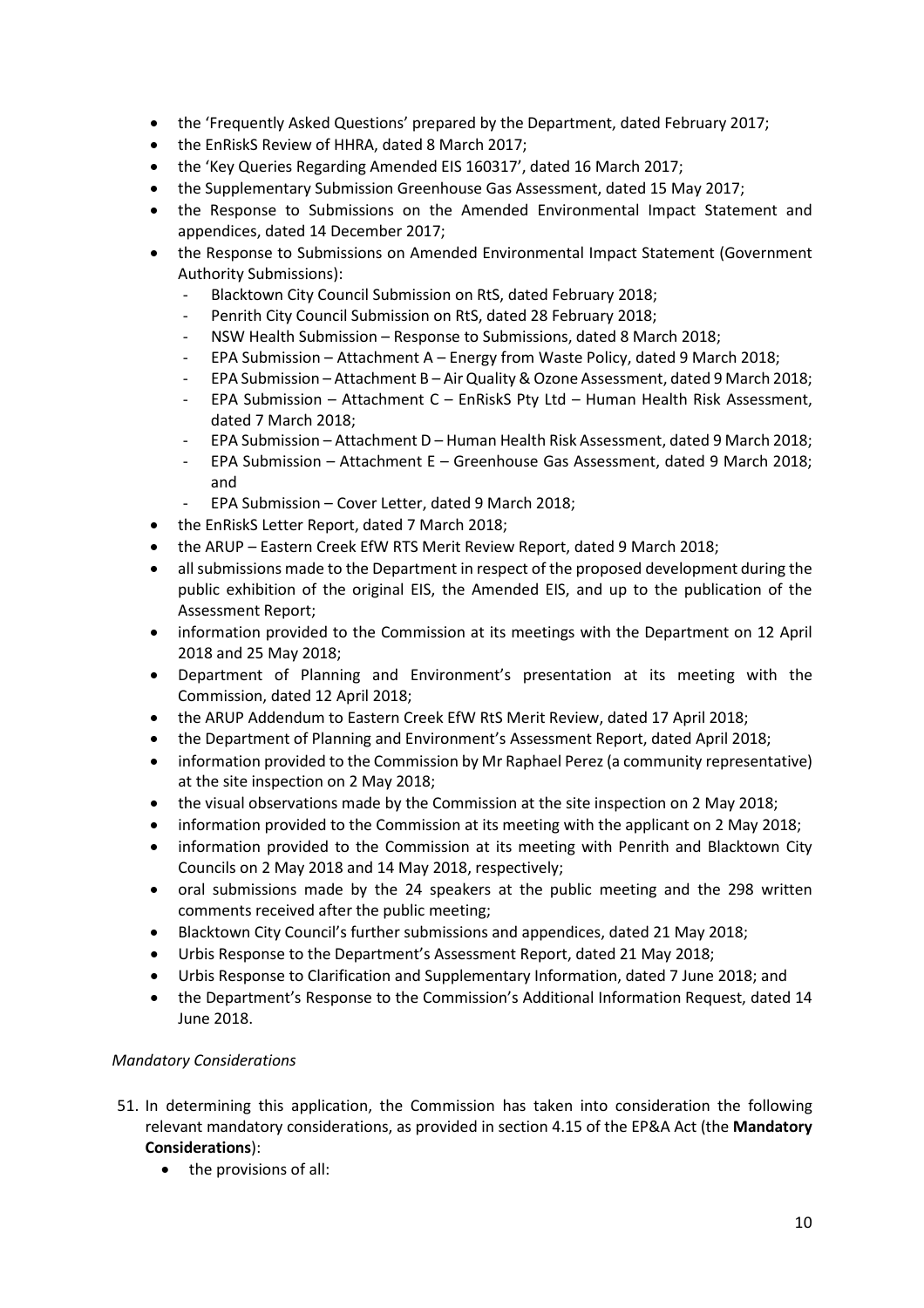- o environmental planning instruments;
- o proposed instruments that are or have been the subject of public consultation under the EP&A Act and that have been notified to the Commission (unless the Secretary has notified the Commission that the making of the proposed instrument has been deferred indefinitely or has not been approved);
- o development control plans;
- o planning agreements that have been entered into under section 7.4 of the EP&A Act, and draft planning agreements that a developer has offered to enter into under section 7.4; and
- o the Regulations (to the extent that they prescribe matters for the purposes of section 4.15(1) of the EP&A Act);

that apply to the land to which the development application relates;

- the likely impacts of the development, including environmental impacts on both the natural and built environments, and social and economic impacts in the locality;
- the suitability of the site for the development;
- submissions made in accordance with the EP&A Act and Regulations; and
- the public interest.

#### *Additional Considerations*

52. In addition to the Mandatory Considerations, the Commission has taken into consideration the EfW Policy.

## **5.1 Environmental Planning Instruments (EPIs)**

#### 5.1.1 EPIs

- 53. The applicant's Amended EIS, subsequent RtS, and the Department's Assessment Report (including Appendix C) provide a detailed consideration and assessment of the EPIs that apply to the project. These EPIs are:
	- *State Environmental Planning Policy (State and Regional Development) 2011;*
	- *State Environmental Planning Policy (Infrastructure) 2007;*
	- *State Environmental Planning Policy (Western Sydney Employment Area) 2009;*
	- *State Environmental Planning Policy No. 33 – Hazardous and Offensive Development;*
	- *State Environmental Planning Policy No. 55 – Remediation of Land;*
	- *State Environmental Planning Policy No. 64 – Advertising Structures and Signage; and*
	- *Blacktown Local Environmental Plan 1988.*
- 54. The Commission has reviewed the EPIs listed above and finds that they apply to the project. However, the Commission additionally finds that the *Draft Blacktown Local Environmental Plan 2015* also applies to the project and has given further consideration to this below in paragraphs 69 and 70.

#### *Project Permissibility*

55. The Department and Commission received submissions and comments from the public and Blacktown City Council regarding the permissibility of the development, stating that it was a prohibited development under *State Environmental Planning Policy (Western Sydney Employment Area) 2009* (**SEPP WSEA**).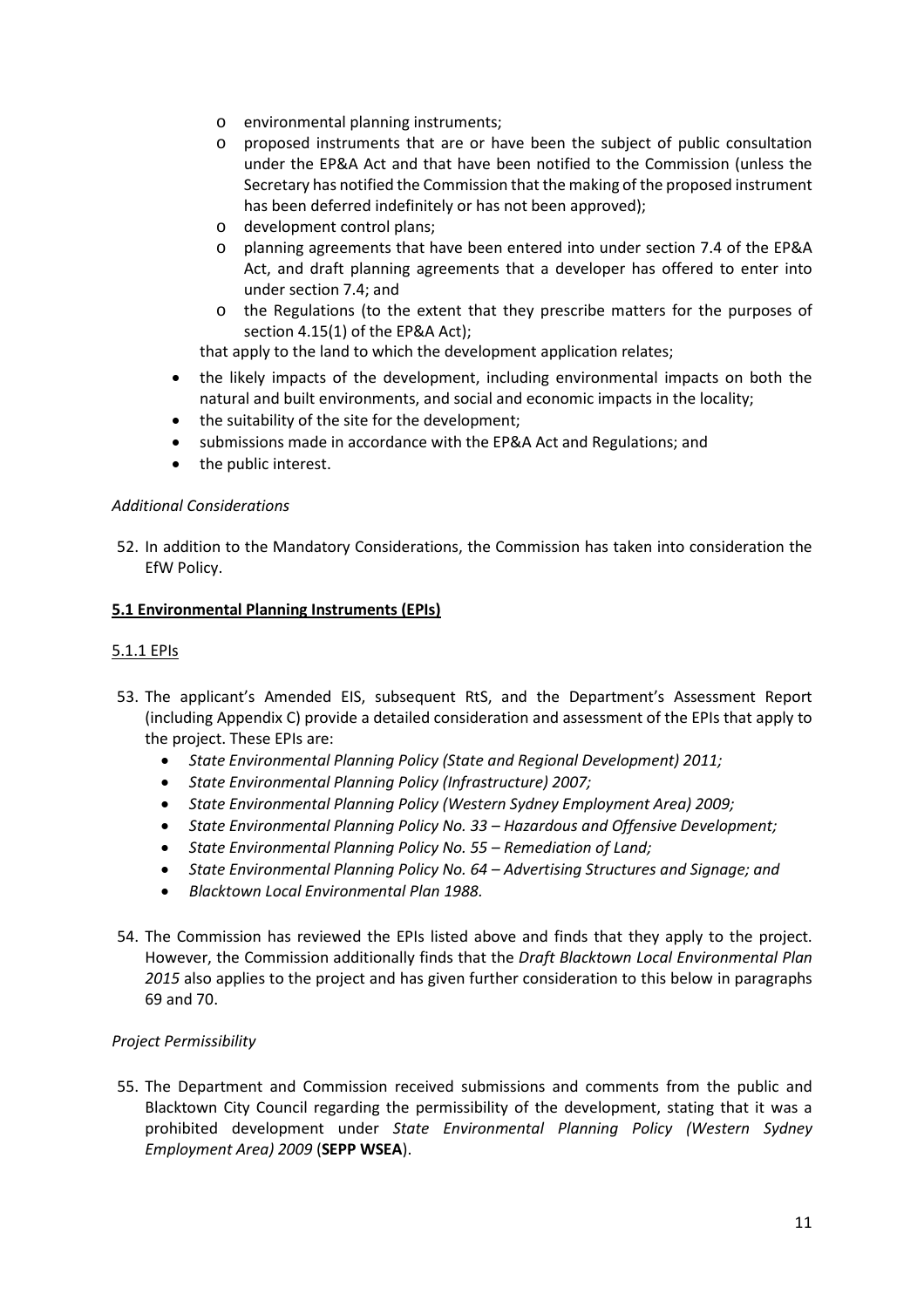56. The applicant states in its RtS that:

*"The development is appropriately characterised as 'electricity generating works', defined under the Standard Instrument as: 'electricity generating works means a building or place used for the purpose of making or generating electricity'.*

*Further, the use is permissible under clause 34(1) of State Environmental Planning Policy (Infrastructure) 2007 (ISEPP) as electricity generating works are permitted to be carried out by any person within a prescribed industrial zone, including IN1 General Industrial."*

57. The Department states in Appendix C of its Assessment Report:

*"The land is zoned IN1 General Industrial under State Environmental Planning Policy (Western Sydney Employment Area) 2009 (SEPP WSEA). The development constitutes a 'waste management facility' and 'electricity generating works' as defined by the Standard Instrument – Principal Local Environmental Plan.*

*Clause 34 of the ISEPP identifies development that is permitted with consent. Clause 34(1) states that development for the purpose of 'electricity generating works' may be carried out with consent in a prescribed industrial zone.*

*Therefore, under the provisions of the ISEPP, the proposal is permitted."*

58. The Commission has reviewed the information provided in paragraphs 55-57 and has considered the land use definitions provided within the ISEPP, being clause 33 'electricity generating works', and clause 120 'waste management facility'. The Commission notes that the ISEPP references these definitions as having the same meaning as provided by the *Standard Instrument (Local Environmental Plans) Order 2006* (**Standard Instrument**), as follows:

*"electricity generating works means a building or place used for the purpose of making or generating electricity.*

*waste or resource management facility means any of the following:*

- *(a) a resource recovery facility,*
- *(b) a waste disposal facility,*
- *(c) a waste or resource transfer station,*
- *(d) a building or place that is a combination of any of the things referred to in paragraphs (a)–(c).*

*waste disposal facility means a building or place used for the disposal of waste by landfill, incineration or other means, including such works or activities as recycling, resource recovery and other resource management activities, energy generation from gases, leachate management, odour control and the winning of extractive material to generate a void for disposal of waste or to cover waste after its disposal."*

59. The Commission finds that based on the information before it, the project satisfies the definition of both an 'electricity generating works' and 'waste management facility' and as such shall consider the project accordingly. Furthermore, the Commission finds that the ISEPP provides the following under Part 3 Divisions 4 and 23: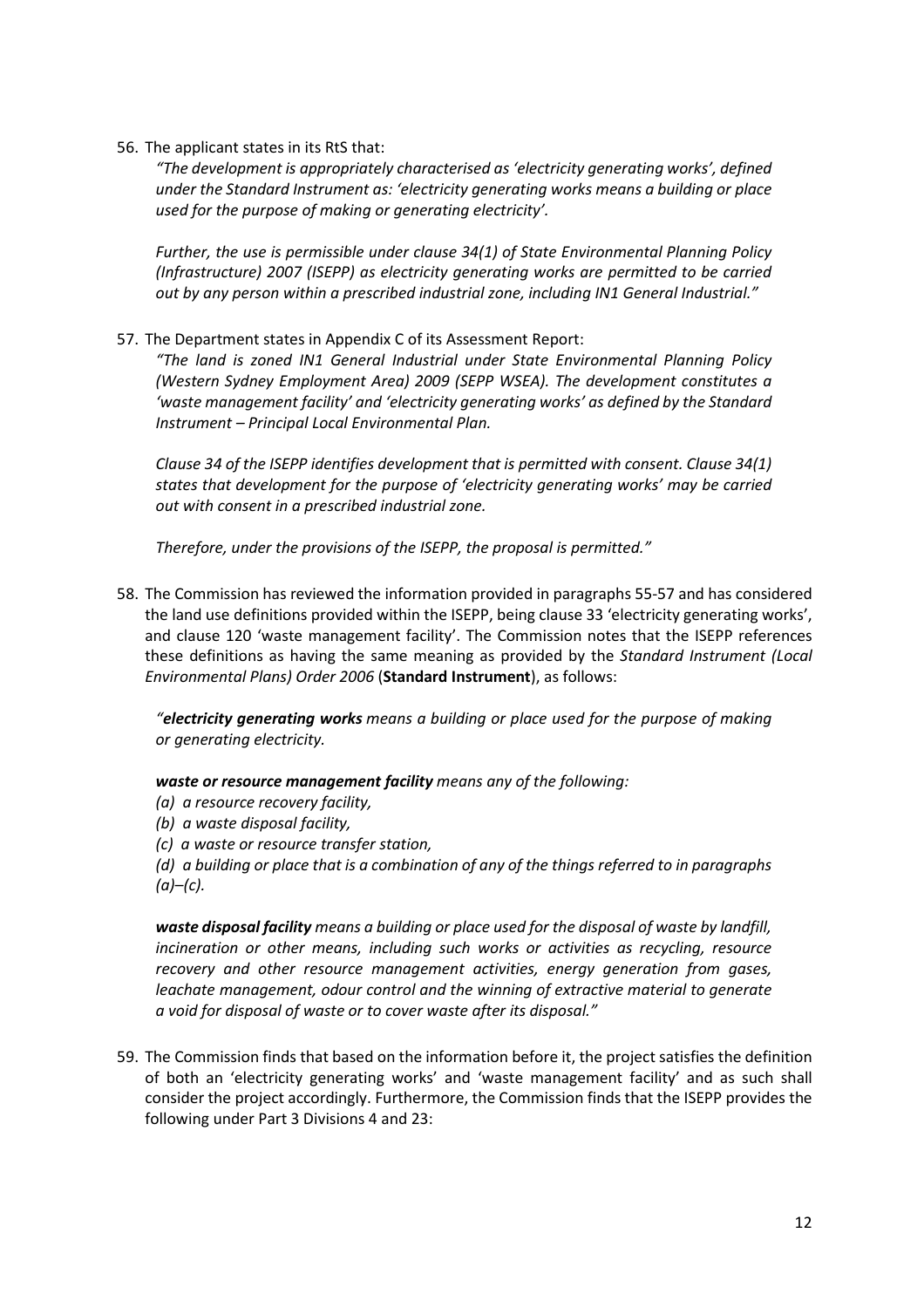#### 60. Division 4:

*"Development for the purpose of electricity generating works may be carried out by any person with consent on any land in a prescribed rural, industrial or special use zone*."

## 61. Division 23:

*"Development for the purpose of waste or resource management facilities, other than development referred to in subclause (2), may be carried out by any person with consent on land in a prescribed zone.*

*prescribed zone means any of the following land use zones or a land use zone that is equivalent to any of those zones: (c) IN1 General Industrial."*

- 62. In its consideration of land use permissibility, the Commission finds that based on the provisions of the ISEPP, the proposed land uses are permissible with consent.
- 63. To address the concerns raised in submissions and comments regarding land use prohibition under SEPP WSEA, the Commission cites clause 8(1) of the ISEPP, which states: *"Except as provided by subclause (2), if there is an inconsistency between this Policy and any other environmental planning instrument, whether made before or after the commencement of this Policy, this Policy prevails to the extent of the inconsistency."*
- 64. The Commission notes that subclause (2) is not relevant to this project. In this regard the Commission is satisfied that the provisions of the ISEPP override any inconsistency that may exist with any other EPI.

#### *Blacktown Local Environmental Plan 1988*

- 65. The applicant's Amended EIS took the view that the *Blacktown Local Environmental Plan 1988*  (**BLEP**) was not a matter for consideration as SEPP WSEA applied to the project site. The Department did not consider the BLEP in its Assessment Report.
- 66. The Commission reviewed SEPP WSEA and finds that, contrary to the applicant's position in its Amended EIS, there is nothing that prevents consideration of the BLEP. Clause 8 of SEPP WSEA states:

*"In the event of an inconsistency between this Policy and a local environmental plan or deemed environmental planning instrument that applies to the land to which this Policy applies, this Policy prevails to the extent of the inconsistency."*

- 67. Nonetheless, even though the Commission finds that the BLEP is applicable to the project, this is of little consequence for the following reasons:
	- the site was un-zoned under the BLEP, and this was achieved under *State Environmental Planning Policy 59 – Central Western Sydney Regional Open Space and Residential (SEPP 59);*
	- SEPP 59 was repealed and superseded by SEPP WSEA in 2009; and
	- the site remained un-zoned under the BLEP and therefore zoning was achieved under SEPP WSEA.
- 68. The Commission therefore finds that whilst the BLEP is a relevant consideration, it does not offer any assessment criteria to be applied to the project.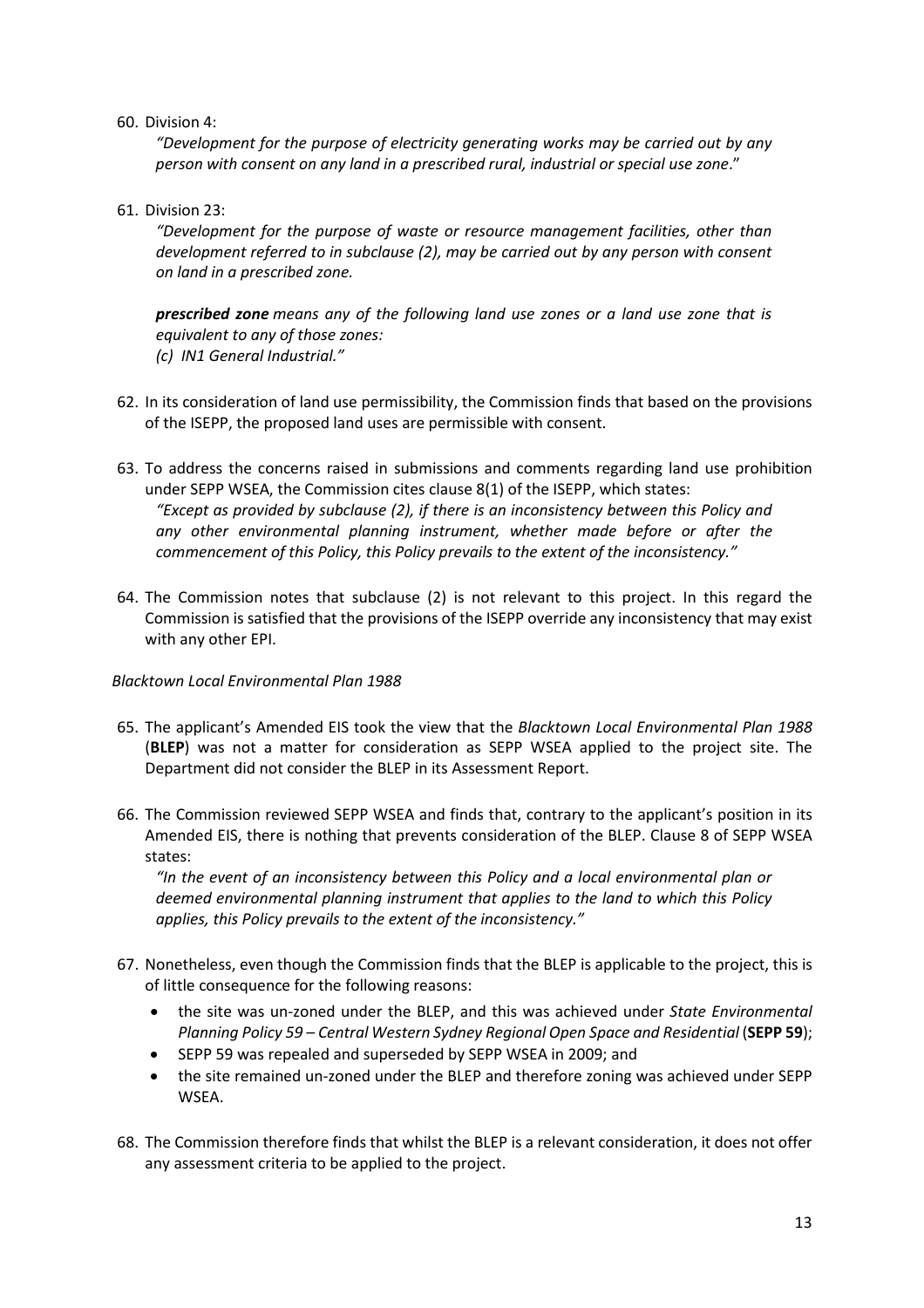## *Draft Blacktown Local Environmental Plan 2015*

- 69. Neither the applicant nor the Department considered the *Draft Blacktown Local Environmental Plan 2015* (**DBLEP**). The Commission notes that the applicant's development application was lodged with the Department on 28 April 2015, and that the DBLEP was gazetted on 26 May 2015 and commenced on 7 July 2015. In this regard the Commission is satisfied that the DBLEP is a relevant consideration under section 4.15(1)(a)(ii).
- 70. The site is zoned IN1 General Industrial and the proposed land uses for an 'electricity generating works' and 'waste management facility' are permissible with consent. The Commission finds that whilst the DBLEP is a relevant consideration, it does not offer any assessment criteria to be applied to the project.

## 5.1.2 Region and District Plans

## *Greater Sydney Region Plan*

- 71. The Commission notes that the project is located within the Western Parkland City of the Greater Sydney Commission's (**GSC**) *Greater Sydney Region Plan* (**Region Plan**).
- 72. The Department states that the project is consistent with the Region Plan's direction of:
	- *'An efficient city: Using resources wisely'; and*
	- *'Objective 33: A low-carbon city contributes to net-zero emissions by 2050 and mitigates climate change'.*
- 73. The Department states that the project would contribute toward net-zero emissions through the diversion of waste from landfill and the subsequent reduction in greenhouse gas emissions. This matter is further discussed in **section 5.2** of this Statement of Reasons.
- 74. The Commission agrees with the Department and finds that the project would be consistent with the directions and objectives of the Region Plan in contributing to achieving net-zero emission reduction targets and climate change mitigation.

#### *Central City District Plan*

- 75. The Commission notes that the project is also located within the GSC's *Central City District Plan* (**District Plan**), which aims to achieve the vision of the Region Plan. The District Plan identifies waste diversion from landfill as a potential pathway towards net-zero emissions in the Central City District, which would deliver on '*Objective 33*' and '*Objective 35: More waste is re-used and recycled to support the development of a circular economy' of the Region Plan'*.
- 76. The Department notes that the District Plan encourages a circular economy by designing waste out of the system and exploring opportunities for achieving a pathway toward net-zero greenhouse gas emissions by 2050. While the Department notes that the waste to energy industry is identified as a step toward achieving a circular economy and a reduction in greenhouse gases, it states that this industry is primarily targeted at processing organic waste through an energy from waste facility to reduce waste being sent to landfill and help reduce greenhouse gas emissions.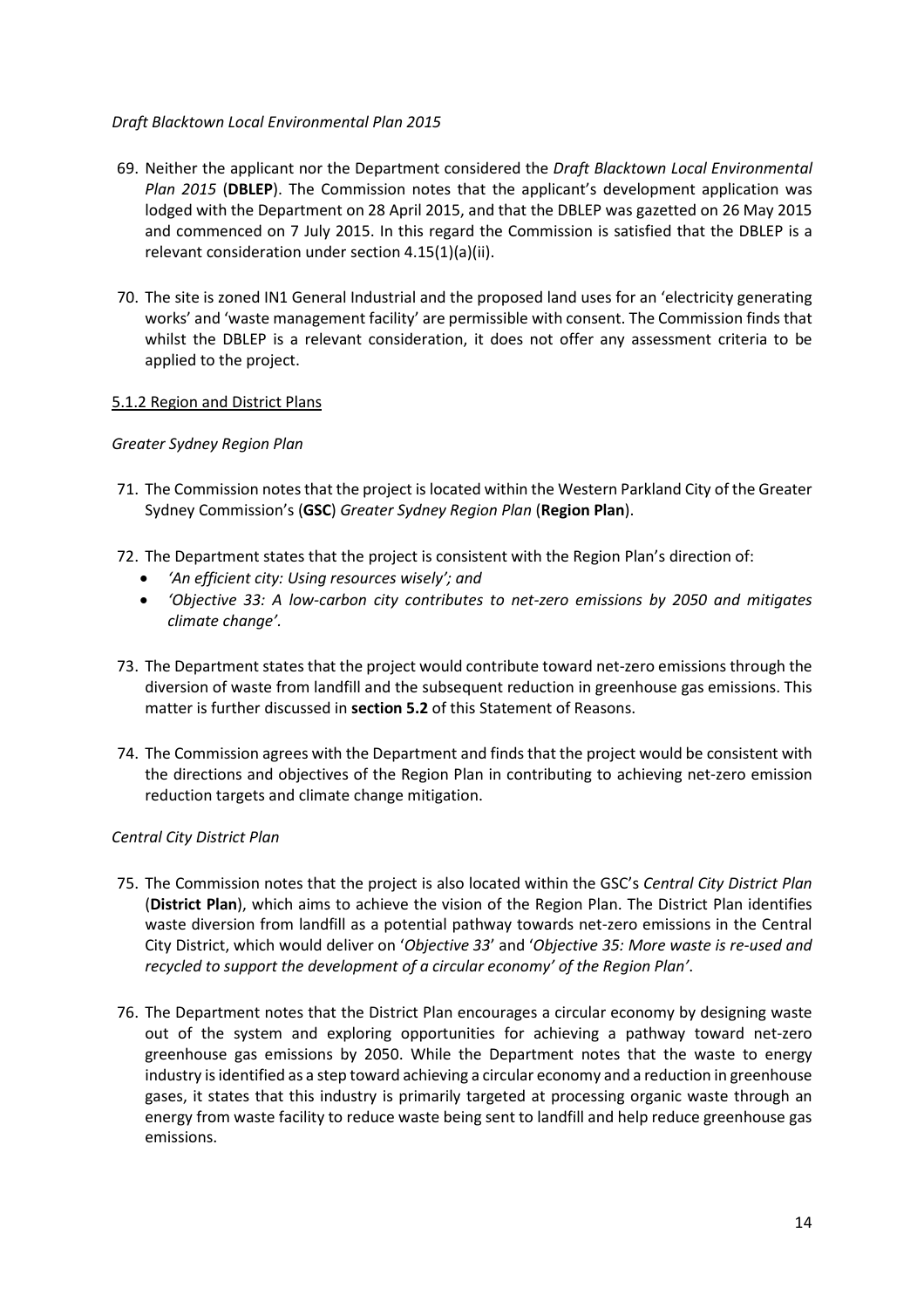- 77. The Department notes that only 20% of the proposed waste feedstock for the facility is classified as organic waste, and considers that the project does not support the objectives of the District Plan. In addition, the Department states that the primary focus in the District Plan is to achieve the diversion of waste from landfill through recycling and reducing waste, not through the recovery of energy. The applicant does not address this in its Amended EIS or RtS.
- 78. The Commission accepts the Department's conclusion and finds that the project in its current form does not support the objectives of the District Plan as only a small proportion (20%) of organic waste is proposed to be thermally treated, and the District Plan focuses on the diversion of waste from landfill through recycling and reducing waste, not through the recovery of energy.

# **5.2 Energy from Waste Policy Statement (2015)**

- 79. The EfW Policy states that any facility proposing to thermally treat a waste or waste-derived material that is not a listed eligible waste fuel, as defined in section 3 of the EfW Policy, must:
	- only receive residual waste from bona-fide resource recovery operations that meet the resource recovery criteria outlined in the EfW Policy;
	- use current international best practice techniques, including in relation to emissions control and emissions monitoring; and
	- use technologies that are proven, well understood and capable of handling the expected variability and type of waste feedstock, demonstrated through providing a comparable 'reference facility'.

## *Applicant's consideration*

- 80. As the applicant's proposed waste feedstock is not considered an 'eligible waste fuel', the Department required the applicant to demonstrate that it could meet the EfW Policy's criteria for an 'energy recovery facility'. Throughout the various stages of the development application process, the applicant provided assessments of the project against the technical, thermal efficiency and resource recovery criteria for an 'energy recovery facility'. In seeking to demonstrate that the project complies with the EfW Policy, the applicant states in its RtS that:
	- fuel will only be provided by facilities where appropriately regulated resource recovery processes have been undertaken in accordance with the EfW Policy and where waste fuel quality is consistently demonstrated;
	- the technology for the EfW Facility is based on existing facilities in Europe and will incorporate best available technology for flue gas treatment; and
	- the existing energy from waste facility in West Yorkshire in the United Kingdom, known as Ferrybridge Multifuel 1 (**Ferrybridge**), is directly comparable in terms of plant size, fuel capacity, furnace and air pollution control technology, and waste fraction components, and as such the applicant has nominated this as its reference facility. The applicant also states that this facility is operated and maintained by Hitachi Zosen Inova (**HZI**), which is the same technology provider for the project.
- 81. The applicant's assessment in its Amended EIS concluded that the project meets the criteria of an 'energy recovery facility' and satisfies the required technical, thermal efficiency and resource recovery criteria of the EfW Policy. To further support its assessment, the applicant provided in its RtS a comparison of the project against eight European reference facilities to compare technology, size, waste feedstock composition and the waste stream net calorific value (**NCV**). The applicant concluded that all relevant design parameters of the proposed facility are well within these comparable reference facilities, which are successfully operating in Europe.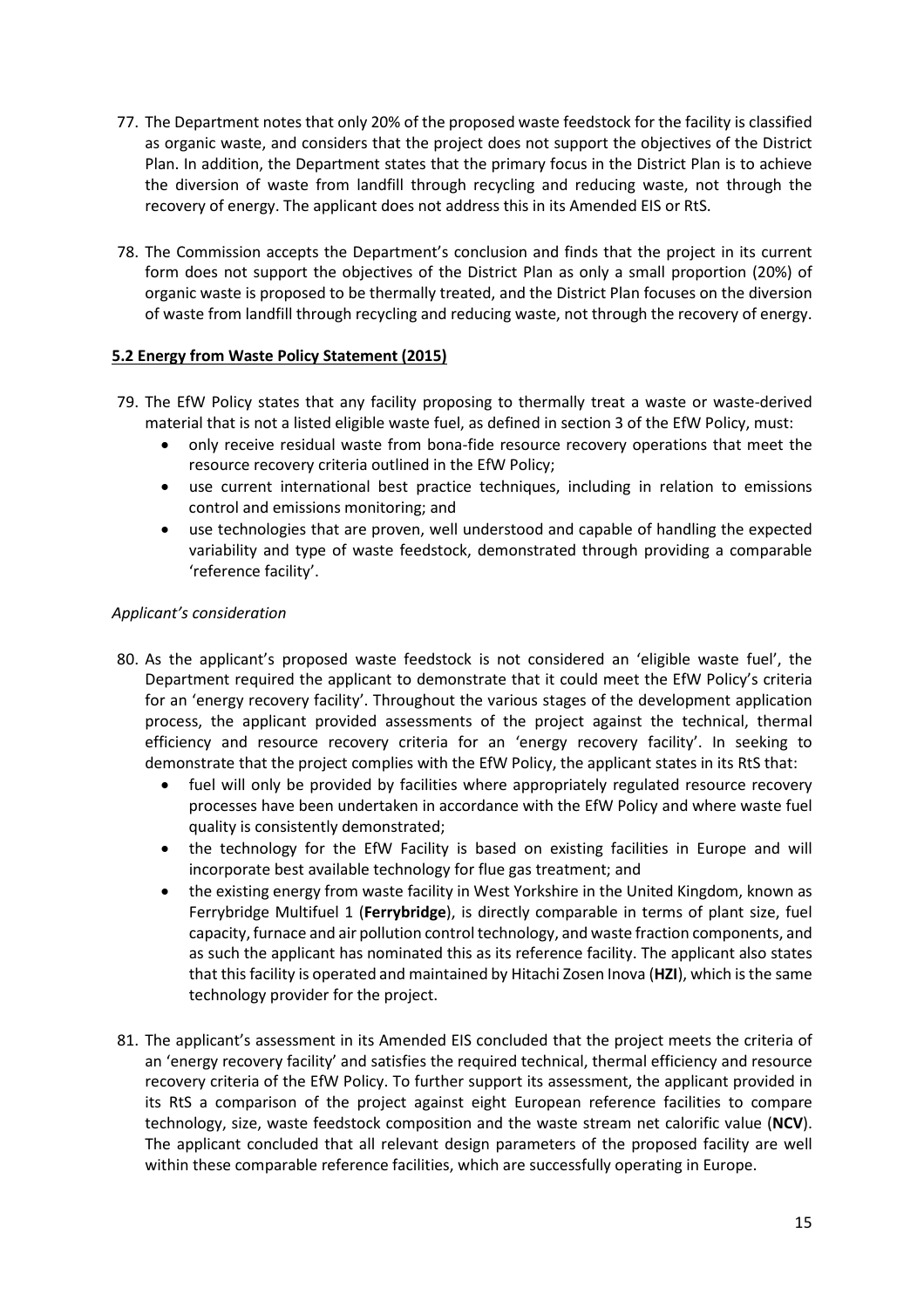- 82. The applicant stated at the public meeting that the EfW Facility will reduce waste going to landfill, which it considers critical as waste that was previously going to Queensland and China is now no longer being accepted in either jurisdiction.
- 83. The Commission also notes that concern was raised at the public meeting regarding regulatory changes in China and Queensland relating to the acceptance of waste from New South Wales.
- 84. In itsresponse to the Department's Assessment Report, dated 21 May 2018, the applicant asserts that the impacts of China's National Sword Policy and the reintroduction of a waste levy in Queensland further justify the scale and strategic importance of the proposal.

## *Blacktown City Council's consideration*

85. At its meeting with the Commission, Blacktown City Council stated that the technology proposed to be used by the applicant is not best practice. This was based on Blacktown City Council's own comparison with other operational energy from waste facilities that it had inspected in the United Kingdom. Blacktown City Council also raised concern that the applicant's RtS does not contain sufficient information to determine how the applicant will confirm compliance with the EfW Policy resource recovery criteria for the C&I and C&D waste fuels received from third parties, and where these wastes will be mixed and processed on site.

#### *Department's consideration*

- 86. The EPA provided advice to the Department that the applicant's RtS does not adequately demonstrate compliance with the EfW Policy for the following reasons, as outlined in the Assessment Report:
	- the nominated reference facility, Ferrybridge, does not treat 'like waste streams';
	- floc waste, which is proposed to be treated by the project, has the potential to exhibit hazardous waste properties and characteristics. Facilities proposing to thermally treat hazardous waste are excluded under the EfW Policy;
	- the temperature and time parameters for the destruction of harmful compounds, such as dioxins and furans, will not be reached (>  $1,100^{\circ}$ C for more than two seconds); and
	- the methodology used to estimate the amount of residual waste available for energy recovery in the MLA is inappropriate and does not adhere to the waste hierarchy.
- 87. The Department states in its Assessment Report that the EPA considers, "*the reference facility is one means of providing evidence (in conjunction with air emissions modelling and human health risk assessment) to assess potential risks to human health and to minimise any potentially harmful emissions, by-products and residues"*. The Department notes that the failure to identify an appropriate reference facility increases the uncertainty of the medium to long term operational and environmental risks of the EfW Facility. The Department states that any inconsistency with the EfW Policy reduces confidence in the performance of a facility and its ability to meet emissions limits. The Department, together with the EPA, NSW Health and its technical experts, considers that any inconsistency with the EfW Policy may result in an energy from waste facility generating harmful emissions and presenting an unacceptable risk to human health.
- 88. The Department's Assessment Report provides an evaluation of the project against the EfW Policy, which is summarised below: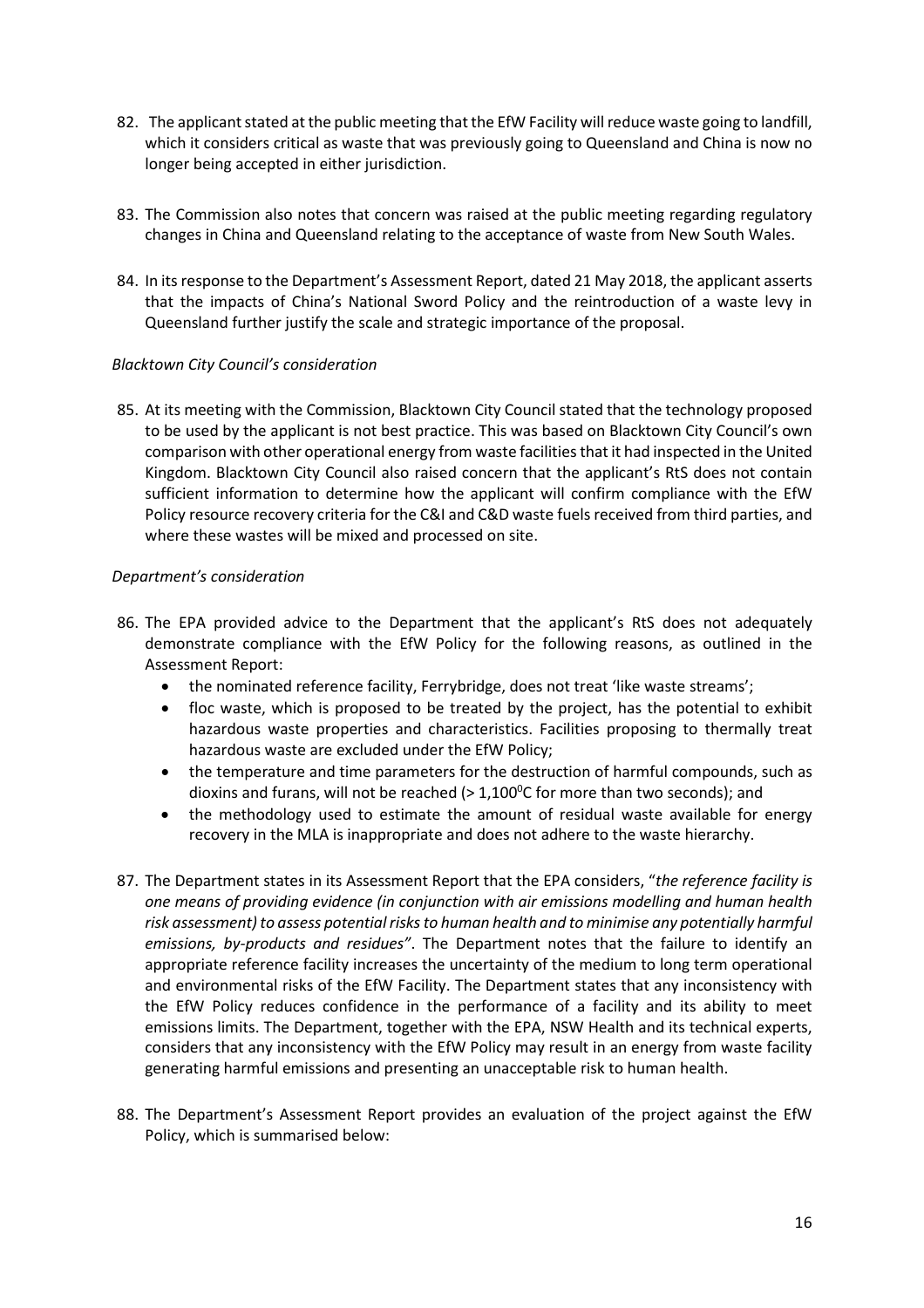## Operational reference facility

89. The Department states in its Assessment Report that identifying an appropriate reference facility is a key aspect of the EfW Policy as it provides confidence in the performance of the proposed facility and demonstrates that the proposed emissions limits can be met to protect air quality and human health. The Department's external expert, Arup, agrees with the applicant that Ferrybridge is comparable to that of the project in terms of the technology proposed, throughput and the waste stream NCV. However, on a comparison of the waste fuels, the EPA advised the Department that the project,

*"does not meet the requirement of the Policy as it does not reference a fully operational plant that treats 'like waste streams'."*

- 90. The Department notes that the majority (60%) of Ferrybridge's waste fuel is derived from Refuse Derived Fuel (RDF)<sup>[4](#page-16-0)</sup>, which, in the UK, Arup advises, is sourced primarily from municipal solid waste (**MSW**) and C&I waste. RDF is not part of the proposed feedstock for the project. The EPA concluded that as the waste fuels proposed for the project are not 'like' that being received for thermal processing at Ferrybridge, there is uncertainty regarding the actual performance of the project and its ability to achieve the European Union's Industrial Emissions Directive (**EU IED**) emissions limits, which are the emissions limits nominated by the applicant.
- 91. The Department states that the applicant has not provided sufficient evidence to demonstrate that Ferrybridge is thermally processing a 'like' waste stream to the project and is therefore not an appropriate reference facility. The Department therefore concludes that without a *"suitable"* reference facility it cannot be confident that the project can meet its emissions limits and uncertainty remains regarding the risks to human health and the environment. The Department states that this uncertainty is not acceptable given the proximity of the project to sensitive receivers.
- Floc waste
- 92. The EPA has advised the Department that floc waste can be highly variable and has the potential to exhibit hazardous waste properties and/or characteristics, depending on the source and processing method of the material. The Department states that insufficient information has been provided by the applicant to confirm the source, composition and temporal variability<sup>[5](#page-16-1)</sup> of floc waste for it to be satisfied that this material would not contain hazardous waste.
- 93. The Department states in its Assessment Report that as the applicant's nominated reference facility is not permitted to receive floc waste, it is not satisfied that the applicant has demonstrated that the combustion of floc waste would not result in harmful emissions, and/or contaminants in ash and slag by-products, which have the potential to cause harm if not properly managed. The Department also notes that facilities proposing to thermally treat hazardous waste materials are excluded under the EfW Policy.

<span id="page-16-0"></span> <sup>4</sup> *Refuse derived fuel (RDF) generally consists of the dry calorific fractions derived from residual non-hazardous waste sources including MSW, C&I waste and C&D waste. Materials usually include plastics, timber, paper and cardboard, rubber and textiles. In the UK, it is typically sourced from MSW and C&I sources.*

<span id="page-16-1"></span><sup>5</sup> *Variables that are not dependent on other variables but capable of affecting dependent variables.*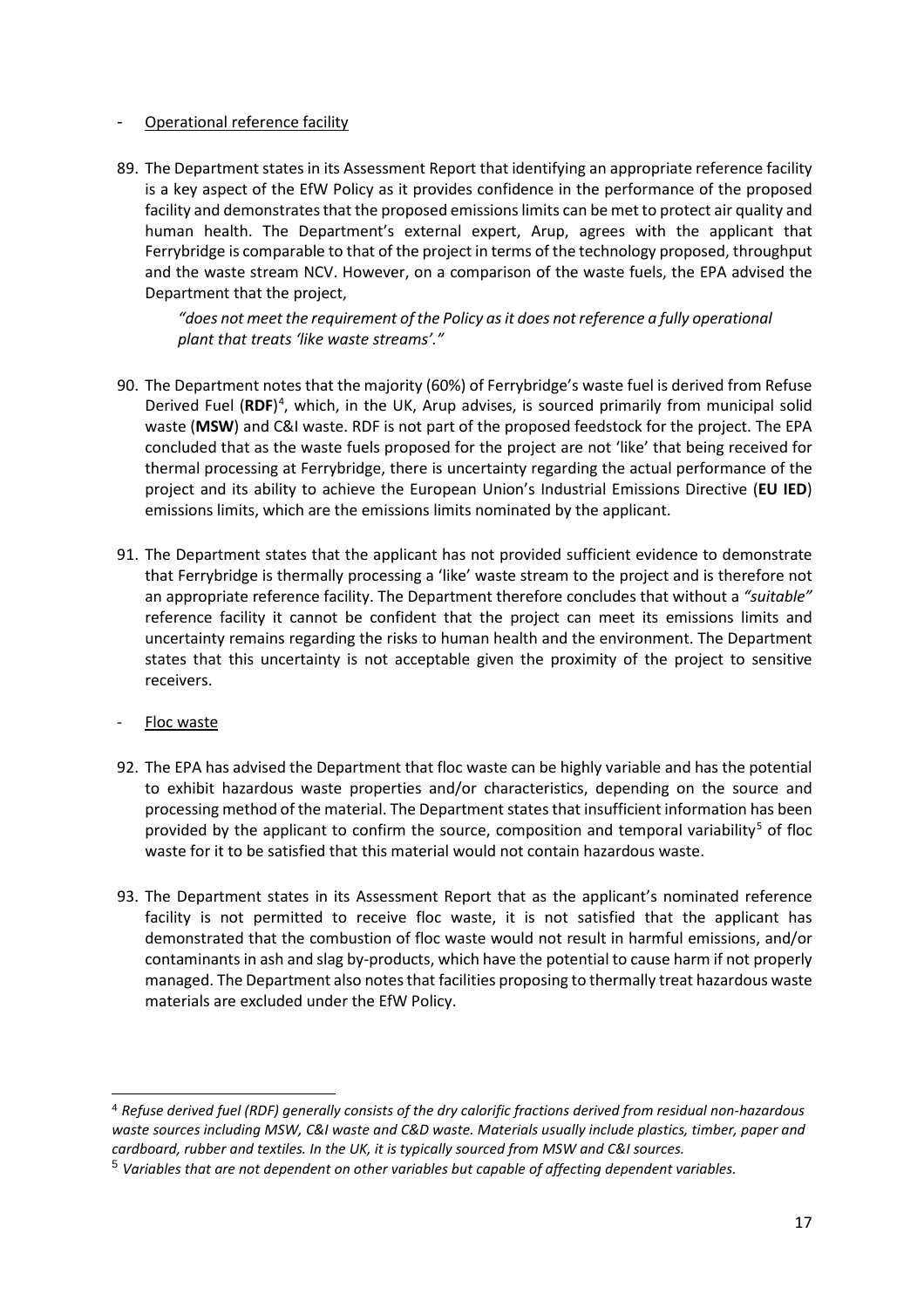### Temperature

- 94. The EPA advised the Department that C&D wastes and wood wastes comprise a high proportion of the waste feedstock for the project and that halogenated organic substances such as plastic wastes (comprised of polyvinyl chloride (**PVC**)) would be present. The EPA states that these materials may result in chlorine levels in the waste feedstock exceeding 1%. Under the EfW Policy, the temperature of an energy from waste facility must be raised to 1,100<sup>0</sup>C for at least two seconds in such circumstances.
- 95. The Department notes that the applicant considers it is unnecessary to meet the higher temperature for the combustion of 'halogenated organic substances' as its quality control processes would limit waste containing PVC and other such materials in the waste streams.
- 96. The Department notes that while the applicant's RtS states that the chlorine content of the facility's waste feedstock would be maintained below 1%, the EPA does not have confidence that the waste compositional audits and associated analysis conducted by the applicant are sufficiently robust to demonstrate that this could be achieved over time. The Department notes that there is a risk that operation of the facility might result in the release of harmful compounds such as dioxins and furans over the life of the project, presenting a potential chronic risk to the health of the local community. The Department concludes that,

*"As the applicant has not committed to achieving the required temperature and residence time requirements for the complete thermal treatment of hazardous substances, the Department considers that this requirement of the EfW Policy has not been satisfied."*

#### Resource recovery criteria

97. The Commission is aware of concerns regarding regulatory changes in China and Queensland relating to the acceptance of waste from New South Wales. The Department states in its Response to the Commission's Additional Information Request dated 14 June 2018 that,

*"as the applicant is not proposing to treat kerbside recyclables at its Eastern Creek facility, the impacts of China's National Sword policy would therefore have very limited implications for the proposed Eastern Creek facility."*

- 98. Further, the Department states that the reintroduction of a waste levy in Queensland, *"will reduce the financial viability of transporting waste from NSW to Queensland"* and, *"will increase the viability of the waste processing and higher order reuse of wastes in NSW".*
- 99. The Department concludes that, *"the proposed facility is not a viable alternative to respond to these market challenges"* and that *"there are mechanisms, programs and policies in place to ensure better environmental and economic outcomes are achieved for these wastes".*
- 100. The EPA states in its response to the applicant's RtS that the methodology for estimating available eligible residual waste adopted in the RtS is inappropriate and potentially undermines the intention of the resource recovery criteria. The EPA also states that the applicant's assessment does not provide assurances that higher order waste management opportunities will not be cannibalised, and that the appropriate types of waste are available to the proposed facility.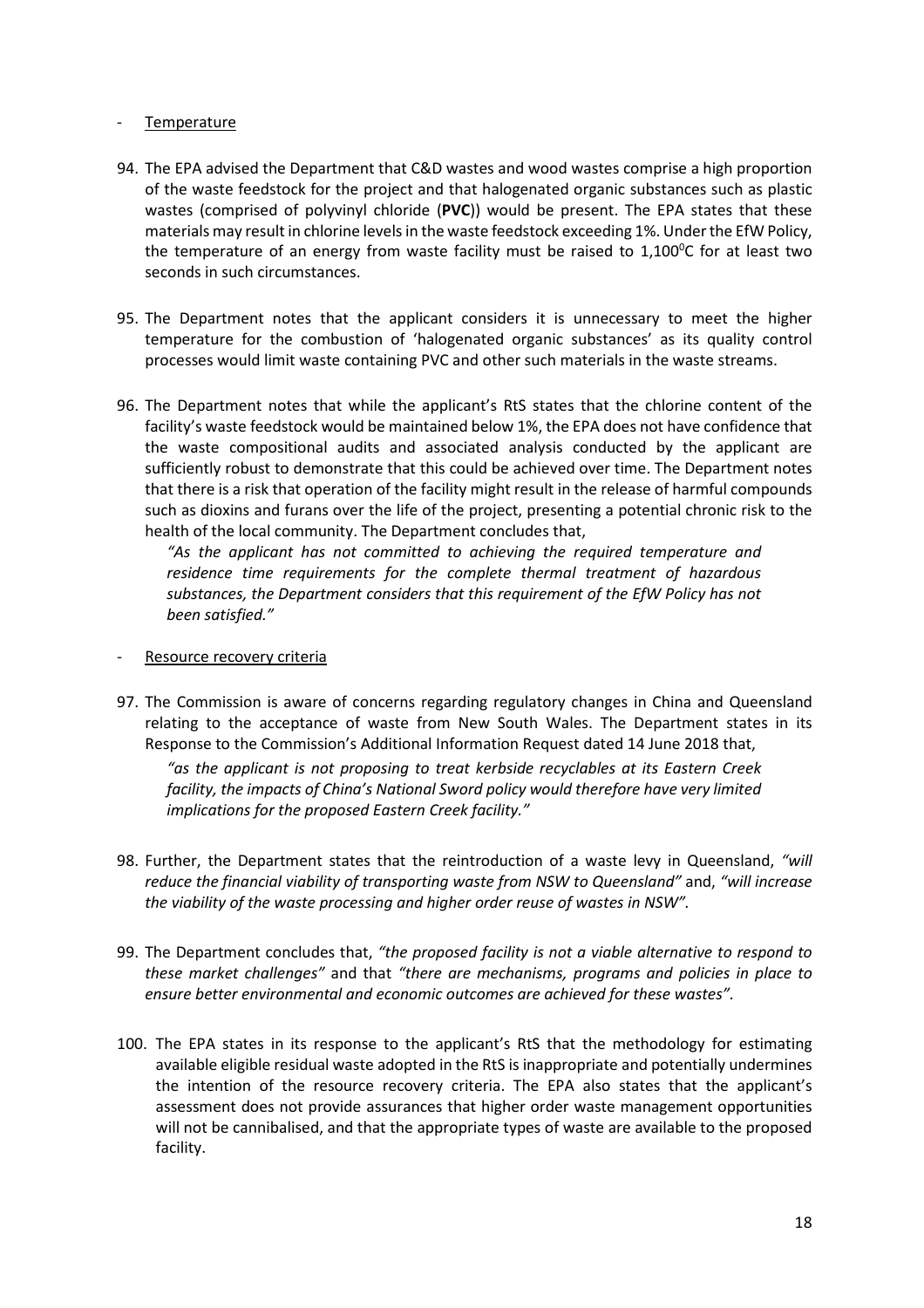- 101. The Department notes in its assessment report that the applicant has applied the percentage limits allowed for energy recovery to the total volume of residual waste across the MLA rather than to each individual processing facility as required by the EfW Policy. The Department states that, *"applying resource recovery criteria in this way would result in waste currently being recycled being diverted to energy recovery*". The Department considers that this is inappropriate as energy recovery is a lower order waste management approach in the waste hierarchy, which the Department notes underpins the EfW Policy.
- 102. Arup notes that the applicant proposes 552,500 tpa of eligible design fuel exists within the MLA. However, Arup's assessment of the applicant's feedstock review concludes that there is approximately 280,000 tpa of waste within the MLA that meets the prescribed design fuel mix and is within the control of the applicant's current and proposed operations.
- 103. Arup's assessment concluded that the applicant's assessment of the available residual waste fuel for the project is over-estimated for three reasons:
	- 1. the resource recovery criteria percentage limits have been applied to the total volume of residual waste in the MLA market, rather than on an individual facility basis, as required by the EfW Policy;
	- 2. unjustified increases in waste streams at the Genesis facility; and
	- 3. double counting of feedstock sourced from the applicant's operations and in the MLA market.
- 104. The Department has concerns regarding the approach and methodology that the applicant has used to calculate the volume of waste feedstock necessary to justify the scale of the project. The Department states that the EPA has not assumed that the proposed feedstock would be diverted from high use priorities, or that the plant would run at full capacity even if insufficient 'appropriate' feedstock is available. Rather, the EPA has outlined that the applicant has not provided sufficient information to demonstrate compliance with the resource recovery criteria set out in the EfW Policy.
- **Consultation**
- 105. The Department notes in its Assessment Report that the EfW Policy requires that an applicant undertakes genuine dialogue with the community and states that energy from waste is an appropriate pathway where community acceptance to operate such a process has been obtained.
- 106. The EfW Policy states,

"*Regardless of whether a facility plans to proceed with a proposal under section 3 or 4 of this policy statement, it will be essential that proponents provide effective information and public consultations about energy from waste proposals.*"

107. Based on the Department's consideration of the nature and extent of submissions, including concerns raised in relation to the applicant's consultation with the community, it does not consider that the applicant has entered into a genuine dialogue with the community nor has it gained the community's acceptance.

# *Applicant's Response to the Department's Assessment Report*

108. The Commission received a document from the applicant dated 21 May 2018 entitled 'Response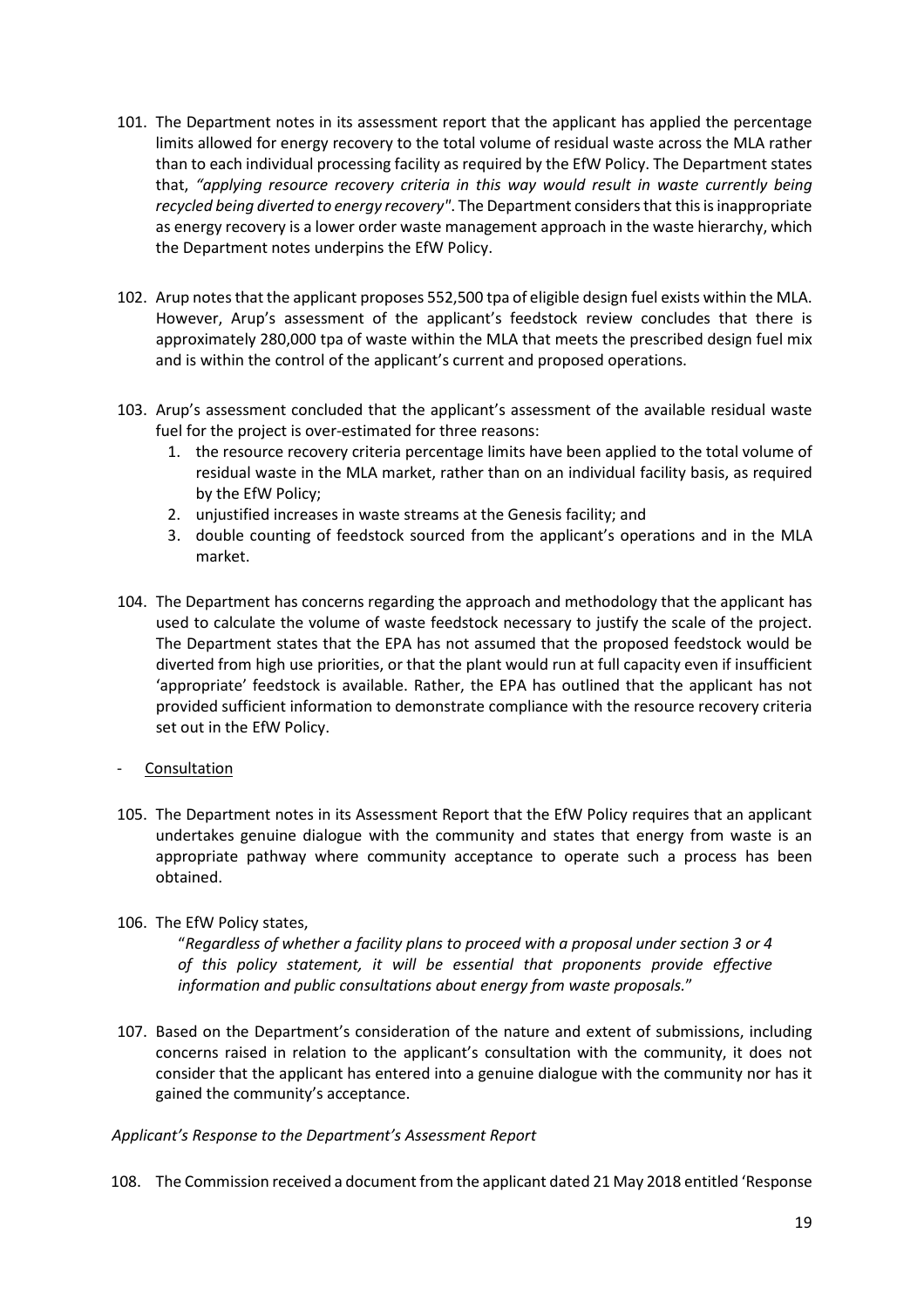to DPE Assessment Report'. In this document, the applicant summarised the key elements of the project as detailed in the technical reports and documentation to date. In the document at page 9 it states that,

"*the NSW EfW Policy attempts to elevate an assessment of the state of public opinion beyond that which is provided for in the planning assessment process within legislation such as the Environmental Planning and Assessment Act 1979 and is a consideration not supported by planning legislation. This is reinforced as follows:*

- *The Protection of the Environment Administration Act 1997 (POEO Act) does not authorise the NSW EPA to establish or require a 'community approval' or 'community support' as a condition of granting an approval or making a favourable recommendation.* 
	- *A purported requirement on an applicant to demonstrate community approval or support is ultra vires under the POEO Act.*
	- If such a requirement is not ultra vires, it is nevertheless not a relevant *planning consideration under the objects of the EP&A Act.*
- *The wording of 'public' or 'community' are not defined in legislation and neither is there any requirement or metric as to how community acceptance is measured."*
- 109. In responding to the Department's concerns, the applicant also states that:

## Operational reference facility

• *"the NSW EfW Policy does not require the percentage make-up of the waste stream to be the same nor the streams to be identical. The project and Ferrybridge reflect like, or common, input streams (MSW, commercial waste) and match regarding input waste types (wood, paper, plastic, glass etc.). The reference facility is capable of managing a range of input materials with no change in air emissions;*

#### Floc waste

- *there is no reference to floc waste being banned since the adoption of the EfW Policy;*
- *there is no evidence that floc waste is highly variable;*
- *fines, which are a component of floc waste, were found (under chemical analysis for the presence of potentially hazardous materials) to be inert and consisting largely of dirt; and*
- *the emissions treatment technology is capable of ensuring that harmful emissions are neutralised or reduced to acceptable levels;*

#### Temperature

- *there is a high degree of confidence that in respect of any single waste fraction and the waste in total as an average will not contain more than 1% chlorine; and*
- *it has demonstrated and verified that the mixing and homogenisation process, both proposed as part of the EfW Facility and the existing Genesis facility, would minimise any risk of these materials being fed into the fuel mix;*

#### **Consultation**

- *it has gone above and beyond the standard exhibition requirements in consulting and engaging with the community. For the above reasons, it is submitted that a genuine and adequate consultation process has been entered into between the applicant and the community; and*
- *the non-acceptance of the proposal by some members of the local community is acknowledged. This is not considered a relevant planning consideration and should not be given determining weight in the assessment of the proposal."*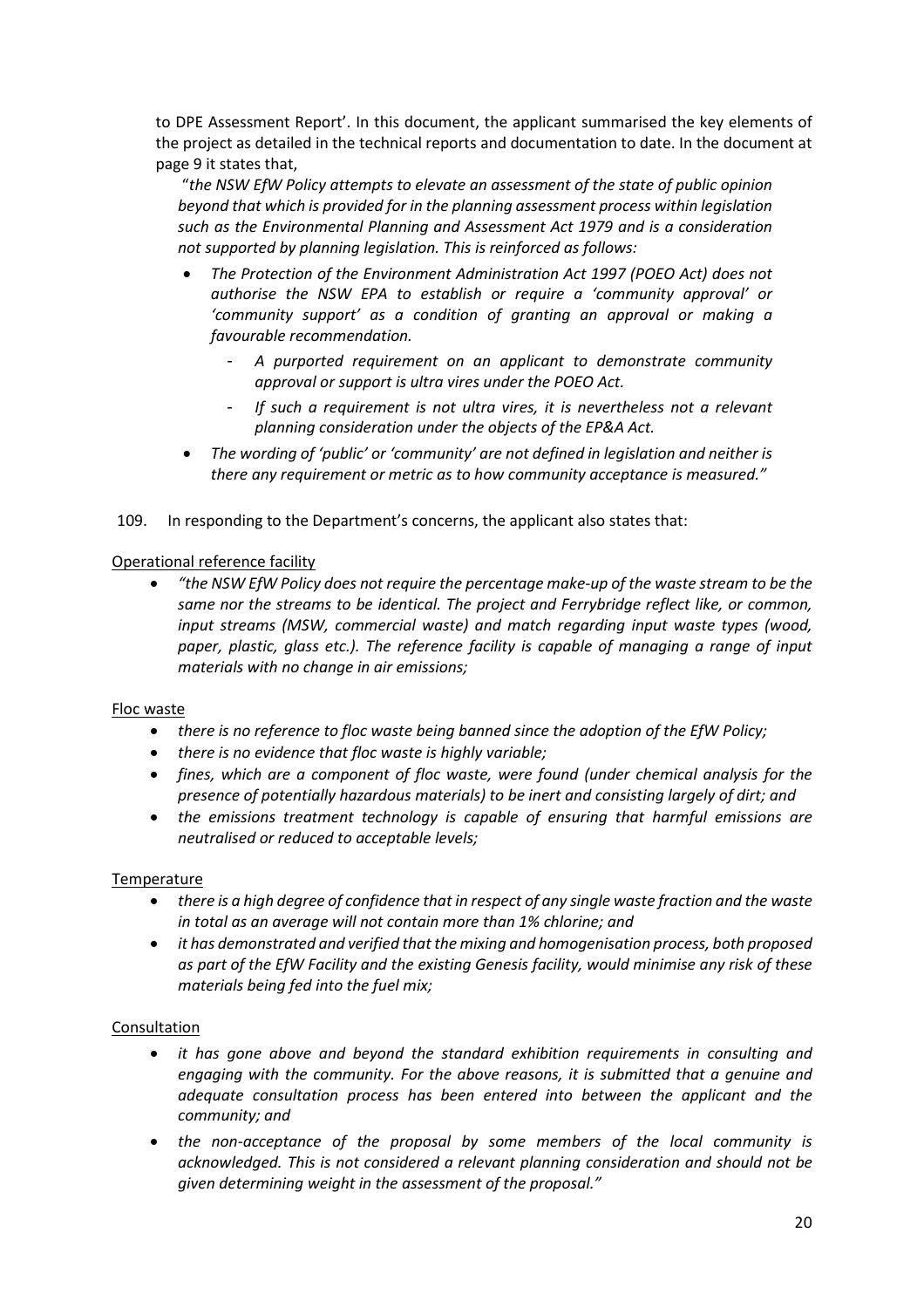### *Commission's consideration*

110. The Commission is of the view that the EfW Policy is a relevant consideration to its assessment and determination of the project. This is reflected on page 4 of the EfW Policy, which states: *"As proposals progress from the concept to detailed development assessment stage, proponents should engage in a genuine dialogue with the community and ensure that planning consent and other approval authorities are provided with accurate and reliable information.*

> *This would apply to waste deliveries and operating hours, but most importantly with respect to readily available information about emissions and resource recovery outcomes."*

- 111. Based on the Material, the Commission finds that although the EfW Policy, including its objectives, is a relevant consideration in the assessment of the project, the EfW Policy cannot be determinative of the Commission's decision to approve or refuse the project. The Commission agrees with the applicant that considerations under the EfW Policy must not be elevated to a level of importance beyond that which is supported by the planning legislation.
- 112. The Commission finds that the applicant has not demonstrated consistency with the EfW Policy because:
	- Ferrybridge is not considered to be a comparable or suitable reference facility as it does not process like waste streams as the applicant's project, or utilise floc waste in its waste stream, which has the potential to exhibit hazardous waste properties and characteristics, as stated in paragraphs 89-93;
	- the project does not achieve the temperature of  $1,100^{\circ}$ C to enable the destruction of harmful compounds, including chlorine, and is therefore reliant on pollution control equipment to prevent harmful emissions, or appropriate waste feedstock sorting and homogenisation controls to prevent harmful quantities of 'halogenated organic substances' entering the waste stream; and
	- there is insufficient appropriate waste fuel available to the EfW Facility, as stated in paragraphs 101-104.
- 113. The Commission has considered the Department's comments and subsequent reason for refusal that the applicant has not gained the community's acceptance for the project (which it states is a requirement of the EfW Policy). However, the Commission finds that the community's acceptance of the project is not a statutory requirement and therefore the Commission does not accept this as a reason for refusal.

# **5.3 Environmental, Social and Economic Impacts**

# 5.3.1 Air Quality

114. The Commission has taken into account the Material insofar as it relates to the impacts of the project on air quality.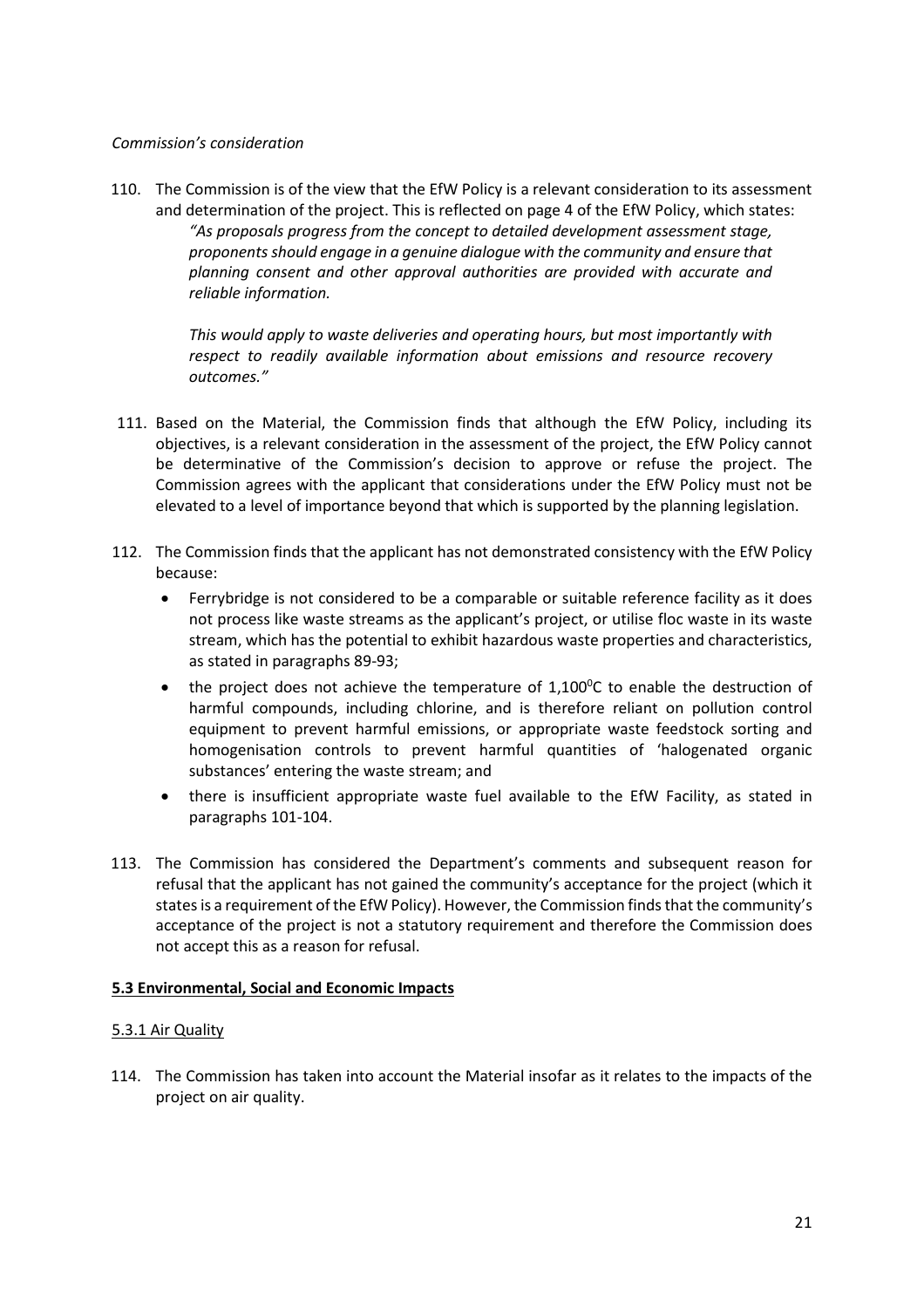## *Public and Council comments*

- 115. The Commission heard concerns from Penrith and Blacktown City Councils, speakers at the public meeting, and received written comments regarding the impacts of the project on air quality. These concerns included:
	- impact on air quality from the project's emissions and exposure to harmful compounds, such as dioxins and furans;
	- cumulative air quality impacts when considered alongside existing pollution levels in Western Sydney;
	- temperature inversions that prevent pollutants escaping the Western Sydney area;
	- the adequacy of existing air quality monitoring in Western Sydney;
	- the unsuitability of the applicant's nominated 'reference facility', under the EfW Policy; and
	- the adequacy of the applicant's Air Quality Impact Assessment (**AQIA**).

# *Applicant's consideration*

- 116. The applicant undertook an AQIA, conducted by Pacific Environment, to understand the concentrations of chemicals in the project's emissions and how such chemicals are likely to be dispersed. The Department confirmed that the AQIA was prepared in accordance with the EPA's Approved Methods for the Modelling and Assessment of Air Pollutants in New South Wales 2016 (**Approved Methods**).
- 117. The applicant's RtS states that the proposed technology for the project is based on existing facilities in Europe and will incorporate best available technology for flue gas treatment. The RtS also states that the flue gas treatment system has been designed to meet the in-stack concentration limits for waste incineration set by the EU IED, which are generally more stringent than those prescribed in the Protection of the Environment Operations (Clean Air) Regulation 2010 (**Clean Air Regulation**).
- 118. The applicant's AQIA modelled ground level concentrations<sup>[6](#page-21-0)</sup> to predict the potential impacts from emissions under five operating scenarios, which are described in the AQIA as:
	- Scenario 1 Normal (expected operating conditions);
	- Scenario 2 Clean Air Regulation emissions limits (NSW regulatory limits);
	- Scenario 3 Upset conditions;
	- Scenario 4 EU IED regulatory emissions limits; and
	- Scenario 5 Diesel generators.
- 119. The applicant's RtS concluded that the cumulative predictions for air quality impacts demonstrate that there are no exceedances of the EPA ground level assessment criteria when the emissions from the project are added to the maximum background concentration for Scenarios 1, 4 and 5. The Department states in its Assessment Report, however, that the presence of Beryllium (**Be**) would exceed the EPA's ground level assessment criteria when the project is operated under Scenario 2. The applicant argues that the emission concentrations for Be used in the modelling were highly conservative, however, recommends the more stringent EU IED limits be adopted for any Environment Protection Licence (**EPL**) for the facility as this reflects the facility's design specifications.

<span id="page-21-0"></span> <sup>6</sup> *The concentration in air of a pollutant to which a human is normally exposed, i.e. between the ground and a height of some 2 metres above it.*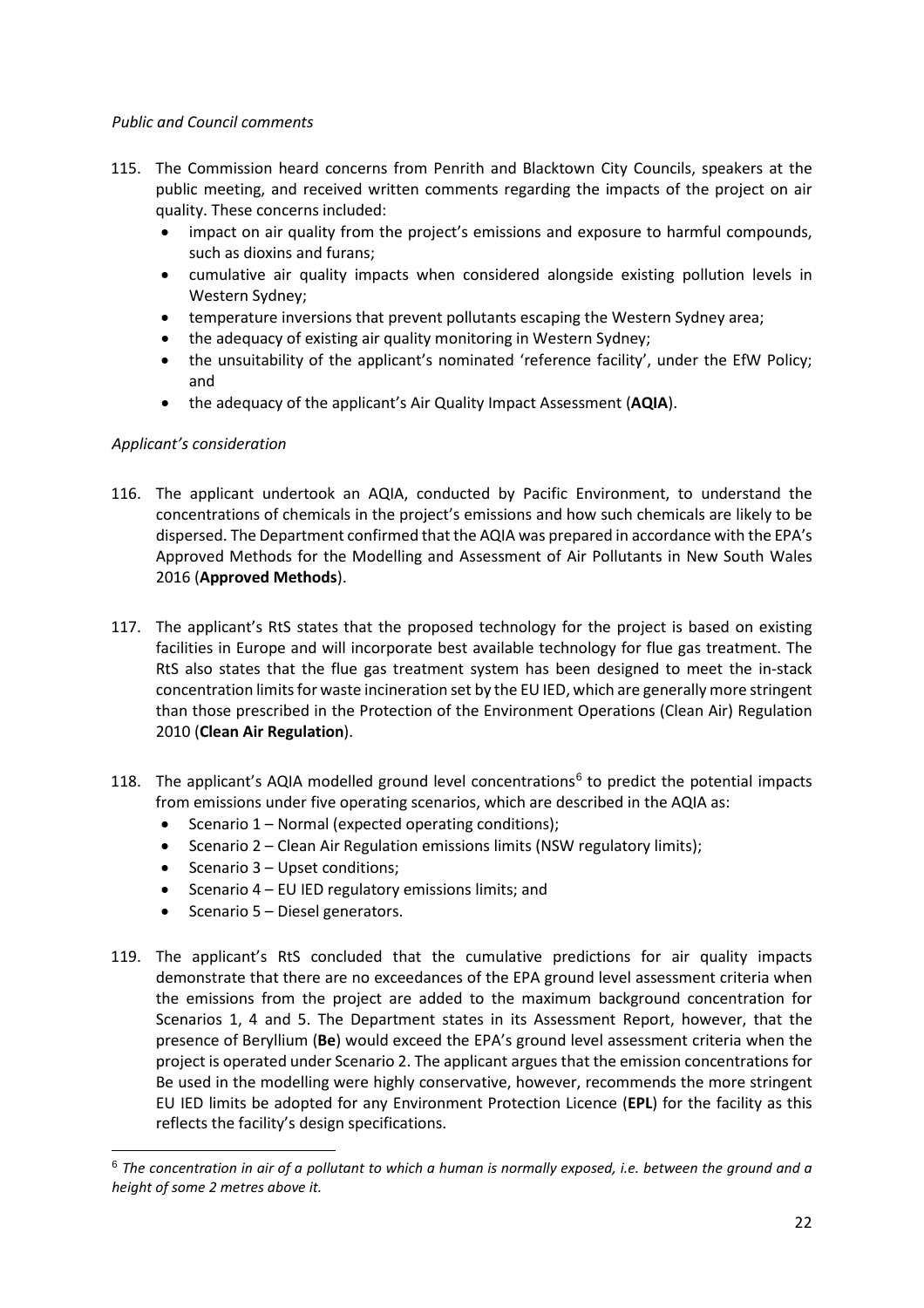120. The applicant states in its RtS that the facility will utilise a Continuous Emissions Monitoring System (**CEMS**) to provide the EPA with real time feedback and emissions monitoring at the stack for the parameters outlined in Table 35 of its Amended EIS, which it considers would be consistent with the EfW Policy. The Amended EIS states that nitrous oxide, heavy metals, and dioxins and furans would not be monitored by the CEMS as they would be monitored by means of spot sampling at frequencies to be agreed with the EPA.

## *Department's consideration*

- 121. The Department considers in its Assessment Report that, *"the applicant's assessment of potential air quality impacts was undertaken using appropriate and accepted methodologies in accordance with the relevant EPA and NSW Health recommended guidelines"*. It also stated that the applicant's assessments are conservative in nature and have considered a worst-case scenario based on the Clean Air Regulation. However, the Department also states that, *"none of the applicant's operating scenarios were based on data derived from the actual fuel proposed for this facility"*. The Department also notes in its response to the Commission's Additional Information Request, dated 14 June 2018, that, *"no modelling was conducted to predict the specific emissions from the project".*
- 122. The Department notes in its Assessment Report that heavy metals would be monitored by spot sampling instead of the applicant's CEMS, and it stated in its presentation at the meeting with the Commission on 12 April 2018 that some of the metals are major contributors to risks to human health.
- 123. On 9 March 2018, the Department's expert, Arup, prepared a response to the applicant's RtS, which states that the EfW Facility's design fuel mix is not of similar sources to the proposed reference facility's design fuel mix. The Department stated in its Assessment Report that the EPA was also concerned that the emissions used in Scenario 1 (Expected) are representative of facilities thermally processing a different waste stream to that proposed at the project and therefore do not necessarily provide confidence that the ground level concentrations for this scenario represent the expected results for the project, or whether the EU IED emissions limits could actually be achieved.
- 124. The Department concluded in its Assessment Report that the applicant has not been able to provide sufficient information to demonstrate that the nominated reference facility, Ferrybridge, is thermally processing a like waste stream to the proposed facility and cannot be confident in the performance of the EfW Facility and its ability to meet the proposed EU IED emissions limits.
- 125. Arup also advised in the Department's response to the Commission's Additional Information Request, dated 14 June 2018, that the project's flue gas treatment system (otherwise referred to as air pollution control system) is not agnostic to the composition of the project's waste fuel, and must be designed to cost-effectively achieve compliance for the full variety of expected waste feedstocks. In practice, Arup states that this means a range of acceptable feedstock compositions must be defined that can be economically supplied to the facility throughout the day and year. Arup also indicated the importance of defining limits on the waste stream, appropriately designing, building, operating and maintaining the facility to accommodate waste streams within limits, and to mitigate the likelihood of an input waste stream falling outside these limits.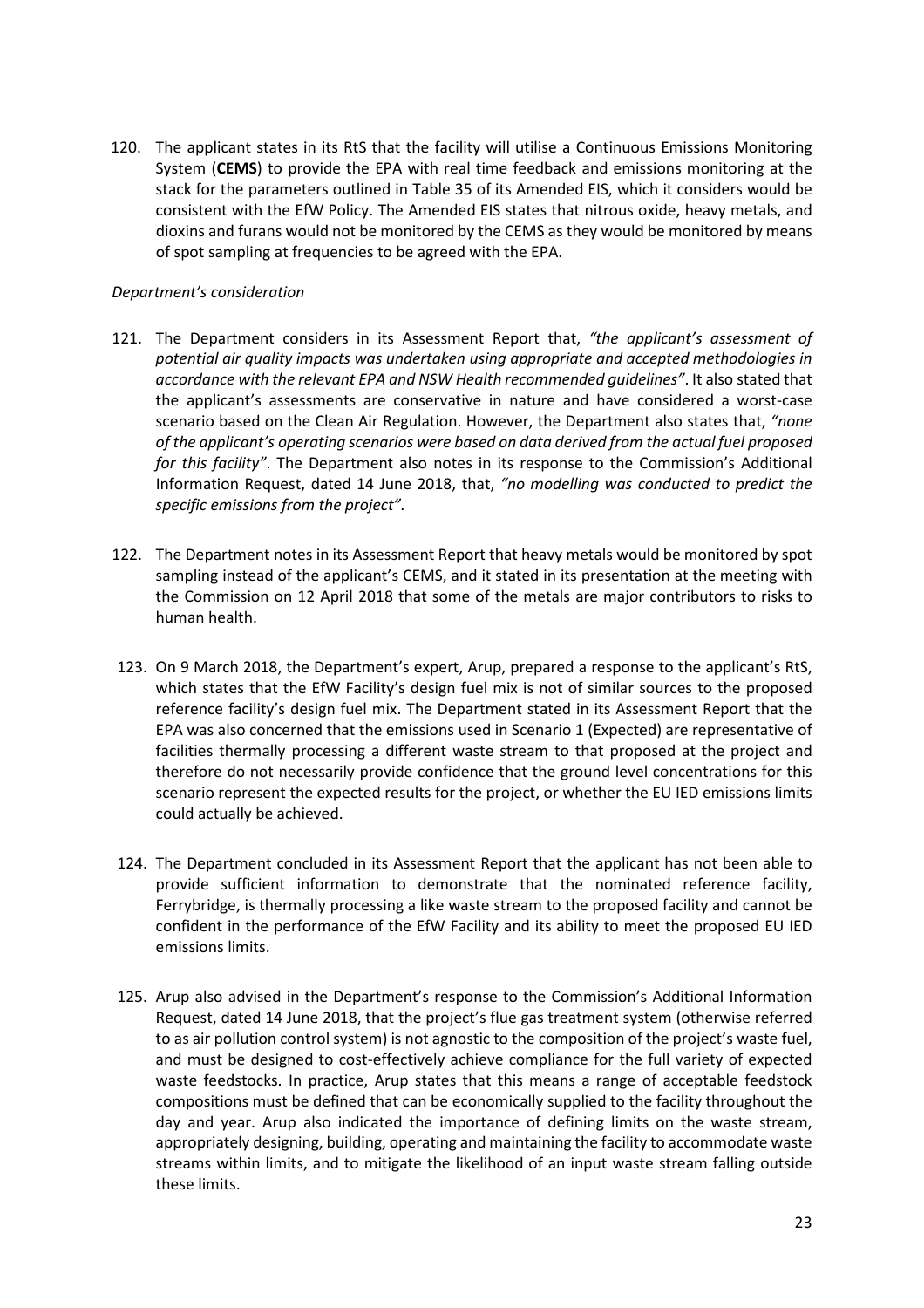126. The Department also raised concerns in its Assessment Report over the emissions from the EfW Facility, and that the applicant has not identified an appropriate reference facility. The EfW Policy states that,

*"Energy recovery facilities must use technologies that are proven, well understood and capable of handling the expected variability and type of waste feedstock. This must be demonstrated through reference to fully operational plants using the same technologies and treating like waste streams in other similar jurisdictions."*

- 127. The Department notes that the Ferrybridge operational data provided by the applicant indicates that it treats wastes that are 100% Solid Recovered Fuel (**SRF**) derived from MSW and C&I wastes. The Department states that this is significantly different to the wastes proposed to be treated at the applicant's project, where a MSW and C&I mix is not proposed, and where C&D and floc wastes would also be accepted.
- 128. The Department states that this difference is important as reference facility data has been used as the input data to some of the applicant's emissions and HHRA modelling. The Department notes that this data is not representative of the actual waste streams proposed to be treated by the applicant's project. As a result, it creates uncertainty around the project's emissions and the likely performance of, and outcomes associated with, the pollution control technologies. Consequently, the Department's Assessment Report states that,

*"EnRisks, EPA and NSW Health have also indicated they do not have a sufficient level of confidence in the Applicant's assessment of air quality impacts or the risk to human health."*

129. In this case, the Department recommends a precautionary approach due to the lack of certainty around the composition and concentration of chemicals in the project's emissions and the concentrations at which these pollutants might be present at ground level. The Department also considers that any impacts from emissions cannot be appropriately dealt with by conditions of consent.

#### *Applicant's response to the Department's Assessment Report*

130. In response to the Department's Assessment Report dated 21 May 2018 the applicant states in relation to its reference facility that, *"the fuel mix of the proposed EfW Facility does not correlate to the emissions of the facility".* However, the applicant also states that,

*"the technology option pursued, being moving grate technology with semi-dry flue gas treatment, was selected based on its capacity to handle a wide range of fuel types and variation of waste feedstock."*

- 131. In addition, the applicant states that the emissions from Ferrybridge are well known and have been quantified by the facility's CEMS, as well as periodic stack testing results for a comprehensive list of compounds, since 2015. The applicant notes in this response that based on the extent of background modelling and assessment provided to date, Ferrybridge has demonstrated continual compliance operating at the EU IED emissions limits.
- 132. The applicant states that air pollution control systems are not able to reduce emissions postabatement, rather, that they should be considered as a 'constant outlet concentration' system. The applicant explains that this means that the fuel mix does not directly correlate to the emissions from the facility.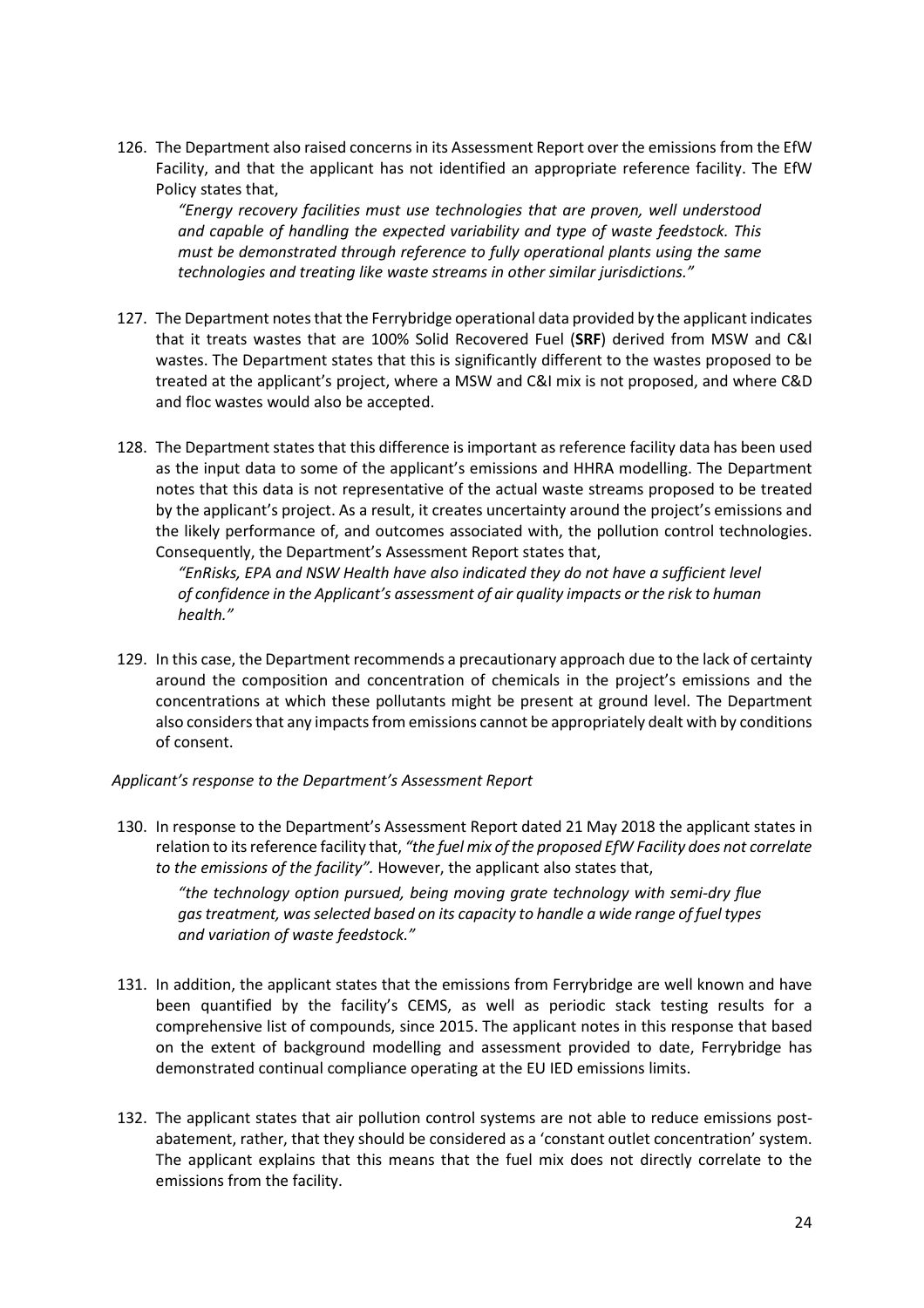#### *Commission's consideration*

- 133. The Commission accepts the conclusions of the Department and Arup outlined in paragraphs 123, 124 and 128, namely that the applicant's predicted modelled operating scenarios (**predicted modelling**) were not based on data derived from the waste fuel proposed to be treated at its facility. These conclusions are supported by the applicant's own submission, outlined in paragraph 130. As a result, given the EfW Facility is not processing the waste stream actually modelled by the applicant, the Commission is of the view that there is uncertainty around the emissions from the EfW Facility.
- 134. The Commission accepts the Department's conclusion outlined in paragraphs 89-91 above in relation to the representation that Ferrybridge is not an appropriate reference facility, as it is not processing a like waste stream as the applicant's project, and the consequent uncertainty around whether the EU IED emissions limits, or any other limits, could be achieved.
- 135. While the Commission accepts that the applicant's CEMS is capable of managing emissions produced from a range of waste inputs, it agrees with Arup's conclusion that this capability is not unlimited, as outlined in paragraph 125 (and the Department's submission outlined in paragraph 123). Accordingly, knowledge of the project's emissions is important in determining whether the CEMS will be able to appropriately manage emissions from the EfW Facility. As noted above, there is uncertainty around the emissions and therefore the Commission is of the view that there is corresponding uncertainty around whether the CEMS will be able to appropriately manage the project's emissions. As a result, the Commission finds that the project's impacts on air quality are, therefore, unable to be determined as a result of these uncertainties.
- 136. Accordingly, the Commission finds that there is sufficient uncertainty with respect to the emissions from the project because:
	- the applicant's predicted modelling, as outlined in paragraph 118, was based on data that is not representative of the actual waste streams proposed to be treated at the EfW Facility, and may not represent the expected results for the project; and
	- there is insufficient evidence that the pollution control technologies are capable of appropriately managing emissions from the project and would be agnostic to the composition of the project's waste stream.
- 137. The Commission therefore finds that it is unable to determine the project's impacts on air quality as there is sufficient uncertainty around the project's emissions and the results of applicant's predicted modelling. Furthermore, the Commission finds that there is insufficient evidence that operational controls and conditions of consent can appropriately manage air quality impacts due to the uncertainty around the project's emissions. This uncertainty persuades the Commission to adopt a precautionary approach to the consideration and determination of the project's air quality impacts.
- 138. The Commission's consideration of concerns relating to air quality impacts on human health is discussed in **section 5.3.2** of this Statement of Reasons.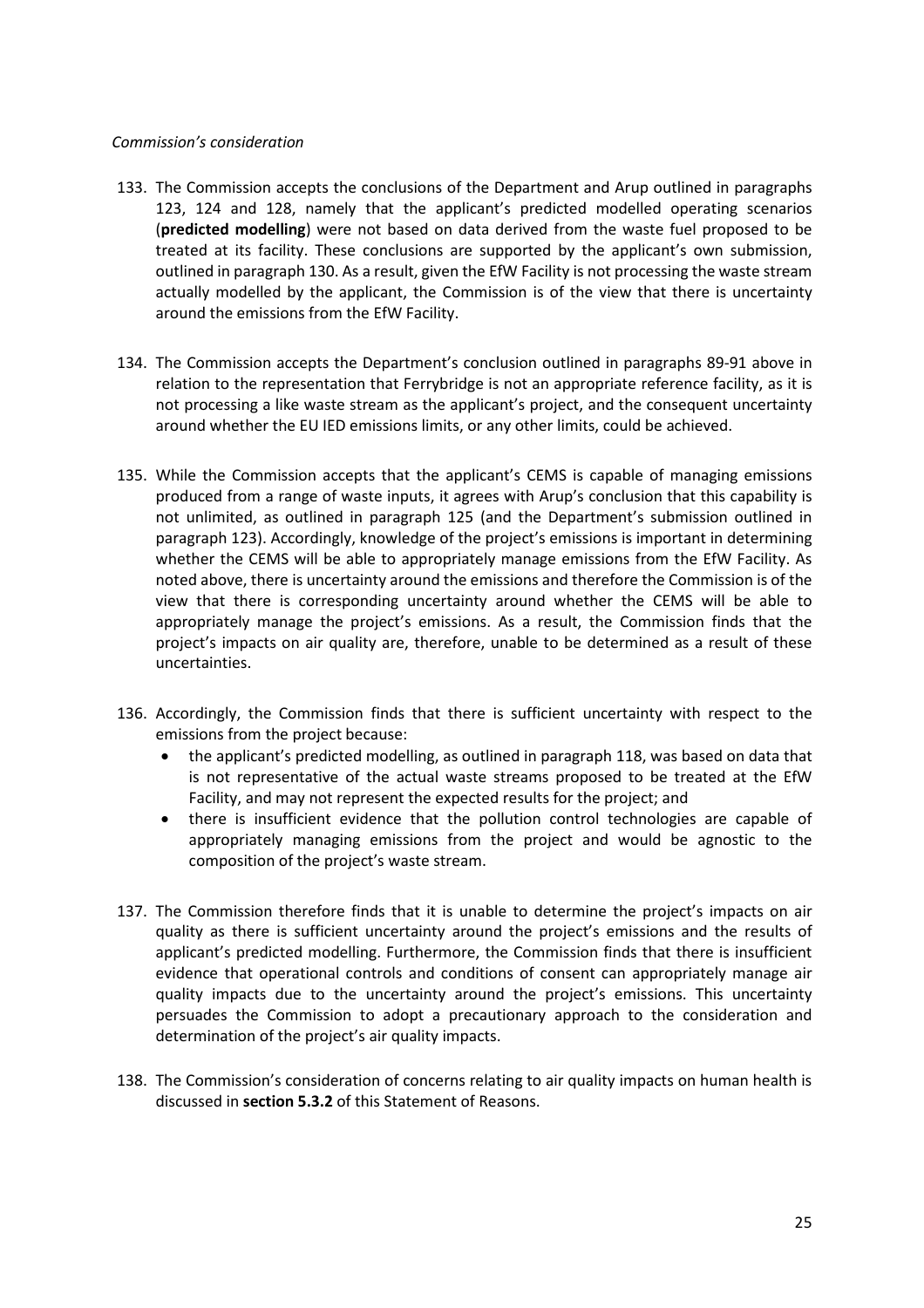## 5.3.2 Human Health Risks

139. The Commission has considered the Material regarding the impacts of the project on human health due to the effects of emissions on air quality in the locality.

# *Public and Council comments*

- 140. The Commission heard concerns from Blacktown and Penrith City Councils, speakers at the public meeting, and received public comments regarding the human health risks of the project due to the effects of emissions in the locality. These concerns included:
	- impacts from the project's emissions that could lead to, among others, chronic cardiac and respiratory diseases;
	- that the project would create dioxins and furans as a by-product, which are highly toxic and cancer-causing chemicals, and would be released into the air, with no safe level of exposure to these chemicals;
	- the accuracy of modelling for the applicant's human health risk assessment;
	- the impact of hazardous nanoparticulate emissions cannot be measured and there is an absence of government regulation that sets an acceptable limit; and
	- a lack of certainty regarding the concentration and mix of pollutants in the emissions and, as such, the air quality impacts and health risk estimates are unknown.

# *Applicant's consideration*

- 141. The applicant's HHRA, prepared by AECOM, states that the assessment was based on Australian guidelines using a risk based assessment model and has been revised after discussions with the Department's experts, EnRiskS.
- Chemicals of potential concern (**CoPC**)
- 142. The applicant's HHRA compared predicted CoPC concentrations at or near receptor sites and at grid maximum locations[7](#page-25-0) with acute and chronic Australian and international health based criteria, and the EPA impact assessment criteria from the Approved Methods. The CoPC were selected based on a range of development specific investigations and research was undertaken by Ramboll to identify all potential and likely CoPC associated with operating energy from waste facilities in Europe.
- 143. The HHRA considered in detail all potential CoPC associated with emissions from the EfW Facility and resolved that under normal conditions there is an acceptable and low risk of impact on human health. The EfW Facility has been modelled under a series of potential operating conditions, including upset conditions during which typical emissions may be exceeded. The applicant's assessment under such conditions found that the impact on human health is within acceptable limits and would pose a low and acceptable risk to human health.
- Acute and chronic exposure
- 144. The applicant's assessment of acute exposure for Scenarios 3 and 5 found that, with the exception of modelled NO<sub>2</sub> concentrations in Scenario 5, no other CoPC exceeded the adopted acute criteria. However, the applicant's HHRA concluded that the potential acute human health

<span id="page-25-0"></span> <sup>7</sup> *The grid maximum is the location where the highest ground level concentration outside the boundary is located.*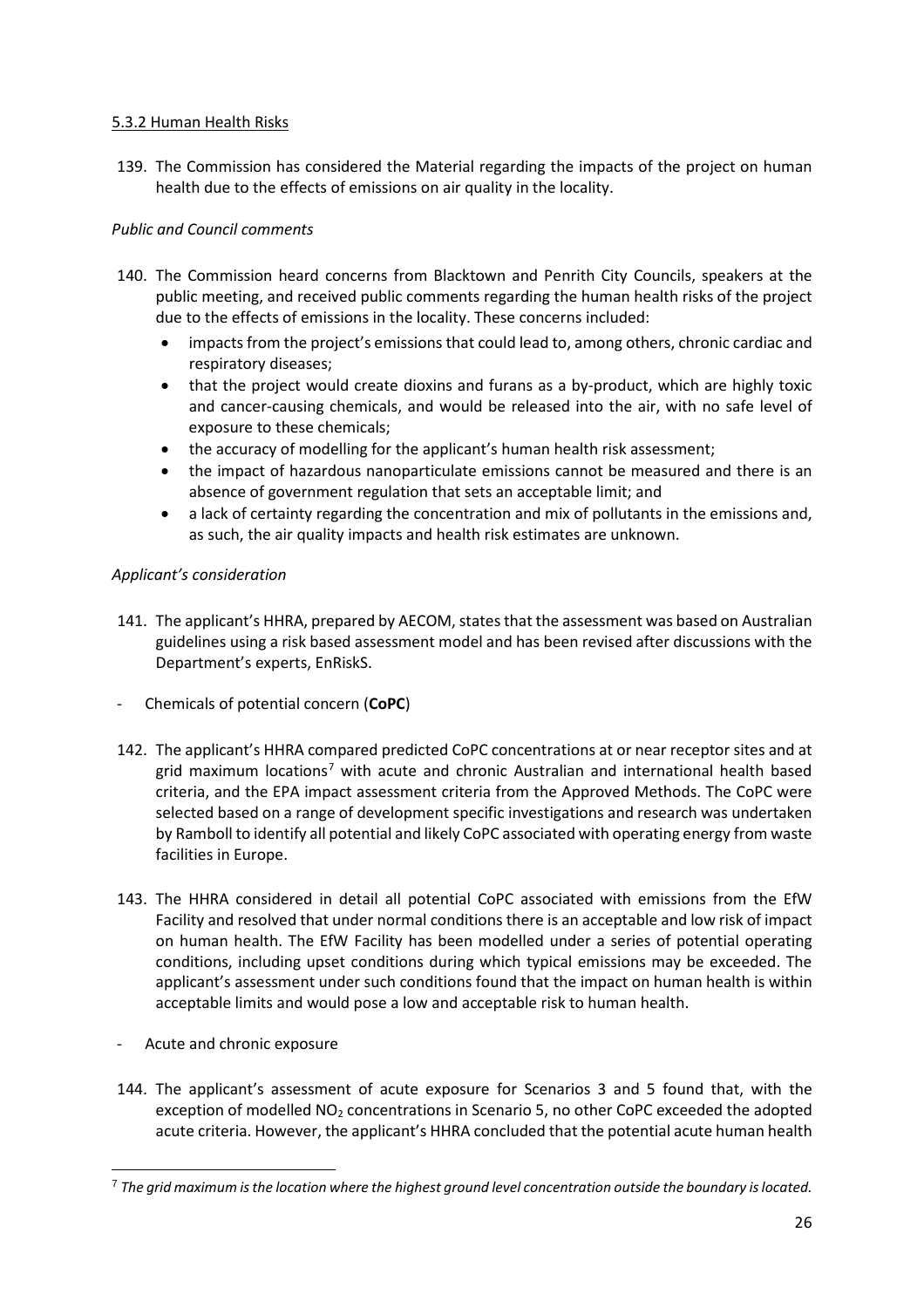risk associated with  $NO<sub>2</sub>$  exposure is unlikely to be realised due to the conservative nature of the assessment.

- 145. The applicant's HHRA also calculated the chronic (long-term) health risk for each individual exposure pathway as well as the cumulative risk from all pathways for both an adult and a child. A risk calculation was carried out separately for an infant ingesting breastmilk. The applicant's HHRA concluded that the potential risks to human health were considered to be low and acceptable for most complete exposure pathways with the exception of the risk for off-site infants via the ingestion of breastmilk under Scenario 2. This pathway was deemed in the HHRA to have a hazard index of 2.22, which exceeds the adopted acceptable hazard index of 1.0.
- 146. The applicant argued that the potential risk to an infant is considered unlikely to be realised as the proposed development is designed to meet the more stringent emissions limits reflected in Scenario 4 and a number of conservative assumptions were made in the assessment.
- 147. The applicant's assessment of chronic health risks concluded that the cumulative risk for all scenarios were low and acceptable for both an adult and a child.
- Nanoparticulate matter
- 148. The applicant notes in its RtS that when measured as emissions to air, nanoparticles form part of the parameter PM2.5 (defined as particulate matter with aerodynamic diameter less than 2.5 micrometers, including sub-micrometer particles). The applicant states that emissions from energy from waste facilities are low, and that the emissions of  $PM_{2.5}$  (including nanoparticles) measured at the stack in some plants was below the concentration of ambient air in urban areas. The applicant concludes that, irrespective of the air pollution control system, the contribution of an energy from waste facility to the  $PM_{2.5}/$ nanoparticles ground level concentration is negligible (i.e. below 0.1%).
- Mitigation measures
- 149. To minimise and avoid impacts associated with the operation of the plant, the applicant in its RtS proposes that the emissions limits would be set to align with emissions limits contained within Chapter IV and Annex VI of the IED (Directive 2010/75/EU) for waste incineration and coincineration plants (as opposed to the Clean Air Regulation emissions limits). The applicant states that by doing this, even in the worst-case scenarios (as modelled in its HHRA), the potential for impacts is either avoided or minimised.

#### *Department's consideration*

- 150. The Department noted in its Assessment Report that the project has received opposition from NSW Health and the EPA. NSW Health has advised the Department that it is unable to support the project as it is, *"unable to determine the proposed facility's actual or potential impact on human health".*
- 151. The Department's Assessment Report states that the EPA concluded that there is uncertainty regarding the actual performance of the project, the potential emissions and the applicant's ability to achieve best practice emissions control.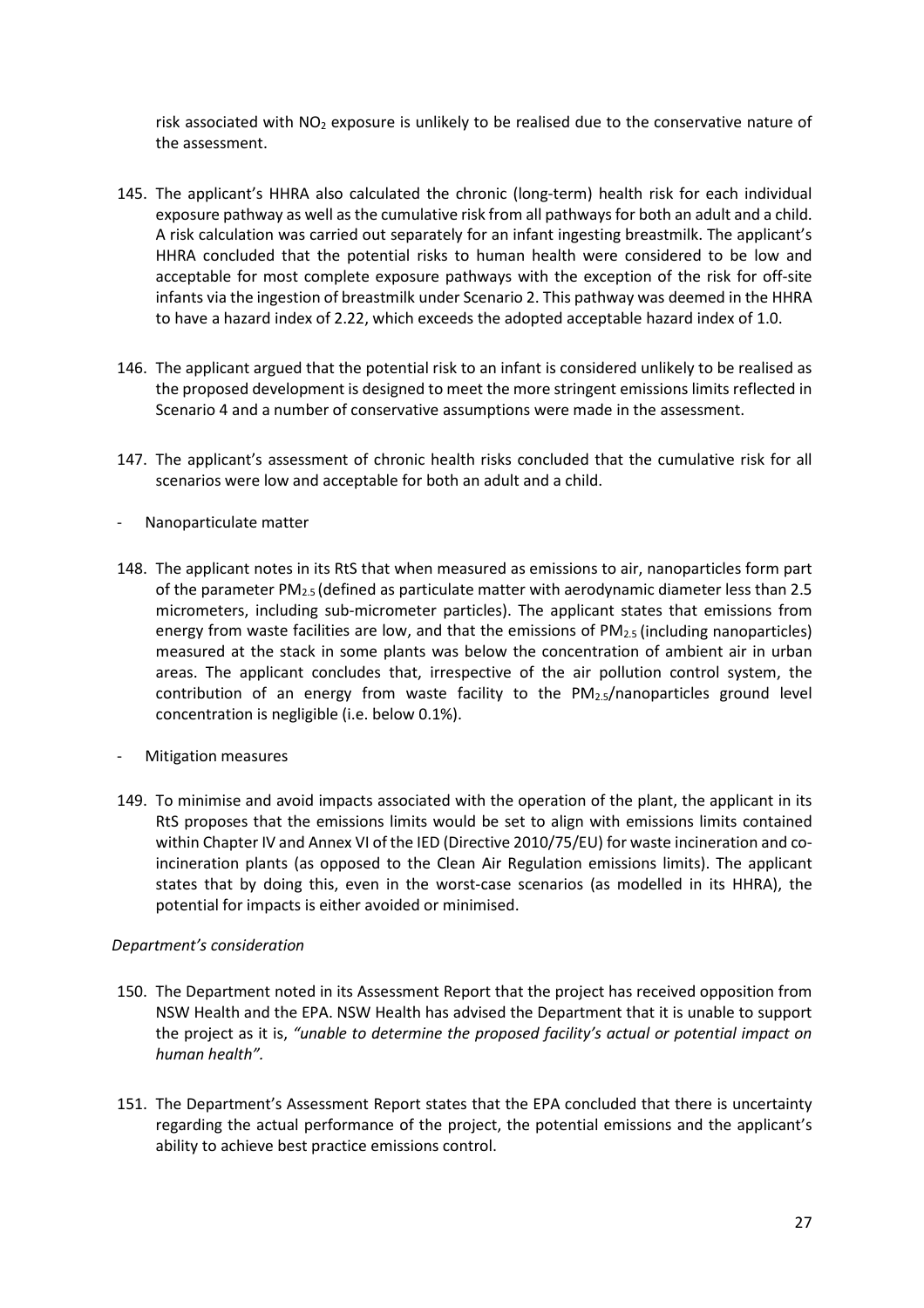- 152. The Department states in its Assessment Report that Ferrybridge is not a *"suitable reference facility"*, and considering the advice from NSW Health and its expert, EnRiskS, the Department, *"is not confident that the risk estimates presented in the applicant's HHRA for Scenario 1 provide a reliable representation of the risks to human health if the project is permitted to thermally treat the mix of residual waste proposed in the design fuel".*
- 153. The Department therefore concurs with the EPA that the applicant's ability to achieve the EU IED emissions limits (Scenario 4) is uncertain.
- 154. The Department notes that EnRiskS's review states that the ground level concentrations in Scenario 1 need only vary 10-fold before the emissions from the EfW Facility would exceed the EU IED emissions limits. Given the difference in the project's proposed fuel mix compared to the reference facilities used to inform the in-stack concentrations for Scenario 1, the Department states this scenario cannot be considered representative of the predicted impact of the proposed design fuel mix. The Department therefore considers a 10-fold margin of safety is not sufficient to account for this uncertainty. The Department concludes that, if the applicant is permitted to thermally treat the proposed design fuel mix, there is an unknown and potentially unacceptable risk to human health for the local community.
- 155. The Commission notes that the Department has not outlined any concerns in relation to nanoparticulate matter in its Assessment Report.
- 156. The Department's conclusion is that the human health risks cannot be appropriately managed through operational controls and conditions of consent.

#### *Commission's consideration*

- 157. Based on the Material, the project's dominant social impact is the human health risk.
- 158. The Commission finds that it is unable to determine the project's impacts on human health, which persuades the Commission to adopt a precautionary approach to the consideration and determination of the project's impacts on human health. This finding is based on:
	- 1. the finding in paragraph 133 regarding the uncertainty around the emissions from the project;
	- 2. the finding in paragraph 135 regarding the uncertainty around the project's impacts on air quality;
	- 3. the uncertainty identified by the EPA regarding the actual performance of the project and its potential emissions, outlined in paragraph 151; and
	- 4. the advice from NSW Health that it is unable to determine the facility's potential impact on human health, outlined in paragraph 152.
- 159. For the reasons set out in paragraph 158, the Commission accepts the Department's conclusion that the human health risks cannot be appropriately managed through operational controls and conditions of consent.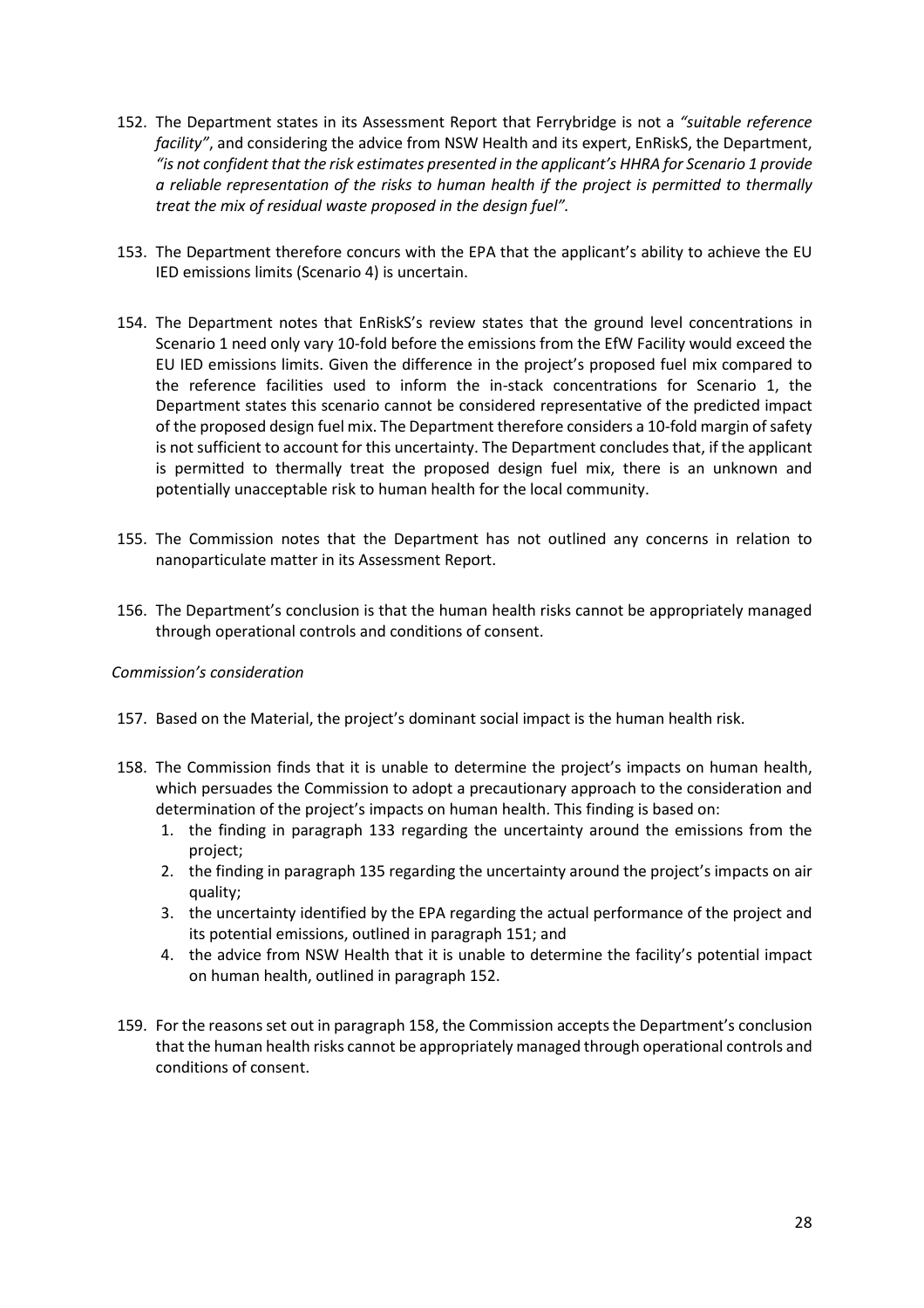## 5.3.3 Water Quality

### *Public comments*

160. The Commission heard concerns at the public meeting in relation to the proximity of the project to, and its potential impact on, Prospect Reservoir, which is located approximately 5 km to the south-east of the site.

## *Applicant's consideration*

- 161. The applicant's dispersion modelling, undertaken by Pacific Environment, calculated the volume of particulate matter that may land on Prospect Reservoir in any given year. The applicant's RtS states that the modelling found that Prospect Reservoir was unlikely to be impacted by the EfW Facility. The RtS also states that despite the potential for contamination being low, a qualitative assessment of risk was undertaken as part of the revised HHRA, which determined that contaminant concentrations (under wet and dry conditions) were significantly less than the applicable drinking water criteria. The applicant states that the HHRA also determined that the ingestion of drinking water was not considered an exposure pathway.
- 162. The applicant concludes in its EIS that its modelling and assessment, *"has demonstrated that the proposed facility when operating at the EU IED control conditions is able to meet the identified environmental criteria and will result in only 'low and acceptable' risks to human health."*
- 163. The applicant also indicates that the emissions plume would not reach Prospect Reservoir and is unlikely to impact the drinking water supply for the Sydney region, but there is no evidence that an assessment of the impact to residences utilising roof water as drinking water has been undertaken.

# *Department's consideration*

164. The Department acknowledges in its Assessment Report that any impact from the project on water may be able to be managed or mitigated to achieve an acceptable level of environmental performance. The Department has not received any objections to the project from Sydney Water, which operates Prospect Reservoir, and the project is not located within the Sydney Drinking Water Catchment, as defined by the *State Environmental Planning Policy (Sydney Drinking Water Catchment) 2011*.

#### *Commission's Consideration*

- 165. The Commission notes that any water quality impacts to Prospect Reservoir would only arise from airborne contamination, however the Commission further notes that this impact could extend to receiver locations that utilise roof water as drinking water or to irrigate vegetables for human consumption. The information before the Commission does not address this potential human health risk.
- 166. Notwithstanding the information provided by the applicant and the Department's conclusion in its Assessment Report, the Commission is not satisfied that the project's emissions would not impact on water quality, particularly given the proximity of residential properties to the EfW Facility. Thus, as there is uncertainty around the relationship between the project's air quality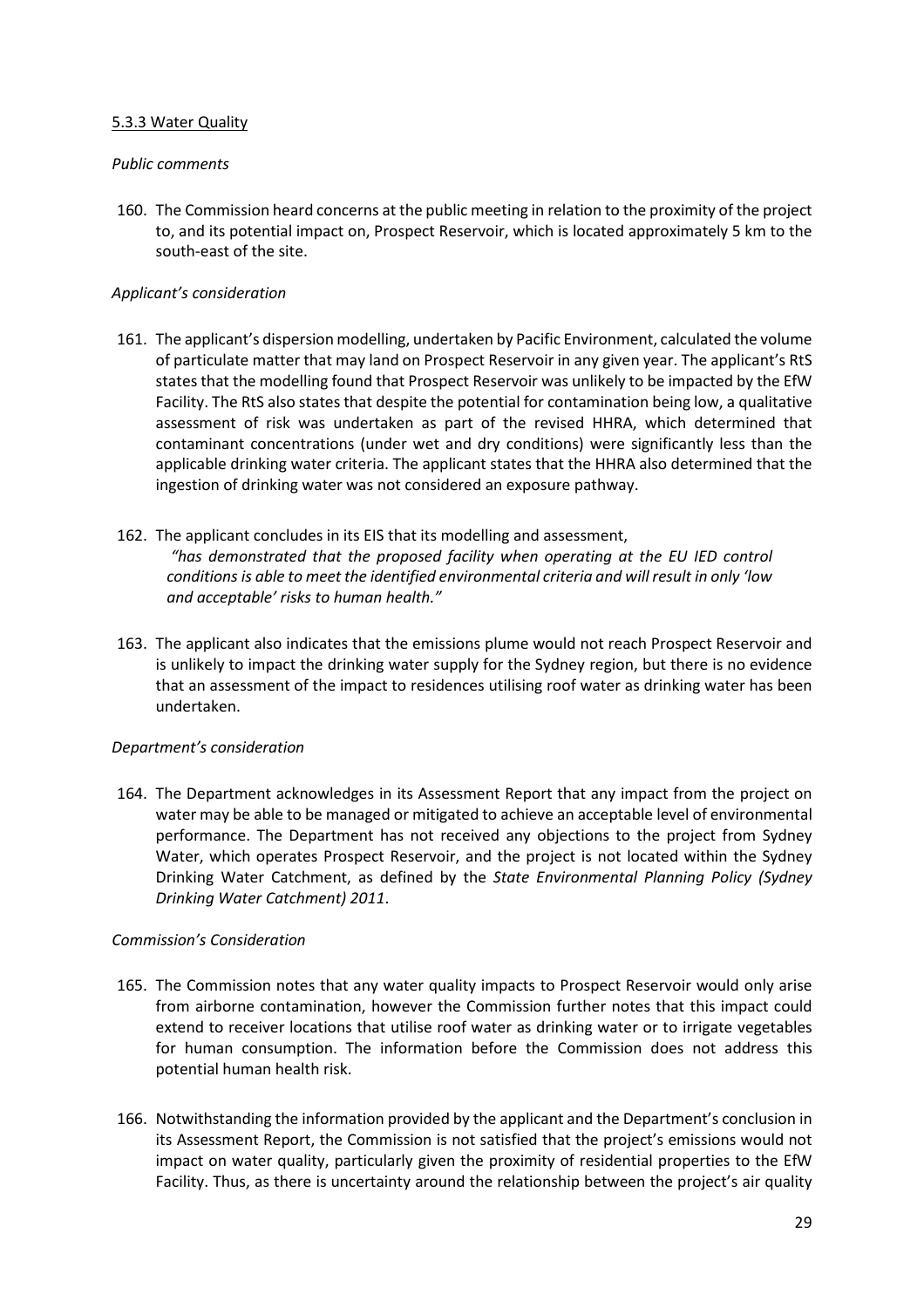impacts and water quality impacts, the Commission does not accept the applicant's and Department's conclusions.

#### 5.3.4 Biodiversity

#### *Council's comments*

167. The Commission received comments from Blacktown City Council raising concerns over the impact on ecological communities on the site of the project. Blacktown City Council stated that the project would result in the destruction of 69% of the local occurrence of River Flat Eucalypt Forest and suggested that by reducing the size of the laydown pads, which are required to facilitate the construction and initial operation of the EfW Facility, the removal of vegetation can be avoided.

#### *Applicant's consideration*

- 168. The applicant's Flora and Fauna Assessment, prepared by Abel Ecology, states that the construction of the EfW Facility and impacts associated with the clearing of vegetation on flora and fauna habitats has been addressed through the ecological survey analysis. The assessment concluded that the project would require the clearing of approximately 0.27 ha of Cumberland Plain Woodland, which is a Critically Endangered Ecological Community (**CEEC**), and 0.57 ha of River Flat Eucalypt Forest Endangered Ecological Community (**EEC**).
- 169. In response to the applicant's Amended EIS, the Office of Environment and Heritage (**OEH**) recommended additional land containing these endangered ecological communities be retained on site and/or off-site offsets be provided. As a result, the applicant has reconfigured one laydown pad (Pad 3) to reduce vegetation removal by 2.32 ha (from 3.16 ha to 0.84 ha).
- 170. The applicant's Flora and Fauna Assessment concluded that there is not likely to be a significant effect on any threatened fauna or on the Cumberland Plain Woodland.

#### *Department's consideration*

171. The Department' Assessment Report states that the clearing of vegetation could be offset by the purchase and retiring of 18.9 ecosystem credits in accordance with the New South Wales Biodiversity Offsets Policy (**BOP**). The Department notes that the applicant has provided an offset strategy in accordance with the BOP.

#### *Commission's consideration*

- 172. The Commission notes that both the Department and OEH are satisfied with the proposed outcome of the clearing of approximately 0.27 ha of Cumberland Plain Woodland CEEC and 0.57 ha of River Flat Eucalypt Forest EEC as the applicant is proposing to provide an offset strategy in accordance with the BOP.
- 173. Based on the Material, the Commission finds that the project will not result in unacceptable biodiversity impacts as any impacts can be appropriately managed through offsetting in accordance with the BOP.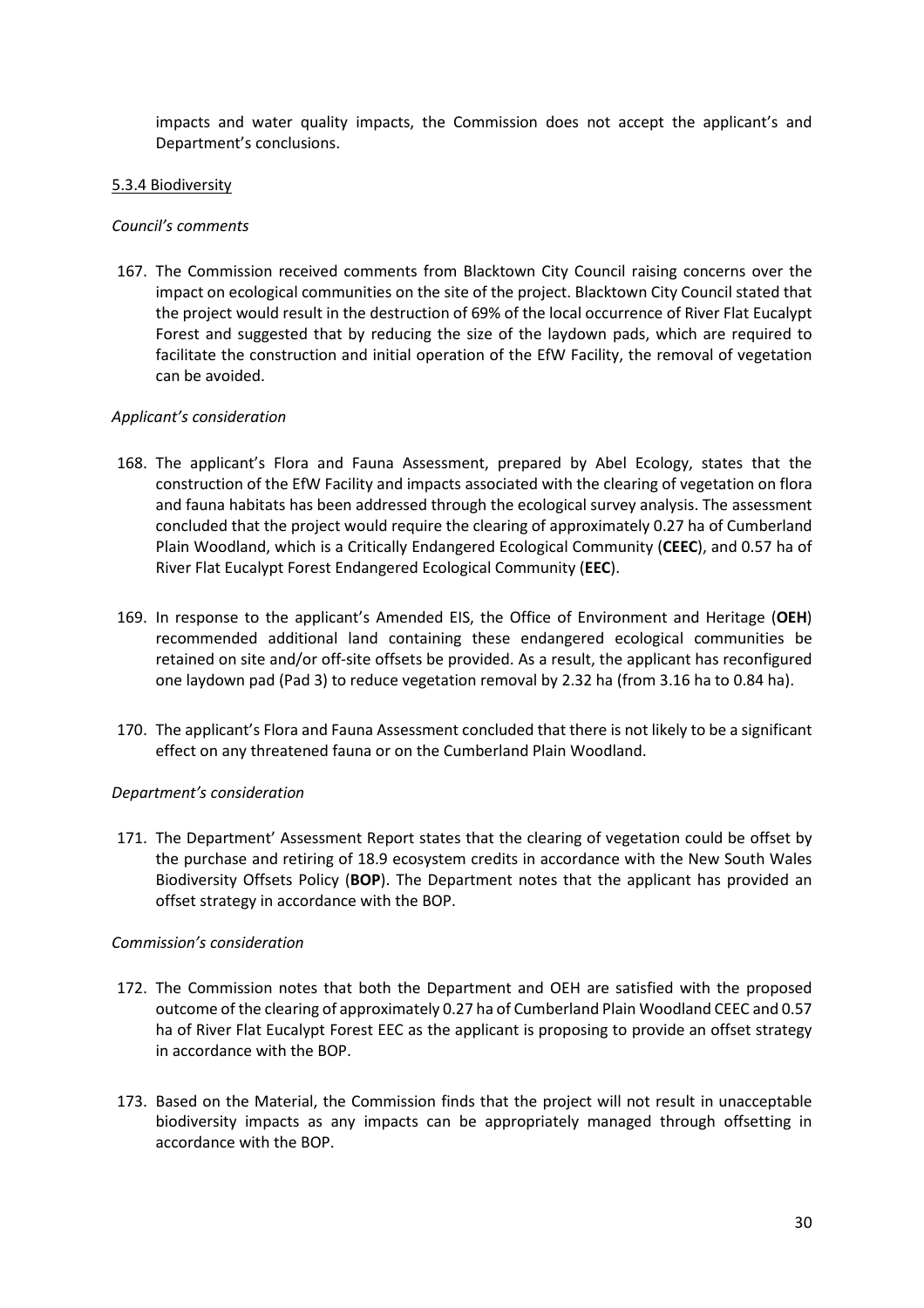## 5.3.5 Greenhouse Gas Emissions (**GHGE**)

#### *Applicant's consideration*

- 174. The applicant states in its RtS that the project would support the positive use of waste materials that would otherwise be disposed of to landfill, which would reduce landfill generated greenhouse gas emissions (including methane).
- 175. The applicant's Greenhouse Gas Assessment (**GGA**) was updated by Pacific Environment in response to issues raised during the exhibition of its Amended EIS and to reflect the inclusion of Stage 1 only. The GGA concludes that the project would have a net positive greenhouse gas impact, eliminating over a 25-year period approximately 544,000 tpa of carbon dioxide (CO<sub>2</sub>). The applicant's RtS also states that monitoring would be carried out in accordance with regulatory and license requirements.

#### *Department's consideration*

- 176. In response to the applicant's RtS, the EPA advised the Department that the project would have a net positive greenhouse gas impact with an emissions intensity lower than that derived from the national electricity grid. However, the EPA notes that emissions estimations are highly dependent on parameters such as waste stream source and composition. Consequently, the EPA states that variations in waste stream source and composition will result in fuel mixes different to the 'average' design fuel mix used in the project's calculations, and therefore different greenhouse gas emission profiles.
- 177. The Department states in its Assessment Report that the greenhouse gas savings from reduced volumes of residual waste being sent to landfill would be an environmental benefit of the project. The Department also acknowledges the contribution that the project would make to achieving State targets for the diversion of waste from landfill and the reduction in greenhouse gas emissions.

#### *Commission's consideration*

178. Based on the Material, the Commission finds that impacts related to GHGE are likely to be positive because of the potential generation of annual GHGE savings.

#### 5.3.6 Visual impacts

#### *Public comments*

179. The Commission heard concerns at the public meeting, and through public comments, of the project's impact on visual amenity, including the scale of the stack and its visibility locally and regionally, and the potential visibility of a plume. The Commission notes that through public comments there remains misunderstanding about key aspects of the project, for example, different comments made during the public meeting commenting on four, two and a single stack(s).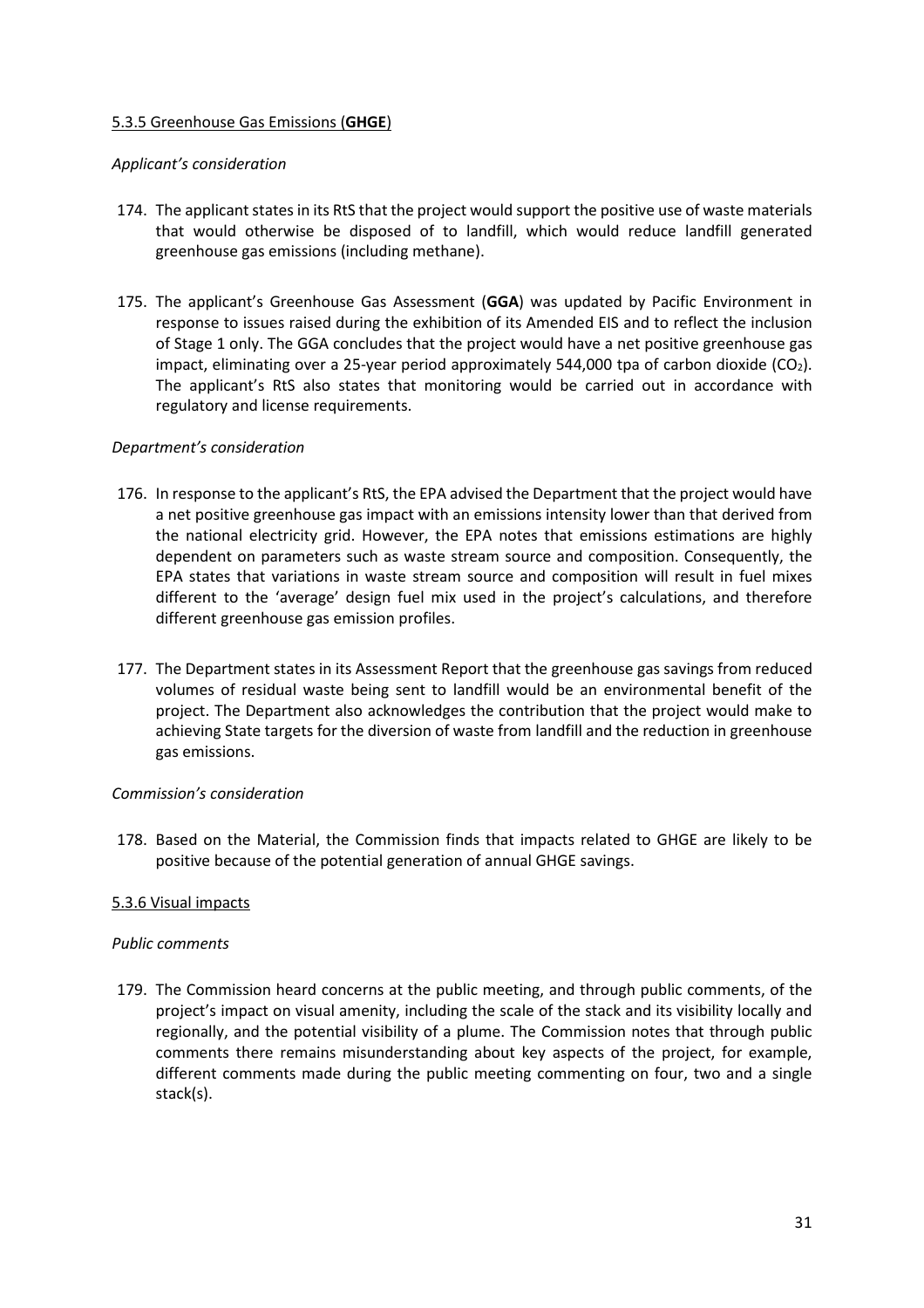### *Applicant's consideration*

- 180. The applicant's RtS states that the EfW Facility has been designed to respond to the natural topography of the site and minimise visual impacts. The applicant states that due to the presence of vegetation throughout residential areas and along Ropes Creek, the project, which is typically beyond 1 km of any sensitive viewpoint, will not be highly visible. The applicant notes that from most locations, the lower parts of the project will be totally obscured from view, and that where views are possible, these will generally be of the upper parts of the buildings and the slender stack protruding above the tree canopy or building line.
- 181. The applicant concludes that the resulting visual impact will be negligible for most locations and generally low to moderate where views are possible from sensitive viewpoints. The applicant also proposes visual mitigation measures such as additional canopy tree planting, effective use of materials and use of a light grey finish on the stack to aid visual integration.
- 182. The applicant's RtS states that the plume from the EfW Facility will not be visible the majority of the time, even under adverse conditions. The applicant states that the plume is most likely to occur only at night and in the early morning hours in the coldest 6 months of the year and have very limited height. To mitigate any visual amenity impacts, the applicant proposes to implement and manage technology design parameters to reduce plume formation and visibility.

# *Department's consideration*

183. The Department' Assessment Report states that there would be residual visual impacts that would not be ameliorated by the proposed vegetation planting and building treatments. Further, the Department states that the upper portion of the building and stack would be visible from recreational and industrial sites near to the project. The Department considers that the visual impacts of the development may be acceptable given the industrial zoning of the site, the existing industrial character of adjacent land uses, the site's location within SEPP WSEA and the distance separating residential areas (over 1 km). However, the Department considers that the residual impacts would need to be managed through appropriate management and mitigation measures.

# *Commission's consideration*

- 184. The Commission has considered the public concern relating to the visual impact of the development on the surrounding landscape, and the misunderstanding within the community regarding the extent and scale of the project as now modified through the Amended EIS, outlined in paragraph 179. As set out above, the Commission visited the site and observed that the existing urban skyline includes significant built infrastructure.
- 185. Based on the Material, the Commission finds that the project would not have an unacceptable impact on the visual amenity of residents in the locality. This is because the project for the most part will not be visible to sensitive residential receivers to the north and west with the exception of the stack, which the Commission also considers would not represent an inappropriate feature in the existing urban skyline.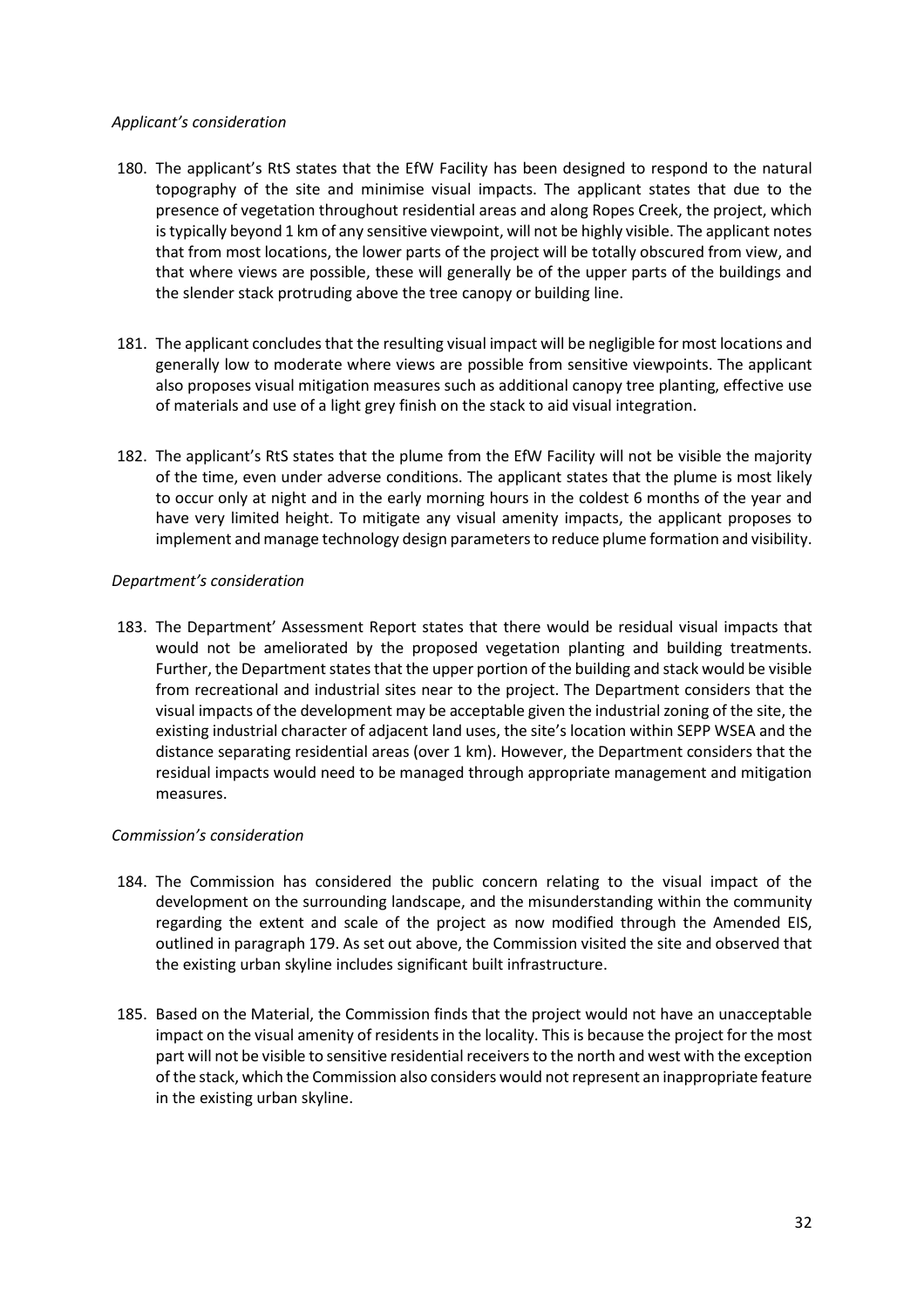### 5.3.7 Economic Impacts

### *Applicant's consideration*

186. The applicant states in its Amended EIS that the project will create around 500 direct on-site jobs during the construction and commissioning phase, 55 new operational jobs, and several hundred indirect jobs, which will provide economic benefits at both a local and State level. The applicant also considers that the project will provide a benefit to the local and regional economy through the provision of key infrastructure for the sustainable treatment of waste within Metropolitan Sydney.

## *Department's consideration*

- 187. The Department states in its Assessment Report that the project would provide economic benefits for the broader community. However, the Department does not consider that the potential public benefit of an energy from waste facility of this scale in close proximity to residential areas in Western Sydney outweighs the potential unacceptable impacts that the proposed development would have on the surrounding local community. As a consequence, the Department does not consider that the project promotes the social and economic welfare of the community or a better environment.
- 188. The Department also states that there are numerous other means of reducing the volume of waste going to landfill through re-use, recovery and recycling of waste, which are higher order waste management strategies identified in the waste hierarchy. Additionally, the Department notes that the New South Wales Waste Levy provides a strong economic signal by making waste avoidance, reduction and recycling more financially attractive than disposal to landfill. The Department advises that it is a key policy tool for driving waste diversion from landfill in New South Wales and achieving the targets in the New South Wales Waste Avoidance & Resource Recovery Strategy 2014-21 (**WARR Strategy**).
- 189. In terms of the EfW Facility's impact on energy prices, the Department's external expert, Arup, has advised that it would, *"expect the project to be too small to have any meaningful impact on the overall electricity market in New South Wales, and that it would be likely that the facility would obtain similar prices for its electricity as other thermal power stations in the region."*

#### *Commission's consideration*

- 190. The Commission accepts the applicant's position that the project has the potential to deliver up to 500 construction jobs and 55 direct operational jobs, both of which will provide economic benefits within the locality and to the State. The Commission further accepts that the project may provide a stimulus to other industries within the broader community, however, the extent of such benefits has not been quantified.
- 191. Based on the Material, the Commission finds that the economic benefits related to the project are positive for the locality and broader community. Those benefits relate to job creation and employment and the Commission is satisfied with the information presented by the applicant in this regard.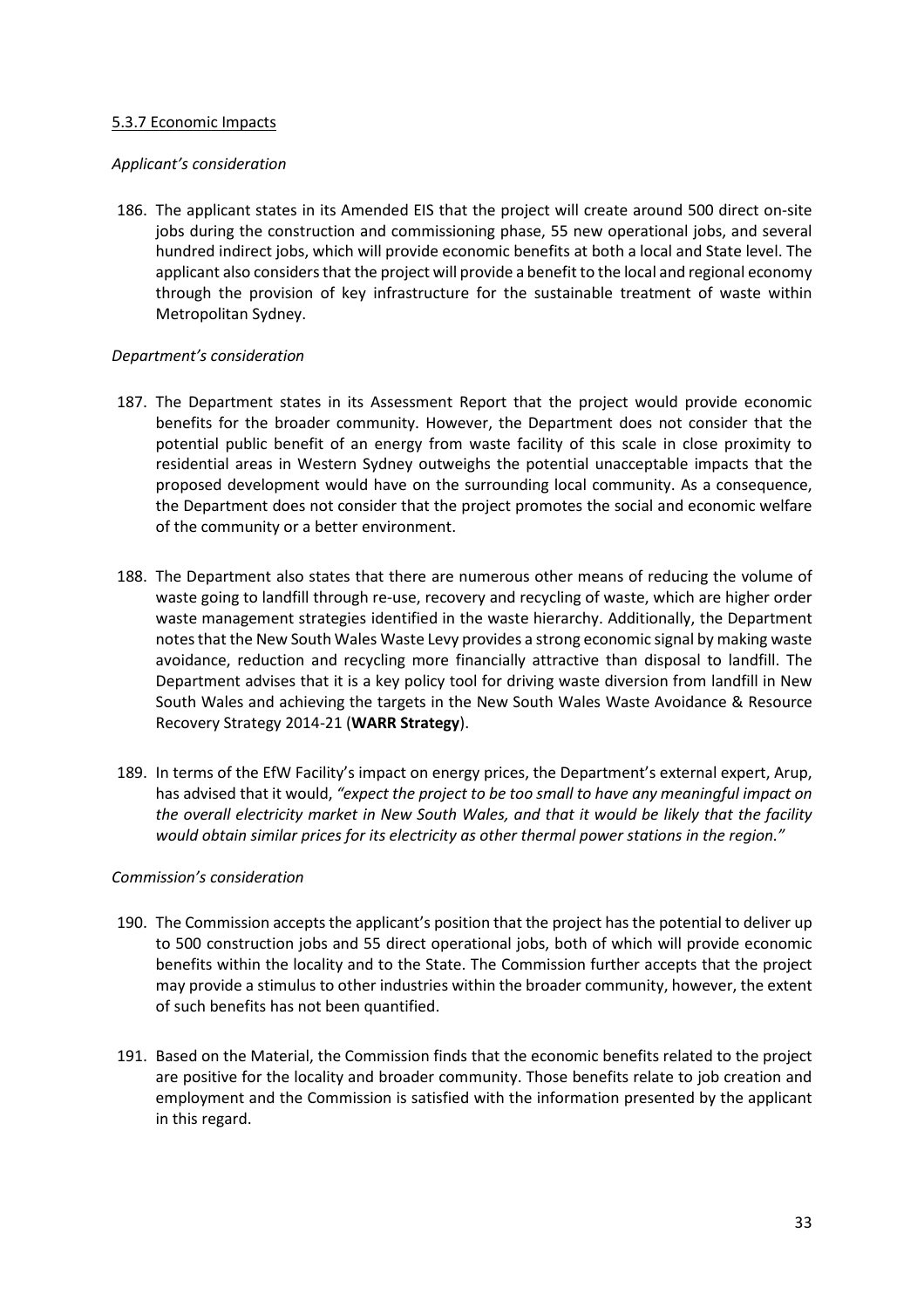### 5.3.8 Site Suitability

- 192. The Commission heard concerns at the public meeting and received submissions regarding the suitability of the site for the project. Issues raised included:
	- potential health impacts from the project's proximity to sensitive receivers such as residential areas, schools and childcare centres; and
	- increased heavy vehicle traffic congestion.
- 193. In its RtS, the applicant states that there are significant advantages of the site location, including:
	- proximity to the existing adjacent Genesis Xero Waste Recycling Centre, Genesis MPC and landfill, which maximises operational efficiency and provides the opportunity to share infrastructure, such as roads;
	- location within an existing Industrial Precinct (Eastern Creek) in the SEPP WSEA;
	- proximity to major regional road networks and to waste sources within Metropolitan Sydney; and
	- proximity and access to the TransGrid substation and use of an existing TransGrid easement for service lines.

## *Applicant's consideration*

194. The applicant states in its RtS that transporting waste to a similar facility in a regional location would increase traffic impacts on the regional road network and not deliver the net positive contribution to greenhouse gas emissions that this project offers. The applicant also states that this would also distance the facility from the national electricity grid, which means Metropolitan Sydney would not receive the full benefit of electricity produced by the project.

# *Department's consideration*

195. The Department notes in its Assessment Report that there are approximately 4,945 residential properties, six schools and six childcare centres within 3 km of the site. The closest residential properties are located approximately 900 m to the west of the site on Swamphen Street and Blackbird Glen in the suburb of Erskine Park. The Department considers that these land uses must achieve a high level of environmental protection. The Department states that given the uncertainty around the emissions from the project and the potentially unacceptable risk to human health, the proximity of the project to these sensitive land uses presents an unacceptable risk.

#### *Commission's consideration*

196. The Commission has considered the applicant's statements regarding the project's strategic location in relation to supporting infrastructure, which includes its position within an industrial precinct, and its proximity to the existing Genesis facility and other waste sources, Transgrid electricity infrastructure, and major arterial road networks. The Commission accepts that with regard to these considerations, in isolation, the site is well located to support the project. However, the site is also located in close proximity to large residential areas to the north and west, and that within these areas there are a number of sensitive receiver locations, which include schools and child care centres.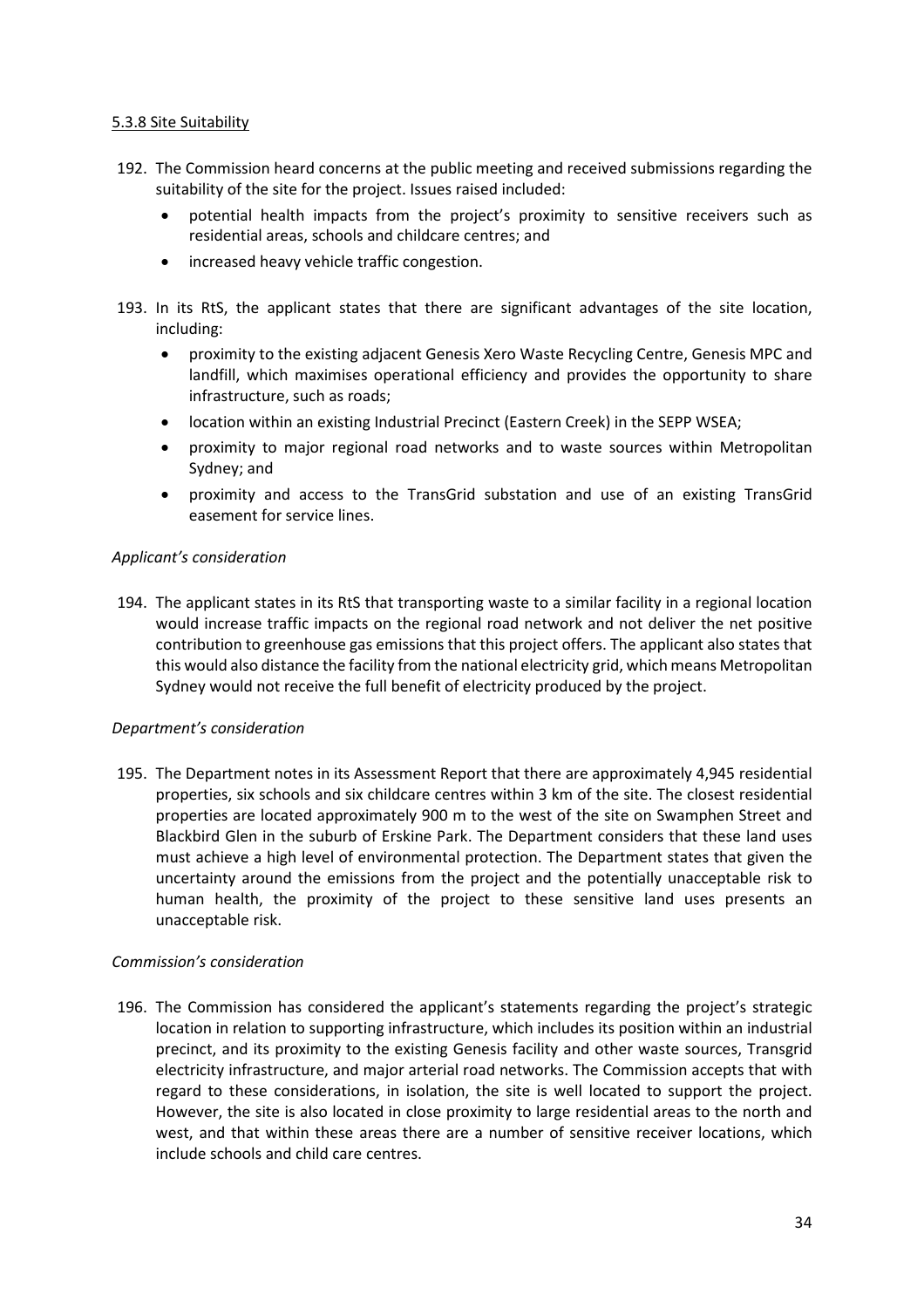197. Based on the Material and, consistent with its earlier findings in paragraphs 133-137, 158 and 166, the Commission finds that it is not able to determine whether the site is suitable to support the project as currently proposed.

## 5.3.9 Waste By-Products

198. The Commission heard concerns at the public meeting and received comments and submissions in relation to the storage and disposal of residual ash, which would be generated by the project.

### *Applicant's consideration*

199. The applicant states in its RtS that there are two types of ash that will be generated. The applicant states 'bottom ash'<sup>[8](#page-34-0)</sup> would be stored on-site at storage collection bays capable of 5 days' storage capacity and then disposed at the Genesis landfill as it is considered non-putrescible and non-hazardous. 'Air pollution control' (APC) ash<sup>[9](#page-34-1)</sup> would be collected into sealed storage silos and transported via sealed tanker off-site for further treatment or disposal at landfill.

## *Department's consideration*

200. The Department states in its response to the Commission's questions, as discussed in paragraph 48, that bottom ash may be able to be received at the Genesis landfill, providing the appropriate controls, procedures and licensing are in place. The Department notes that there are no landfills that accept hazardous waste in New South Wales and therefore the APC ash would need to be immobilised (i.e. treated) to meet the classification of restricted solid waste (RSW) and disposed of at the only landfill in New South Wales licenced to accept it, being the Kemps Creek facility on Elizabeth Drive operated by SUEZ. The Department further notes that the Genesis landfill would not be permitted to accept hazardous waste or RSW, as it has not been constructed with the appropriate environmental controls. The Department has not raised any concerns over impacts from waste by-products.

#### *Commission's consideration*

201. Based on the Material, the Commission finds that the project will not result in unacceptable impacts from waste by-products as these can be managed through disposal at appropriate facilities.

#### 5.3.10 Transport

#### *Public's consideration*

202. The Commission heard concerns at the public meeting and received comments in relation to the project's impact on the local and regional transport network, including traffic congestion through increased heavy truck movements.

<span id="page-34-0"></span> <sup>8</sup> *Bottom Ash is the burnt-out residue from the combustion process.*

<span id="page-34-1"></span><sup>9</sup> *Air Pollution Control (APC) Ash – this comprises fine particles of ash and residues from the Flue Gas Treatment process.*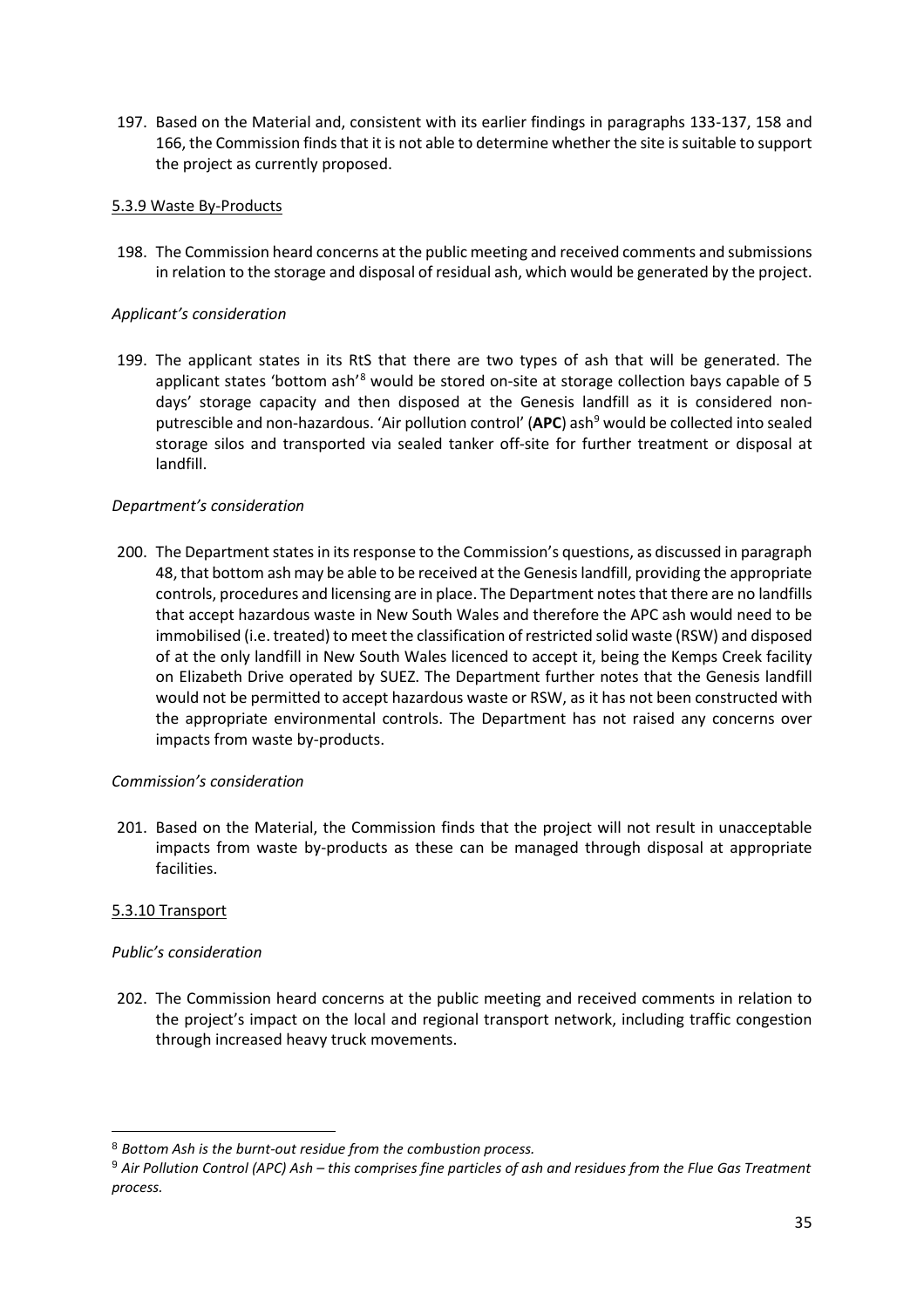## *Applicant's consideration*

203. In its RtS, the applicant concluded that the net traffic generation of the project would be a minimal increase above existing conditions and is unlikely to significantly impact the network capacity available to the wider area. The applicant also states that, cumulatively, traffic generated by the development would represent only a small proportion of traffic generated by the wider Western Sydney area, and as such would not have a significant impact on the ability of the surrounding road network to operate at an acceptable level into the future.

## *Department's consideration*

204. The Department's Assessment Report notes that Roads and Maritime Services (**RMS**) raised no objections to the project and requested that the applicant prepare a Construction Traffic Management Plan prior to the issue of a construction certificate. The Department has not raised any concerns over impacts of the project on the local and regional transport network.

## *Commission's consideration*

- 205. Based on the Material, including the information in paragraph 204 above, the Commission finds that the project will not result in unacceptable transport impacts as:
	- 1. there would only be a minimal increase in traffic above existing conditions;
	- 2. there is unlikely to be any significant impact on the network capacity available to the wider area; and
	- 3. any impacts can be appropriately managed.

#### **5.4 Public Interest**

206. In determining the public interest merits of the project, the Commission has had regard to the objects of the EP&A Act.

#### *Department's consideration*

- 207. The Department has outlined its considerations against the objects of the EP&A Act in its Assessment Report. The Department states that the project:
	- does not promote the social and economic welfare of the community or a better environment;
	- is not consistent with the principles of ecologically sustainable development, in particular, the precautionary principle and intergenerational equity; and
	- does not promote the orderly and economic use and development of land.
- 208. The Department concludes that the project is not consistent with the objects of the EP&A Act.
- 209. The Department also concludes that it,

*"does not consider the public benefit of an energy from waste facility of this scale in close proximity to residential areas in Western Sydney outweighs the potentially unacceptable impacts the proposed development might have on the surrounding local community in the short, medium and long-term. As a consequence, the Department does not consider the proposed development is in the public interest."*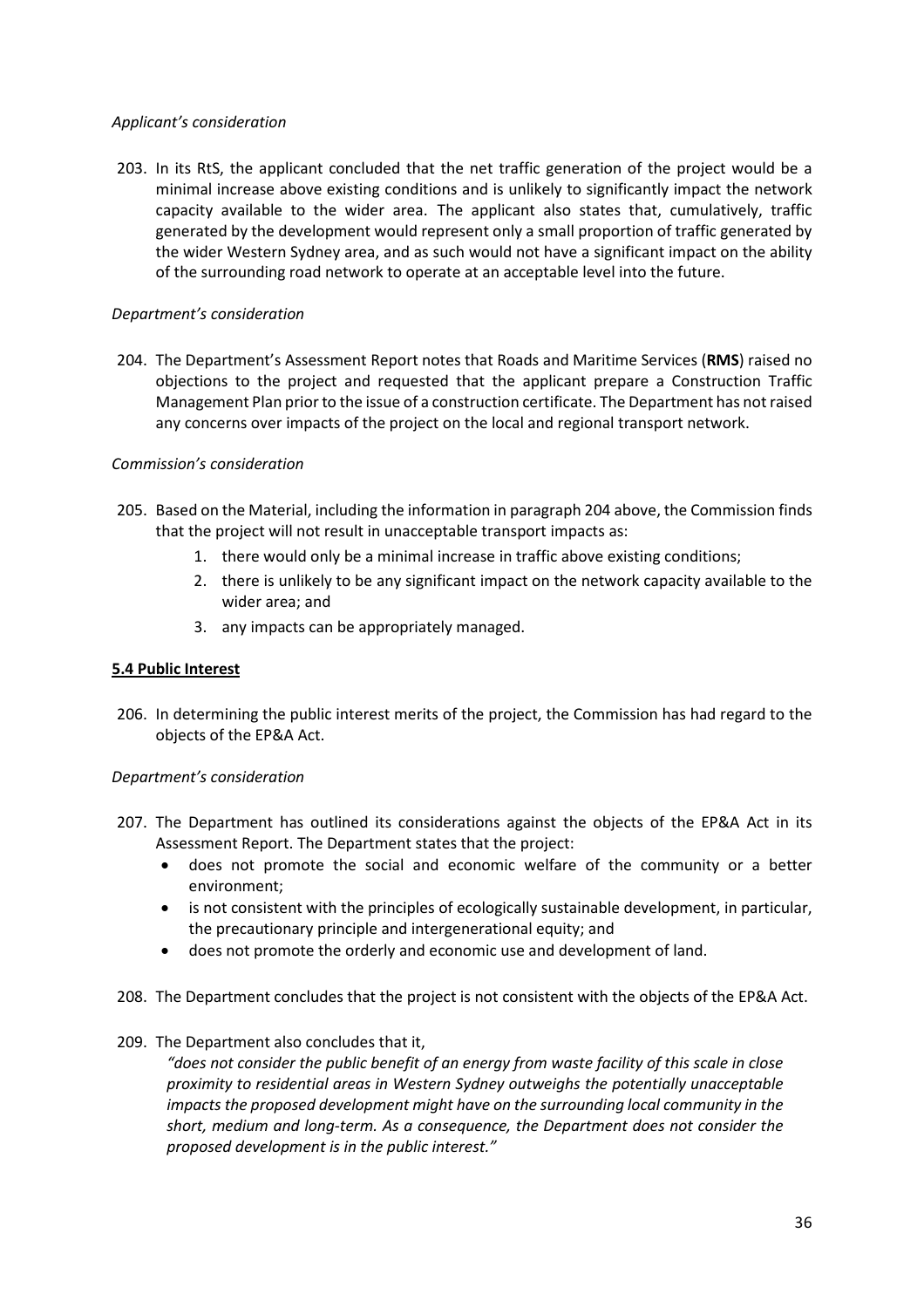210. The Commission notes that the applicant has not provided an outline of its considerations against the objects of the EP&A Act in its Amended EIS.

## *Commission's consideration*

- 211. Under section 1.3 of the EP&A Act, the relevant objects to the project are:
	- *a) to promote the social and economic welfare of the community and a better environment by the proper management, development and conservation of the State's natural and other resources,*
	- *b) to facilitate ecologically sustainable development by integrating relevant economic, environmental and social considerations in decision-making about environmental planning and assessment,*
	- *c) to promote the orderly and economic use and development of land,*
	- *e) to protect the environment, including the conservation of threatened and other species of native animals and plants, ecological communities and their habitats,*
	- *i) to promote the sharing of the responsibility for environmental planning and assessment between the different levels of government in the State, and*
	- *j) to provide increased opportunity for community participation in environmental planning and assessment.*
- 212. The Commission has taken into account the Material. This evidence and information, as addressed throughout this Statement of Reasons, highlights the uncertainty around some impacts, as summarised below, and the benefits or neutral impacts arising from others, also summarised below.
- 213. The Commission considers that the benefits include:
	- creation of approximately 500 construction jobs and 55 operational jobs, and a potential stimulus to other industries within the broader community;
	- potential for GHGE savings through the diversion of waste from landfill;
	- consistency with the directions and objectives of the *Greater Sydney Region Plan*;
	- no unacceptable biodiversity impacts;
	- no unacceptable impacts from waste by-products; and
	- no unacceptable transport impacts.
- 214. In its assessment and determination of the merits of the project the Commission has given consideration to the impacts discussed in this Statement of Reasons. Importantly, the Commission has not been able to determine the project's impacts on air quality and human health due to the uncertainty around the project's emissions and the results of the applicant's predicted modelling.
- 215. A relevant object of the EP&A Act to the development application, as outlined in paragraph 211(b), is the facilitation of ecologically sustainable development (**ESD**). The Commission notes that section 6(2) of the *Protection of the Environment Operations Act 1997* (**POEO Act**) states that ESD requires the effective integration of social, economic and environmental considerations in its decision-making, and that ESD can be achieved through the implementation of:
	- (a) the precautionary principle;
	- (b) inter-generational equity;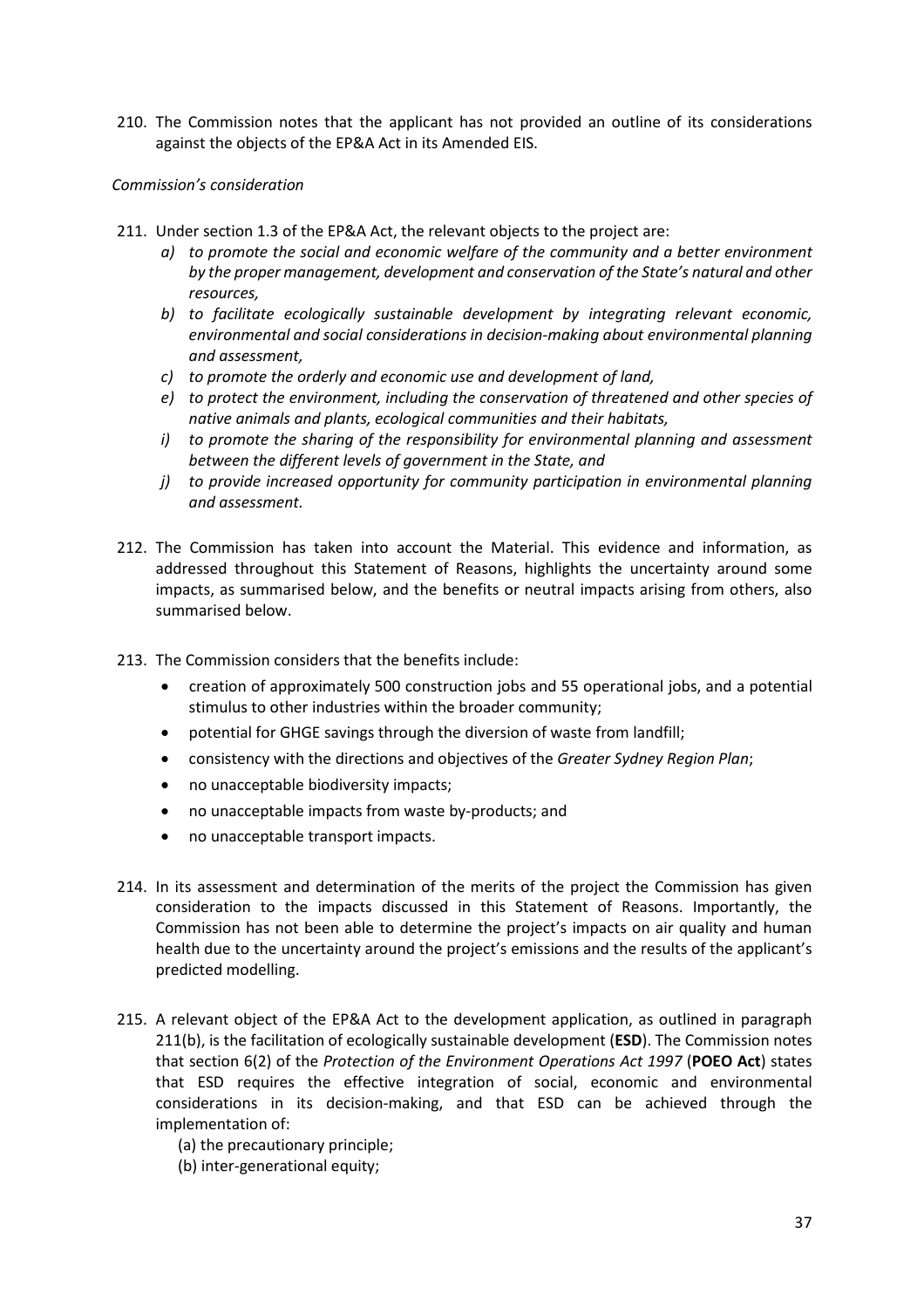- (c) conservation of biological diversity and ecological integrity; and
- (d) improved valuation, pricing and incentive mechanisms.
- 216. As already noted in **section 5** of this Statement of Reasons, the Commission acknowledges that the project will provide some benefits to the community in the form of employment and GHGE savings. Notwithstanding these benefits, the uncertainty around the impacts of the project for the community, outlined in paragraph 214 (see also paragraphs 133-137 and 158), mean that the project is not consistent with the principles of ESD, in particular the precautionary principle.
- 217. The Commission finds that the key issue in its consideration of the project is the uncertainty around the project's emissions and the results of the applicant's predicted modelling. Given this uncertainty, the Commission finds that it is unable to determine the project's impacts on the locality and has persuaded the Commission to adopt a precautionary approach to the consideration and determination of the project's impacts on air quality and human health.
- 218. Accordingly, the Commission finds that, while there are benefits to the public from the project, there is sufficient uncertainty around the project's impacts on air quality, water quality and human health that mean that the project is not in the public interest.
- 219. In relation to the consideration of the project's impacts against the relevant objects of the EP&A Act, the Commission finds that the project has not demonstrated consistency with the objects of the EP&A Act. In particular, due to the uncertainty around the project's emissions and impacts on human health, the Commission is not satisfied that the project is consistent with the following objects:
	- *to promote the social and economic welfare of the community and a better environment by the proper management, development and conservation of the State's natural and other resources, and*
	- *to facilitate ecologically sustainable development by integrating relevant economic, environmental and social considerations in decision-making about environmental planning and assessment.*
- 220. The Commission finds that the project is not in the public interest because there is uncertainty around:
	- the project's impact on air quality due to the uncertainty around the project's emissions and the results of the applicant's predicted modelling;
	- the project's impacts on human health;
	- the suitability of the site; and
	- the relationship between air quality impacts and water quality impacts.

#### **6. THE COMMISSION'S RESPONSE TO COMMUNITY ISSUES**

- 221. Written submissions to the Commission, as well as speakers at the public meeting, raised a number of concerns about community consultation and public opposition to the project, and consideration of the POEO Act.
- 222. In addition to the Commission's consideration of the development application in **section 5**, the Commission responds to these additional issues raised by the community, as follows: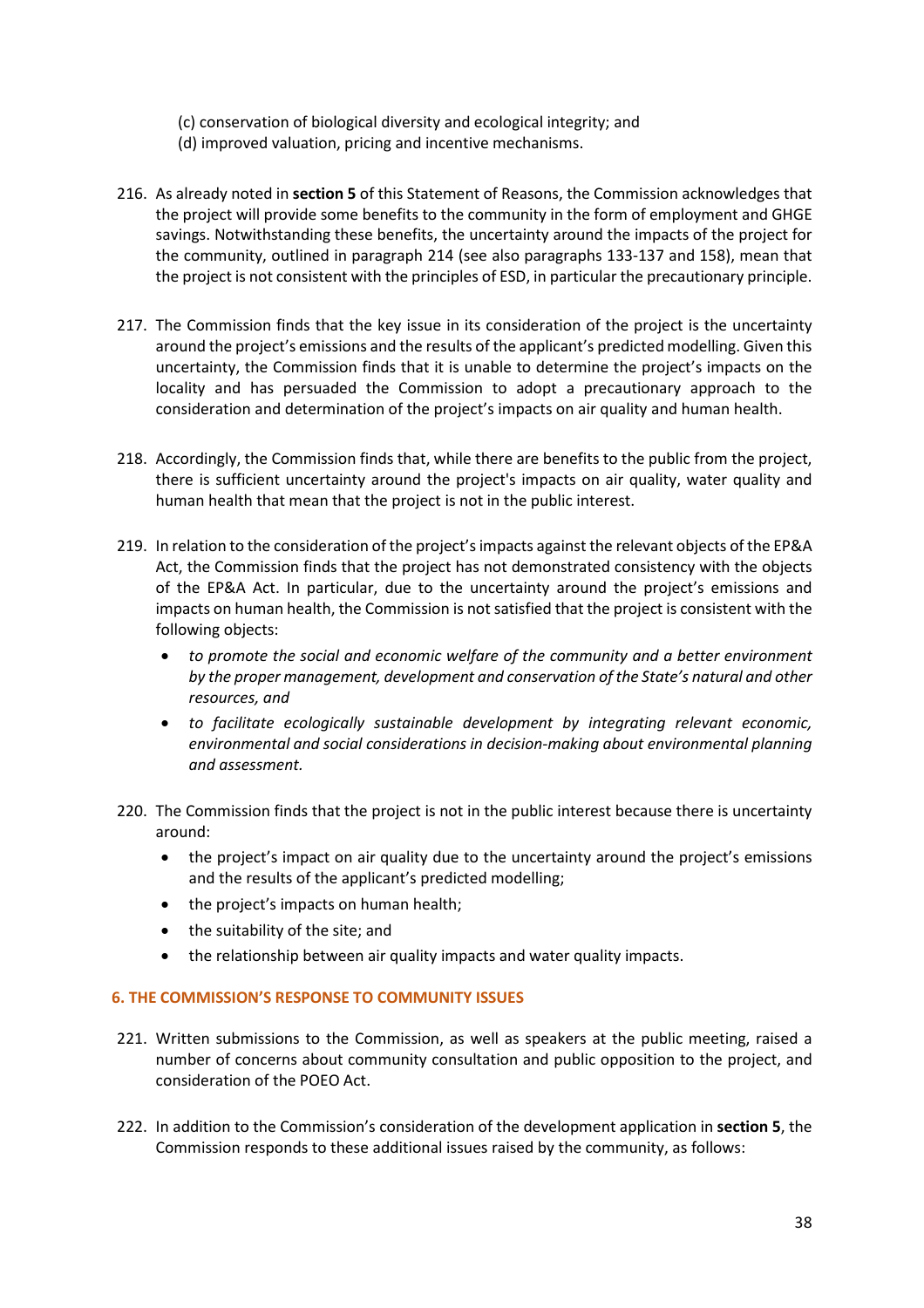## **6.1 Community Consultation**

- 223. In its response to the Department's Assessment Report, the applicant states that public exhibition of, and consultation on, the project was undertaken in accordance with the requirements under the EP&A Act and the SEARs issued for the project. The applicant also states that the project was lodged following extensive engagement and the application was amended to respond to community concerns. In its RtS, the applicant outlines the extent of its consultation and concludes that community notification of the project was extensive and adequate for a project of this nature and scale. The applicant also states that it had gone above and beyond the standard exhibition requirements in consulting and engaging with the community.
- 224. The Department in its Assessment Report states that while the applicant has informed the community and shared information about the project and provided opportunities to raise concerns or seek clarification, the Department considers that this consultation has not been effective in engaging with the community to understand the social impacts, and for the applicant to understand the community's views and concerns. The Department also states that given energy from waste is new to New South Wales, and this is the first project of its kind in Sydney, it considers that the applicant has not effectively engaged or collaborated with the community in its decision-making about the project and as such has been unable to gain the community's confidence or support.

## *Public Opposition*

- 225. The Commission notes that the Department received 949 objections to the project during the exhibition of the applicant's Amended EIS. Furthermore, in February 2018, two petitions with over 10,000 signatures opposing the proposed development were tabled in the New South Wales State Parliament, which raised concerns in relation to the potential impacts on air quality, human health, site suitability given its proximity to densely populated residential areas, and the existing poor air quality in Western Sydney.
- 226. The Department's Assessment Report states that as a result of the two petitions, a Parliamentary Inquiry was established to inquire into and report on matters relating to the waste disposal industry in New South Wales, with particular reference to 'energy from waste' technology. Members of the community also raised the Parliamentary Inquiry at the public meeting. The Parliamentary Inquiry published a report on its findings, which commented: *"It is clear that in New South Wales, the current dependence on landfill is unsustainable, and that local councils and the NSW Government must work collaboratively to deliver suitable alternatives for waste management. Ultimately, energy from waste technologies will be one component of this solution, only after a significant shift up the waste hierarchy to avoid, reduce and re-use waste and the issues of social license, air pollution impacts and health risks have been addressed."*
- 227. The report also included a recommendation that:

*"subject to the current assessment process being conducted by the NSW Department of Planning and Environment, the NSW Government not approve the energy from waste facility proposed by The Next Generation at Eastern Creek."*

228. The Department's report mentions that in response there have been two Bills introduced into the New South Wales State Parliament to amend the EP&A Act to restrict waste incinerator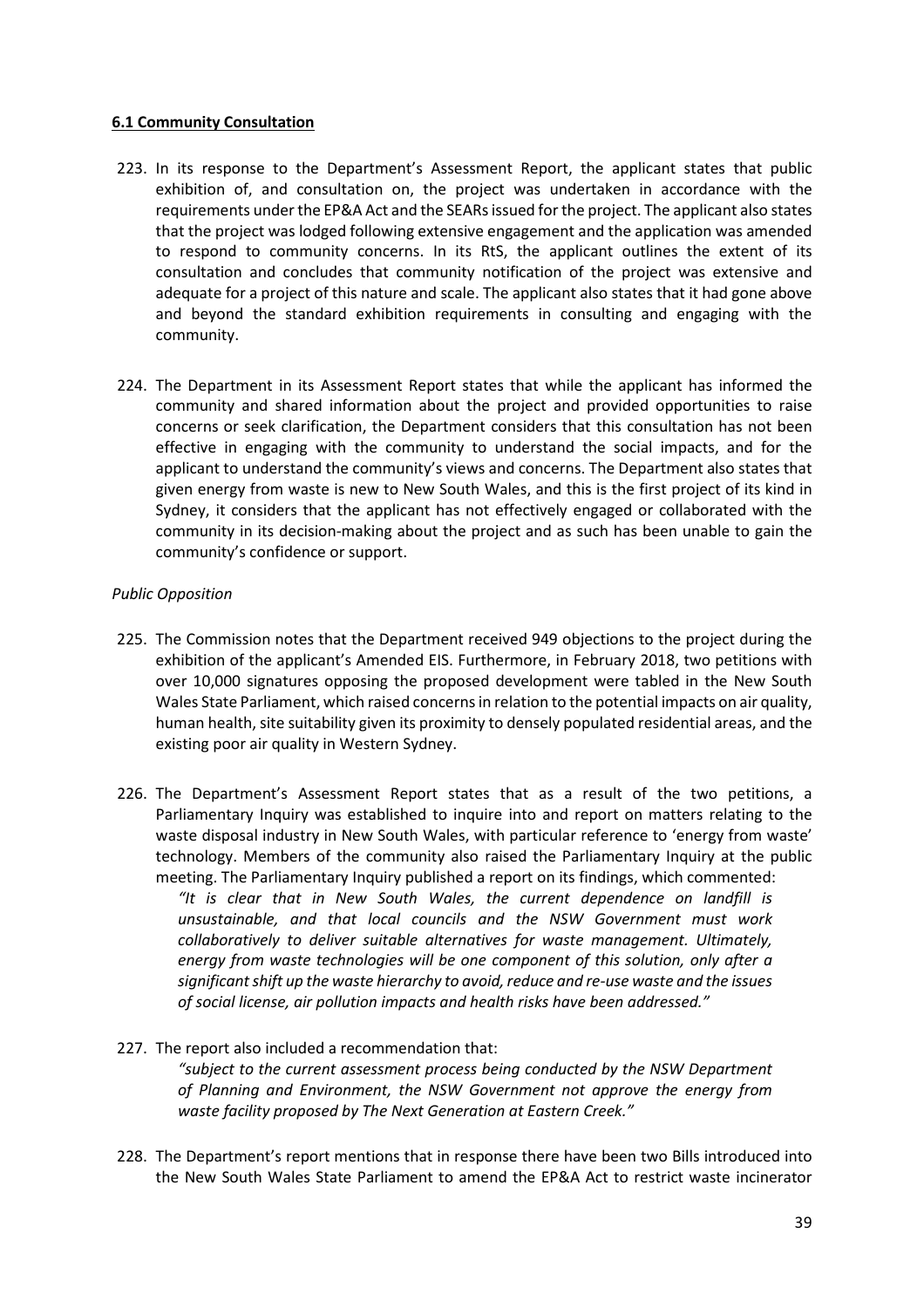facilities within close proximity of residential zones and within the Sydney Basin. To date these Bills have not been made. The Commission has not considered the two Bills or the Parliamentary Inquiry in this assessment.

- 229. Of the 24 speakers at the public meeting held by the Commission, 23 spoke in opposition to the project. The Commission also heard opposition to the project from submissions, the Department, government agencies and Councils. The Commission also acknowledges that the Department received submissions in support of the project. However, the Penrith and Blacktown City Councils indicate a local community largely united in its opposition to the project.
- 230. The Commission heard concerns at the public meeting over the lack of community consultation undertaken by the applicant throughout the development application process.
- 231. While the Commission acknowledges the level of public opposition to the project, the Commission finds that the community's acceptance of the project is not a statutory requirement for its assessment of the development application, it has taken into consideration the community's concerns. However, those concerns have not been determinative of the application.

## **6.2 Consideration of the** *Protection of the Environment Operations Act 1997*

- 232. The Commission heard concerns at the public meeting that the applicant did not have the relevant experience to operate a facility of this nature and was not considered "a fit and proper person".
- 233. The Commission notes that under the provisions of the EP&A Act there is no requirement for an applicant to demonstrate that it, or for a consent authority to consider whether an applicant, is a "fit and proper person".

# **7. THE COMMISSION'S FINDINGS AND DETERMINATION**

- 234. The Commission has carefully considered the Material before it.
- 235. The Commission finds that:
	- the applicant's predicted modelling, as outlined in paragraph 118, was based on data that is not representative of the actual waste streams proposed to be treated at the EfW Facility;
	- there is insufficient evidence that the pollution control technologies are capable of appropriately managing emissions from the and would be agnostic to the composition of the project's waste stream, as outlined in paragraph 136;
	- there is uncertainty in relation to the air quality, and the relationship between air quality impacts and water quality impacts in the locality, as outlined paragraphs 137 and 166;
	- as a result, there is uncertainty in relation to the human health risks and site suitability, as outlined in paragraphs 158 and 197;
	- it is not satisfied that the project is consistent with those objects of the EP&A Act, as outlined in paragraph 219; and
	- the project is not in the public interest as outlined in paragraphs 218 and 220.